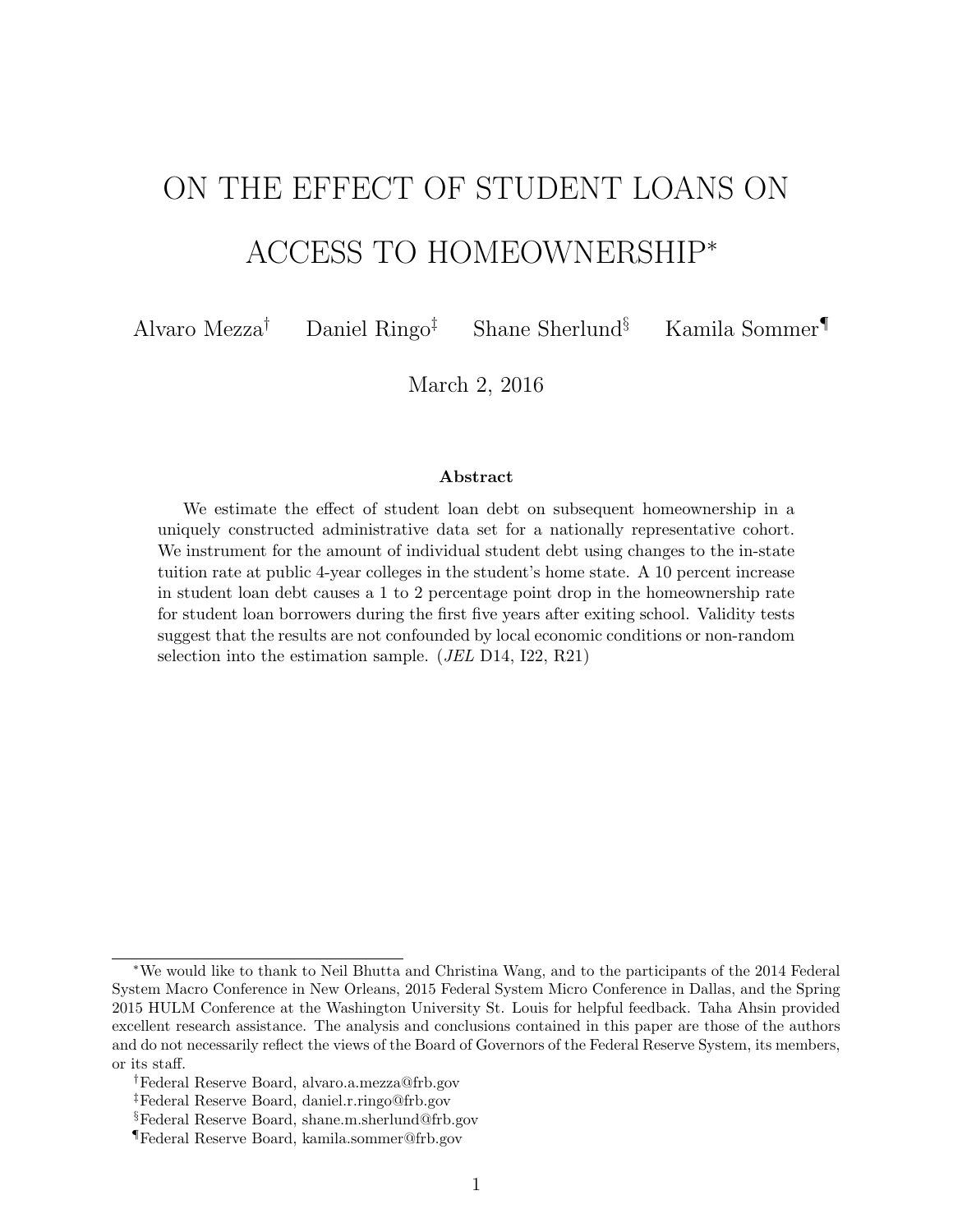### 1 Introduction

Over the past ten years, the real amount of student debt owed by American households more than doubled, from about \$450 billion to more than \$1.1 trillion, with average real debt per borrower increasing from about  $$19,000$  $$19,000$  $$19,000$  to  $$27,000<sup>1</sup>$  During the same period, the U.S. homeownership rate declined markedly amidst the housing market bust and the financial crisis: from 69 percent in [2](#page-1-1)005 to 64 percent in  $2014$ .<sup>2</sup> The declines in homeownership have been the largest (both in relative and absolute terms) among young households—a population segment that owes the preponderance of the outstanding student loan debt. For example, the homeownership rate for households between ages 24 and 32 declined by 9 percentage points (from 45 to 36 percent) between 2005 and 2014, nearly twice as large as the 5 percentage point drop in homeownership for the overall population. Against this backdrop, market commentary has suggested that increases in student loan debt might be a key factor pushing homeownership rates down in recent years through effects on borrowers' ability to qualify for a mortgage and their desire to take on more debt.[3](#page-1-2) Corroborating this claim, recent surveys have found that many young individuals view student loan debt as a major impediment to home buying.[4](#page-1-3)

Estimation of the effect of student loan debt on homeownership is complicated by the presence of other factors that influence both student loan borrowing and homeownership decisions. Researchers have previously attempted to isolate the effect by controlling for a set of observable student characteristics [\(Cooper and Wang](#page-31-0) [\(2014\)](#page-31-0) and [Houle and Berger](#page-31-1)

<span id="page-1-0"></span><sup>1</sup>Figures are based on authors' calculation from the NYFed CCP/Equifax data set. Nominal amounts are deflated by CPI-U into constant 2015:Q2 dollars.

<span id="page-1-2"></span><span id="page-1-1"></span><sup>2</sup>Source: Current Population Survey.

 ${}^{3}$ For some examples, see "CFPB Director: Student Loans Are Killing the Drive to Buy Homes," *Housing* Wire, May 19, 2014; "Denied? The Impact of Student Loan Debt on the Ability to Buy a House" by J. Mishory and R. O'Sullivan at www.younginvincibles.org.

<span id="page-1-3"></span><sup>4</sup>See, for example, [Stone et al.](#page-32-0) [\(2012\)](#page-32-0) or "What Younger Renters Want and the Financial Constraints They See," Fannie Mae, May 2014.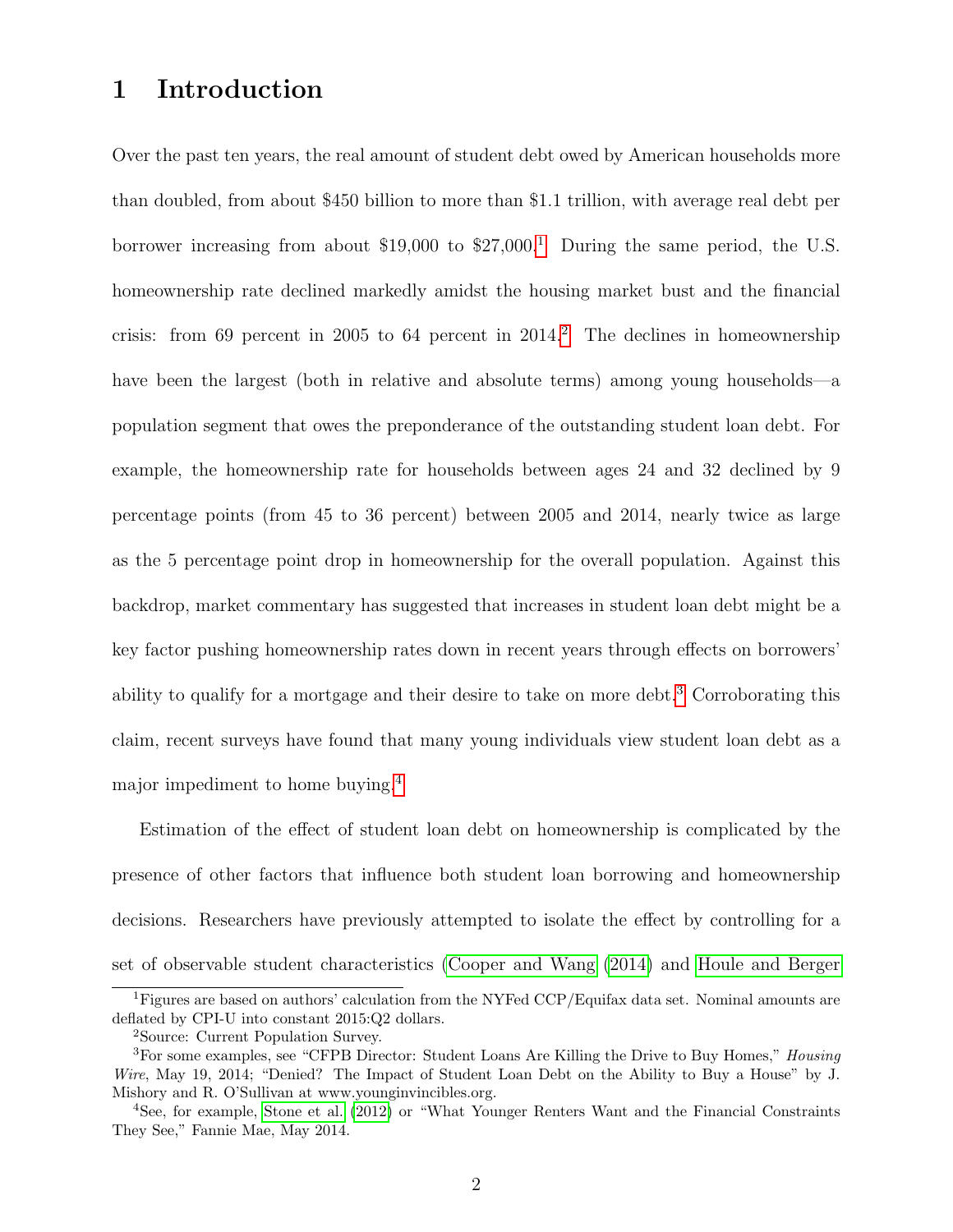[\(2015\)](#page-31-1)). These studies found only very small negative effects. However, the covariates recorded in available data sets may not adequately control for every important omitted factor, resulting in biased estimates. For example, students preparing for a career with a high expected income might borrow more to fund their college educations and also might be more likely to own a home in the future. To address the endogeneity of student loan debt, in their study of the effects of student loan debt on the future financial stability of student loan borrowers [Gicheva and Thompson](#page-31-2) [\(2014\)](#page-31-2) use the national average levels of student loan borrowing as an instrument. They find a more meaningful effect size, but identification in their approach may be confounded by other aggregate trends.<sup>[5](#page-2-0)</sup>

In the context of the existing literature, this paper makes two key contributions. First, we use a uniquely constructed administrative data set that combines anonymized individual credit bureau records with Pell Grant and federal student loan recipient information, records on college enrollment, graduation and major, and school characteristics. The core credit bureau data—onto which the other anonymized data sources are merged—are based on a nationally representative sample of individuals who were 23 to 31 years old in 2004 and span the period 1997-2010. The administrative nature of our data likely provides us with more accurate measures of financial variables than self-reported data sets.

Second, we exploit a quasi-natural experiment to estimate the causal effect of changes in student loan debt on the homeownership rate over the first 60 months after the final school exit (where observable factors are measured at the time of the school exit). This eliminates the bias from unobservable factors that might affect estimates identified based solely on observable characteristics. The experiment is generated by increases in average

<span id="page-2-0"></span> $5$ Other studies, which are mostly based on trend analysis, include [Brown et al.](#page-31-3) [\(2013\)](#page-31-3), [Akers](#page-31-4) [\(2014\)](#page-31-4), [Mezza et al.](#page-32-1) [\(2014\)](#page-32-1); and analyses by TransUnion ( [Kuipers and Wise](#page-31-5) [\(2016\)](#page-31-5)) and Zillow ([http://www.](http://www.zillow.com/research/student-debt-homeownership-10563/) [zillow.com/research/student-debt-homeownership-10563/](http://www.zillow.com/research/student-debt-homeownership-10563/)).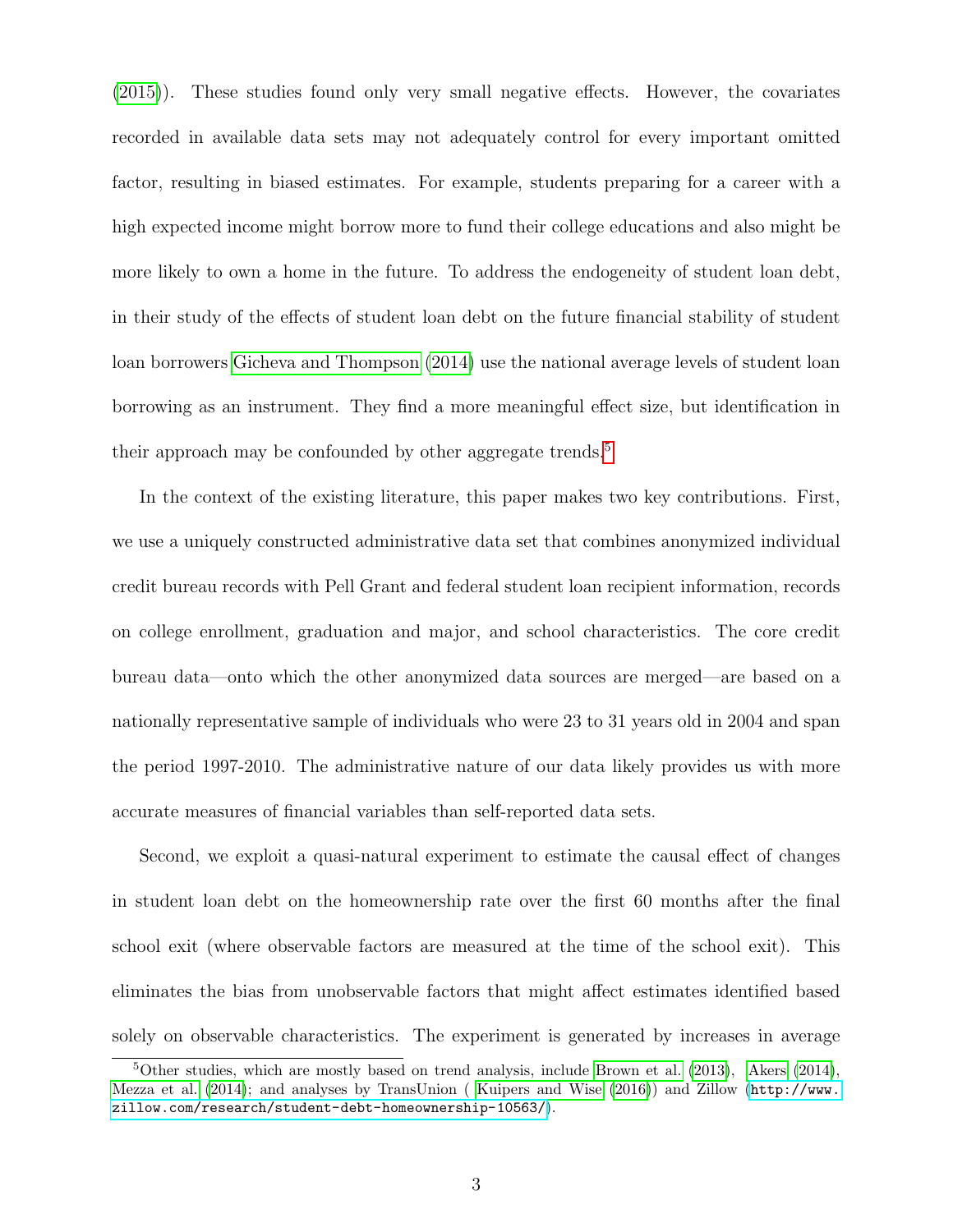in-state tuition at public 4-year universities in subjects' states of residence prior to enrolling in post-secondary education (henceforth, home states).[6](#page-3-0) In particular, increases in in-state tuition at public 4-year universities increase the amount of student loan borrowing, as a large fraction of post-secondary students attend public universities in their home states. Moreover, since home-state tuition changes are not determined by the choices of any individual student, we claim that these tuition price changes do not affect homeownership decisions through any channel other than increases in student loan debt. This claim is supported by a number of validity tests presented in Section [4.4.](#page-21-0) Mainly, we show that the estimated effect is not due to endogeneity of the instrument to local economic conditions, and provide evidence that selection along the extensive margin of college attendance cannot explain the results.

We find that the estimated effect from the procedure based only on observable controls is negative but very small, similar to the results from existing studies. In contrast, our estimates based on the quasi-natural experiment indicate a substantially larger reduction in homeownership due to student loan debt. Namely, a 10 percent increase in student loan debt causes a decrease of about 1 to 2 percentage points in the homeownership rate of student loan borrowers immediately upon school exit, relative to a mere 0.1 percentage point decline derived from the procedure based only on observable controls. The causal effect estimated using the natural-experiment framework shows little indication of diminishing across the 60 month window, although the precision of the estimates decreases with time.

To be sure, this paper estimates the effect of a *ceteris paribus* change in debt levels, rather than the effect of a change in access to student loan debt, on future homeownership. In particular, if student loans allow individuals to access college education—or, more broadly, acquire more of it—student loan debt could have a positive effect on homeownership, as long

<span id="page-3-0"></span> ${}^{6}$ Relatedly, [Bleemer et al.](#page-31-6) [\(2014\)](#page-31-6) use state-level tuition measures to instrument for student debt in the context of its effect on parental co-residence.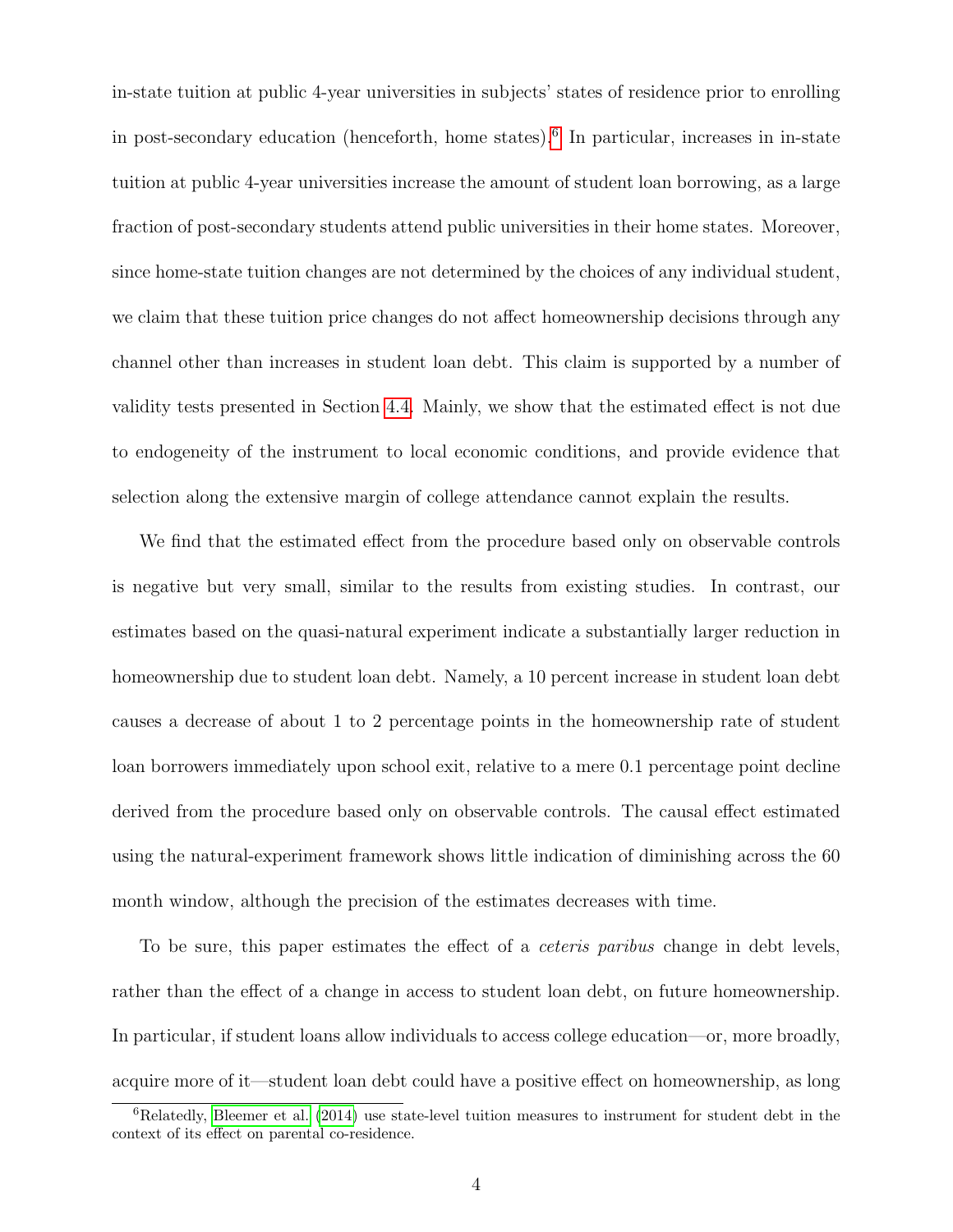as the return to this additional education allows individuals to sufficiently increase their future incomes. Given that changes in access to student loan debt could impact the decision to go to college, the type or quality of college attended, and the total educational attainment, such a research question is quite different from the question asked in this paper. Rather, the question we address is: "All else equal, if one were to obtain a certain level of education but at a somewhat lower price (and, consequently, with less debt), how would one's access to homeownership be affected?" Our exercise is similar in spirit to a thought experiment in which a small amount of student loan debt is forgiven upon exiting school, without any effect on individuals' past decisions on post-secondary education acquisition.

The rest of our paper is organized as follows. Section [2](#page-4-0) briefly reviews the institutional background of the student loan market and examines the main theoretical channels through which student loan debt likely affects access to homeownership. Section [3](#page-8-0) gives an overview of the data set and defines variables used in the analysis. Section [4](#page-17-0) analyzes the effect of changes in student loan debt on homeownership using "selection on observables" as well as instrumental variable frameworks, and conducts several validity tests for our instrument. Section [5](#page-27-0) interprets and caveats our main findings. Section [6](#page-28-0) concludes.

### <span id="page-4-0"></span>2 Background and Mechanism

### 2.1 Institutional Background

Student loans are a popular way for Americans to pay the cost of college. Among bachelor's degree recipients who graduated in 2012, 70 percent had accumulated some student debt and 18 percent owed \$40,000 or more.[7](#page-4-1)

<span id="page-4-1"></span><sup>7</sup>SOURCE: College Board, Trends in Higher Education: Student Aid [http://trends.collegeboard.](http://trends.collegeboard.org/student-aid/figures-tables/cumulative-debt-bachelors-recipients-sector-time) [org/student-aid/figures-tables/cumulative-debt-bachelors-recipients-sector-time](http://trends.collegeboard.org/student-aid/figures-tables/cumulative-debt-bachelors-recipients-sector-time).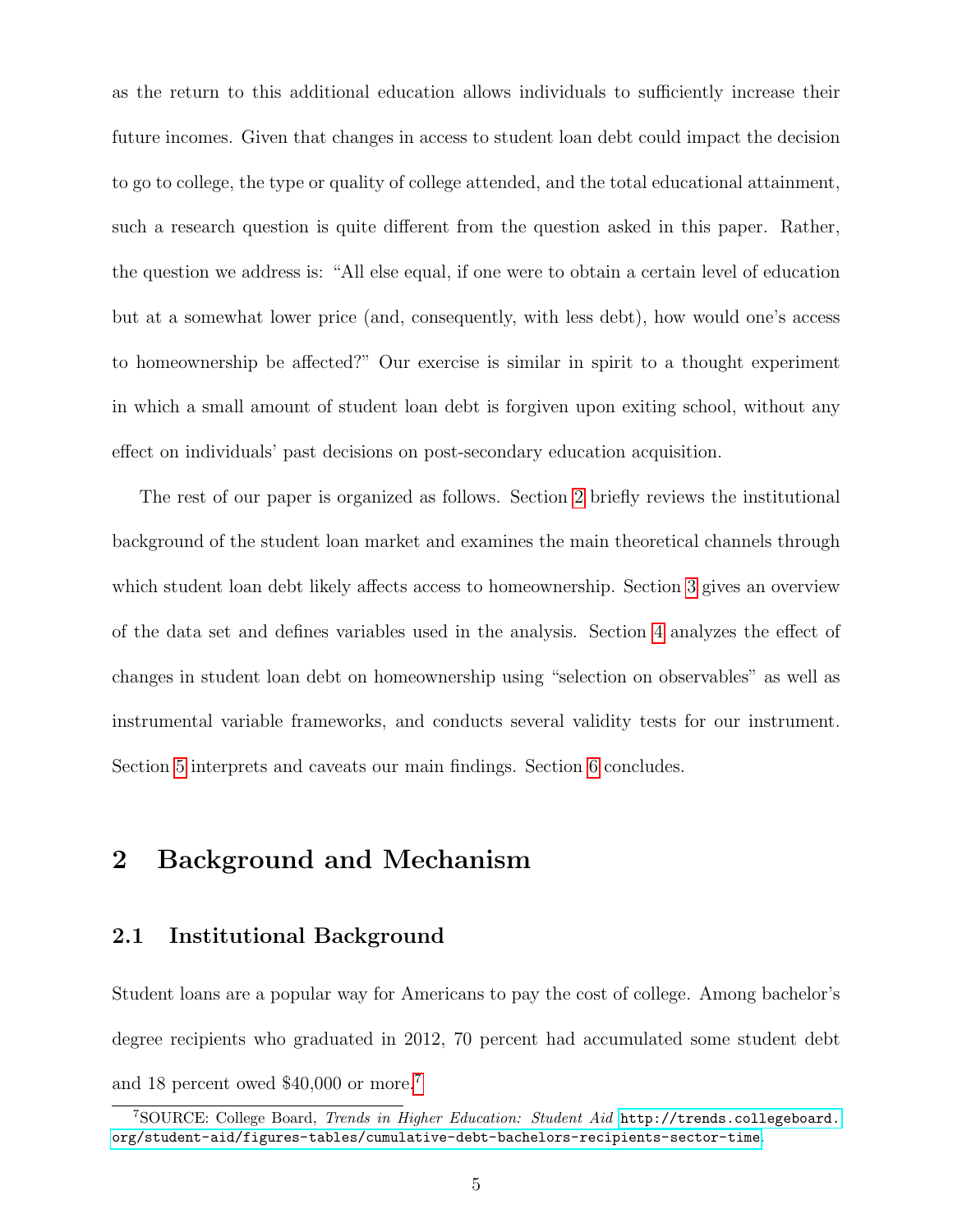Every student has access to federal student loans, which generally do not involve un-derwriting and can charge below market rates<sup>[8](#page-5-0)</sup>. The amount of such loans students can borrow is capped by Congress, however. Federal student loans are also not dischargeable in bankruptcy, reducing the options of borrowers in financial distress.[9](#page-5-1) Student borrowers frequently exhaust their available federal loans before moving on to generally more expensive private loans, often with a parent as  $\cos$ -signer.<sup>[10](#page-5-2)</sup> Historically, the typical student loan is fully amortizing over a 10-year term with fixed payments. Deferments and forbearances can extend this term, as can enrollment in alternative repayment plans, such as the extended repayment plan (available for borrowers with high balances) and income-driven repayment plans (which have become more common in recent years and are available for borrowers with elevated debt-to-income ratios), and through loan consolidation.<sup>[11](#page-5-3)</sup>

Student loan debt can impose a significant financial burden on some borrowers. Despite the inability to discharge federal loans through bankruptcy, 14 percent of recipients with outstanding federal student debt were in default as of October 2015.[12](#page-5-4) Student borrowers are often young and at a low point in their life cycle earnings profile. The financial difficulties may be more severe for students who fail to graduate. Of the federal student loan borrowers who entered repayment in 2011-12 without a degree, 24 percent defaulted within two years.<sup>[13](#page-5-5)</sup>

<span id="page-5-4"></span><span id="page-5-3"></span><sup>11</sup>SOURCE: <https://studentaid.ed.gov/sa/repay-loans/understand/plans>.

<span id="page-5-0"></span><sup>8</sup>Graduate students taking PLUS loans—as well as parents taking Parent PLUS loans—must pass a credit check.

<span id="page-5-1"></span><sup>&</sup>lt;sup>9</sup>In 2005 the bankruptcy code was amended, making private student loans also not routinely dischargeable in bankruptcy.

<span id="page-5-2"></span><sup>&</sup>lt;sup>10</sup>The share of loans with a co-signer increased significantly after the financial crisis, from 67 percent in 2008, to over 90 percent in 2011. SOURCE: CFPB, Private Student Loans, August, 2012.

<sup>12</sup>SOURCE: U.S. Department of Education, Federal Student Aid Data Center, Federal Student Loan Portfolio.

<span id="page-5-5"></span><sup>&</sup>lt;sup>13</sup>SOURCE: U.S. Department of Treasury calculations based on sample data from the National Student Loan Data System.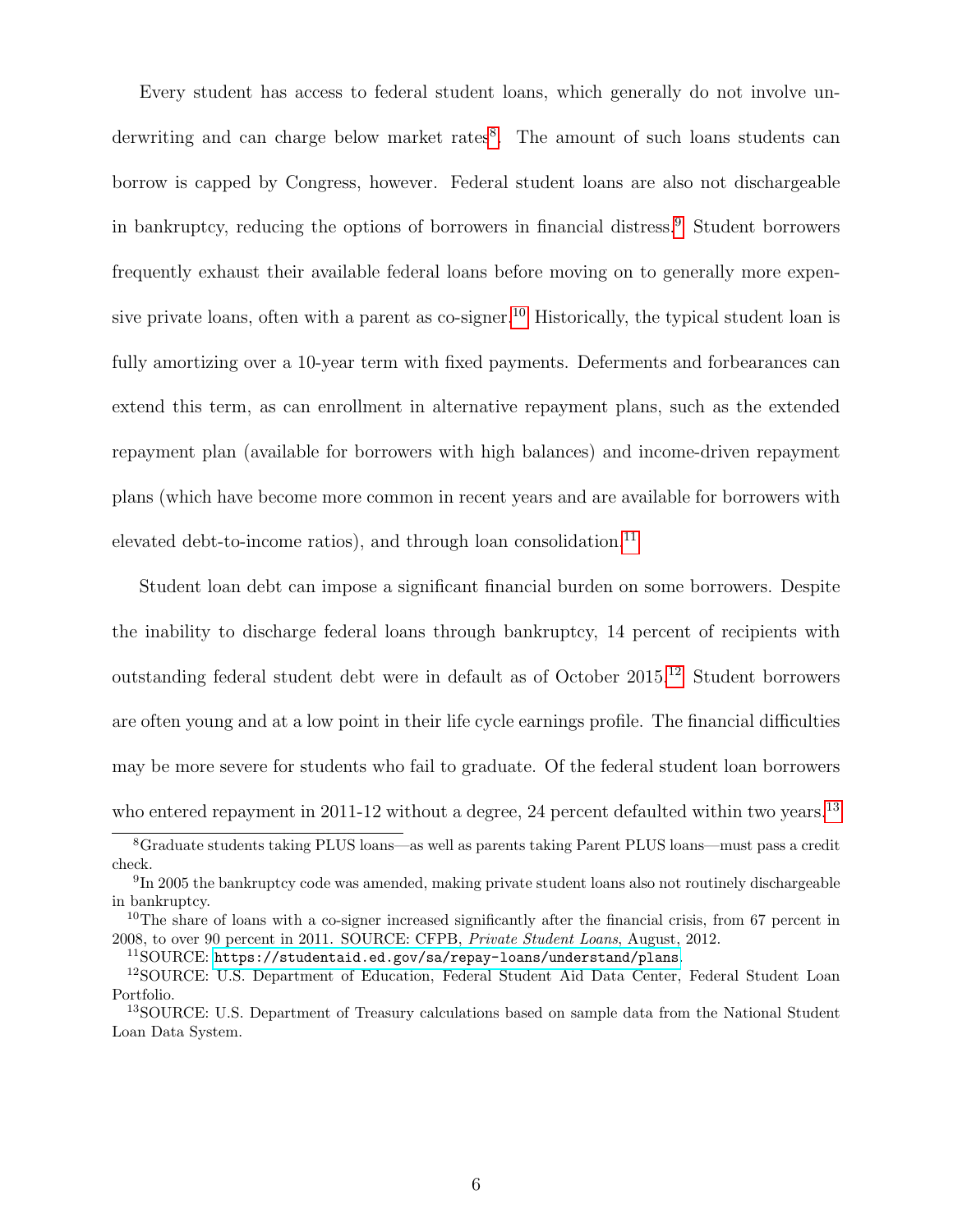### 2.2 Theoretical Mechanism

Most young home buyers must borrow the money to buy their first house. We conjecture that three underwriting factors provide a channel through which student loan debt can affect the borrower's ability to obtain a mortgage. First, the individual must meet a minimum down payment requirement that is proportional to the house value. While a 20 percent down payment is typical for many buyers, with mortgage insurance (whether purchased from a private company or a government agency such as the Federal Housing Administration (FHA)) the down payment can be significantly less.[14](#page-6-0) Second, the individual must satisfy a maximum debt-to-income (DTI) ratio requirement, with the ratio of all her debt payments not to exceed a percentage of her income at the time the loan is originated. Third, the individual must satisfy a minimum credit score requirement. As these underwriting factors worsen for any individual (i.e. less cash available for a down payment, higher DTI ratio and lower credit score), she will be more likely to be rejected for a loan, or face a higher interest rate or mortgage insurance premium.

It is not hard to see how—all else equal—having more student loan debt can mechanically affect one's entry into homeownership through these three channels. First, a higher student loan debt payment affects the individual's ability to accumulate financial wealth that can then be used as a source of down payment. Second, a higher student loan payment increases the individual's DTI ratio, potentially making it more difficult for the borrower to qualify for a mortgage loan. Third, student loan payments can affect borrowers' credit scores. On the one hand, the effect can be positive: timely payments of student loan debt may help borrowers to improve their credit profiles. On the other hand, potential delinquencies adversely affect credit scores, thereby hampering borrowers' access to mortgage credit. At

<span id="page-6-0"></span><sup>&</sup>lt;sup>14</sup>The FHA requires a down payment as low as 3.5 percent of the purchase value.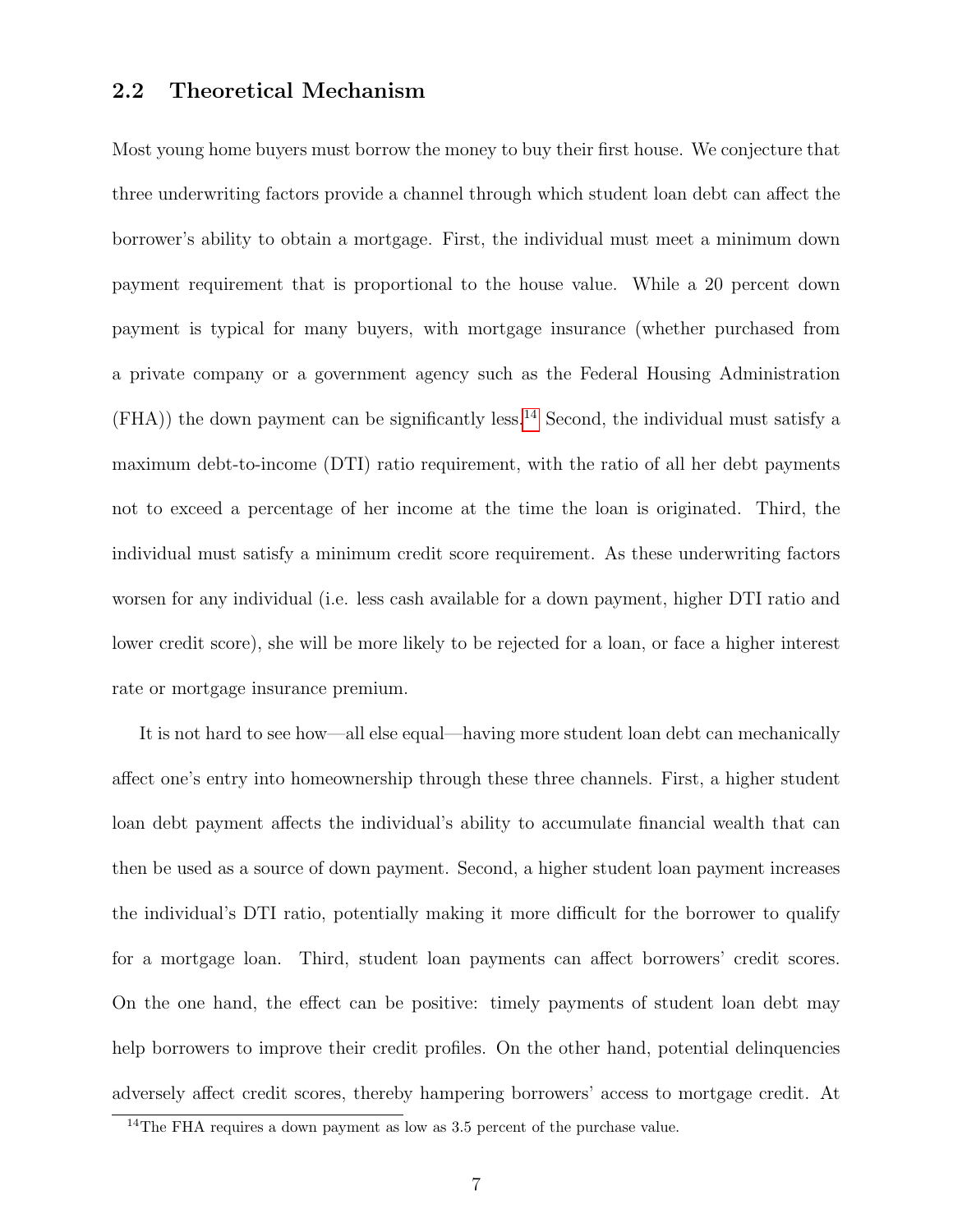the same time, other non-underwriting factors might have effects as well. For example, from a behavioral perspective, if individuals exhibit debt aversion and wish to repay at least some of their existing debt prior to taking on new debt in the form of a mortgage, larger student loan debt burdens can further delay their entry into homeownership.

Various factors might influence how the effect of student loan debt on homeownership changes in the years after leaving school. Since cumulative balances are generally the largest immediately upon entering repayment (see Figure 15 in [Looney and Yannelis](#page-31-7) [\(2015\)](#page-31-7)), there are at least three reasons to believe that the ceteris paribus effect of higher student loan debt on homeownership access might be the largest immediately upon school exit. First, given that the income profile tends to rise over the life cycle and student loan payments are fixed, the DTI constraint should ease over time, as should the budget constraint, thereby allowing the individual to potentially accumulate assets for a down payment at a faster rate. Second, once all debt is repaid, the student loan debt component of debt payments in the DTI constraint disappears entirely. Of course, the past effects of student loan payments on accumulated assets are likely to be more persistent if student loan payments significantly impaired the individual's ability to save at a rate comparable to that of an individual with less student debt for a period of time. Third, any effect of debt aversion induced by a higher student loan debt burden at school exit should diminish over time as the balance is paid down.

However, there may also be countervailing effects. In particular, the propensity for homeownership is generally relatively low among those newly out of school and increases with age. Hence, the number of marginal home buyers may peak many years after the final school exit, suggesting that the effect of student loan debt might be increasing as the debtor ages. Also, individuals may exhibit habit formation in their housing tenure choice.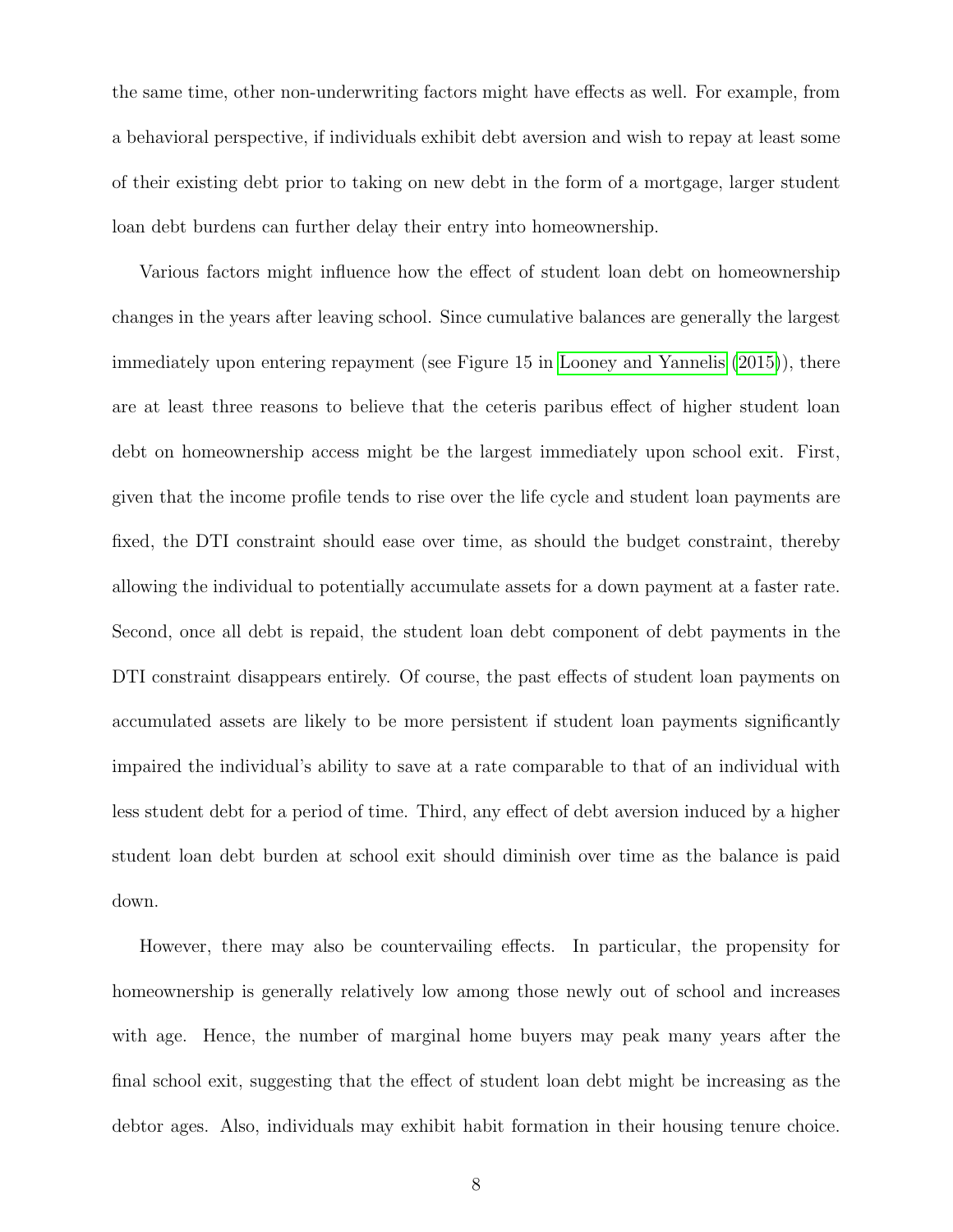A marginal home buyer who is induced into renting by her debts may become accustomed to renting, in which case the apparent effect of student loan debt on homeownership could persist for many years.

### <span id="page-8-0"></span>3 Data

Our data are pooled from several sources.[15](#page-8-1) [Mezza and Sommer](#page-32-2) [\(2015\)](#page-32-2) discusses the details of the data, checks the representativeness of the merged data set against alternative data sources, and provides caveats relevant for the analysis.

By way of summary, the data set starts with a nationally representative random sample of credit bureau records picked and provided by TransUnion, LLC, for a cohort of 34,891 young individuals who were between ages 23 and 31 in 2004, and spans the period 1997 through 2010. Individuals are followed biannually between June 1997 and June 2003, and then in December 2004, June 2007, and December 2008 and 2010. The data contain all major credit bureau variables, including credit scores, tradeline debt levels, and delinquency and severe derogatory records. In order to capture information on enrollment spells and the institutional-level characteristics associated with each spell, in the next step individual educational records through 2007 are sourced from DegreeVerify (for degrees) and Student Tracker (for enrollments) programs by the National Student Clearinghouse (NSC). Next, additional individual-level information on enrollment for spells funded by federal student loans, the amount of federal student loan borrowed during and the institutions associated with these enrollment spells, as well as information on Pell Grants received, is sourced from

<span id="page-8-1"></span><sup>15</sup>All the merges of individual-level information have been performed by TransUnion, LLC, in conjunction with the National Student Clearinghouse, and the Department of Education. The merges have been done based on a combination of Social Security number, date of birth, and individuals' first and last names. None of the variables used to merge individuals across sources is available in our data set.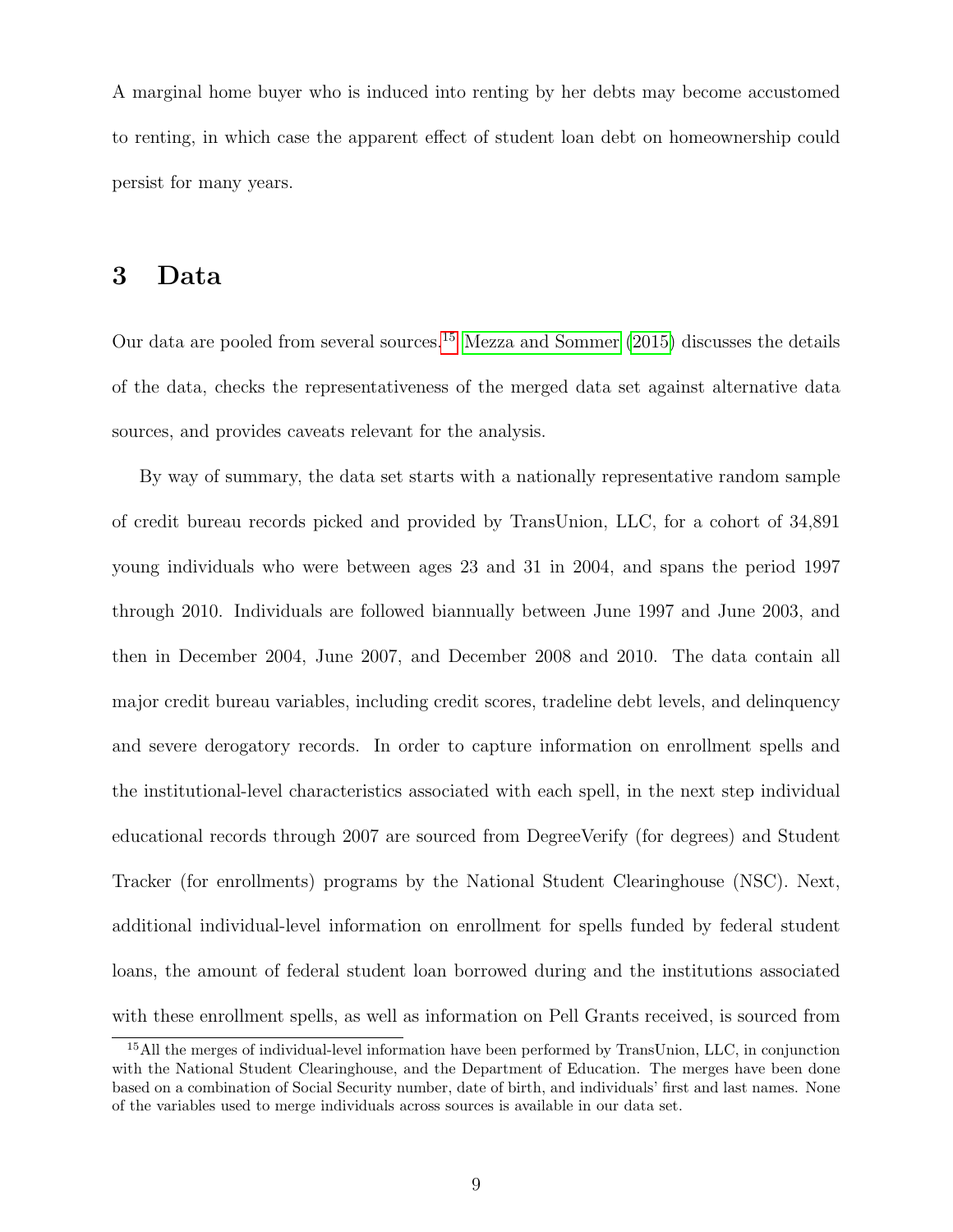the National Student Loan Data System (NSLDS) and merged onto the data for federal student loan and Pell Grant recipients. The NSC and NSLDS educational institution identifiers allow us to further merge institutional records from the Integrated Postsecondary Education Data System (IPEDS), such as tuition, sector (e.g., public, private for-profit and not-forprofit, open admission), and SAT and ACT scores that are summarized at a school level. Finally, information on the state of permanent residence at the time when individuals took the SAT standardized test—sourced from the College Board—is merged for the subset of individuals who took this test between 1994 and 1999, at a time when most of the individuals in our sample exited high school.<sup>[16](#page-9-0)</sup>

Since our analysis aims to estimate the effect of a marginal change in cumulative student loan debt on future homeownership once all educational and college-funding decisions have been made, we collapse our panel into a cross-sectional data set where all explanatory variables are measured approximately at the time of the final school exit, and estimate their effect on the individuals' homeownership status observed at different time windows following school exit. An individual in our sample is thus characterized by variables such as age at the final school exit, cumulative student loan balance and credit scores at the time of that exit, highest degree ever obtained, and total days spent in school. Most variables are constructed using a single data source. However, for some variables we combine information from multiple data sources to increase measurement accuracy. In what follows, we describe how each variable used in our analysis is constructed, and discuss the final estimation data set after any sampling restrictions have been applied.

<span id="page-9-0"></span><sup>&</sup>lt;sup>16</sup>The SAT test is not mandatory nor is it required by all institutions and, as such, not all potential college entrants take it.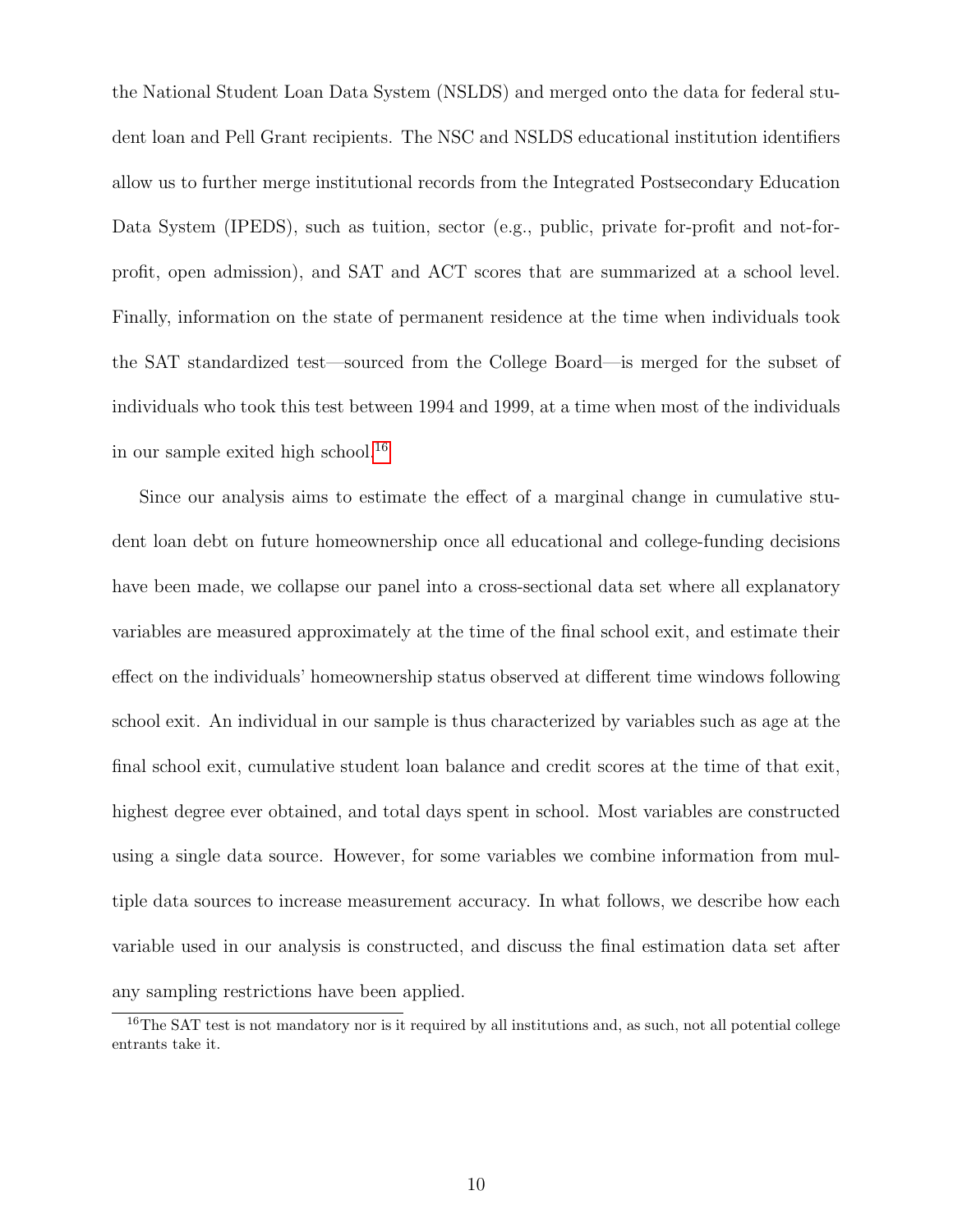### 3.1 Dependent Variable

Given that we are not able to observe the individual's homeownership status, we infer it from whether the individual has at least one open mortgage account in the TransUnion data N months following the final school exit. The credit data contains the opening and closing dates for each mortgage tradeline in a year/month format, meaning that the individual's homeownership status is observed at a monthly frequency. In our analysis, we treat the individual's homeownership status as an absorbing state, so that if an individual is observed to be a homeowner at a given point after the final school exit, the individual will be treated as a homeowner at all future times. For individuals with a mortgage tradeline prior to school exit, the binary dependent variable takes on a value of one at  $N = 0$ .

The obvious limitation of using mortgage tradeline information to infer the individual's homeownership status is that we will not be able to identify homeowners who are either cashbuyers or have already paid off their mortgage loans in full prior to June 1997.[17](#page-10-0) However, given that individuals in our sample are between ages 23 and 31 in 2004, the population of such "unidentified" homeowners in our sample is likely to be small.

#### <span id="page-10-1"></span>3.2 Independent Variables

Student loan balances: Ideally, student loan balances would be measured at the time of the final school exit. Unfortunately, given that TransUnion data are available only at particular points in time, generally this will not be the case unless school exit coincides with the exact dates for which we observe TransUnion records. Theoretically, after the final school exit, the cumulative student loan balance should increase only if accrued interest on the outstanding

<span id="page-10-0"></span><sup>&</sup>lt;sup>17</sup>Individuals who have had a loan between June 1997—the earliest wave of TransUnion data available to us—and school exit will be treated as homeowners in our analysis.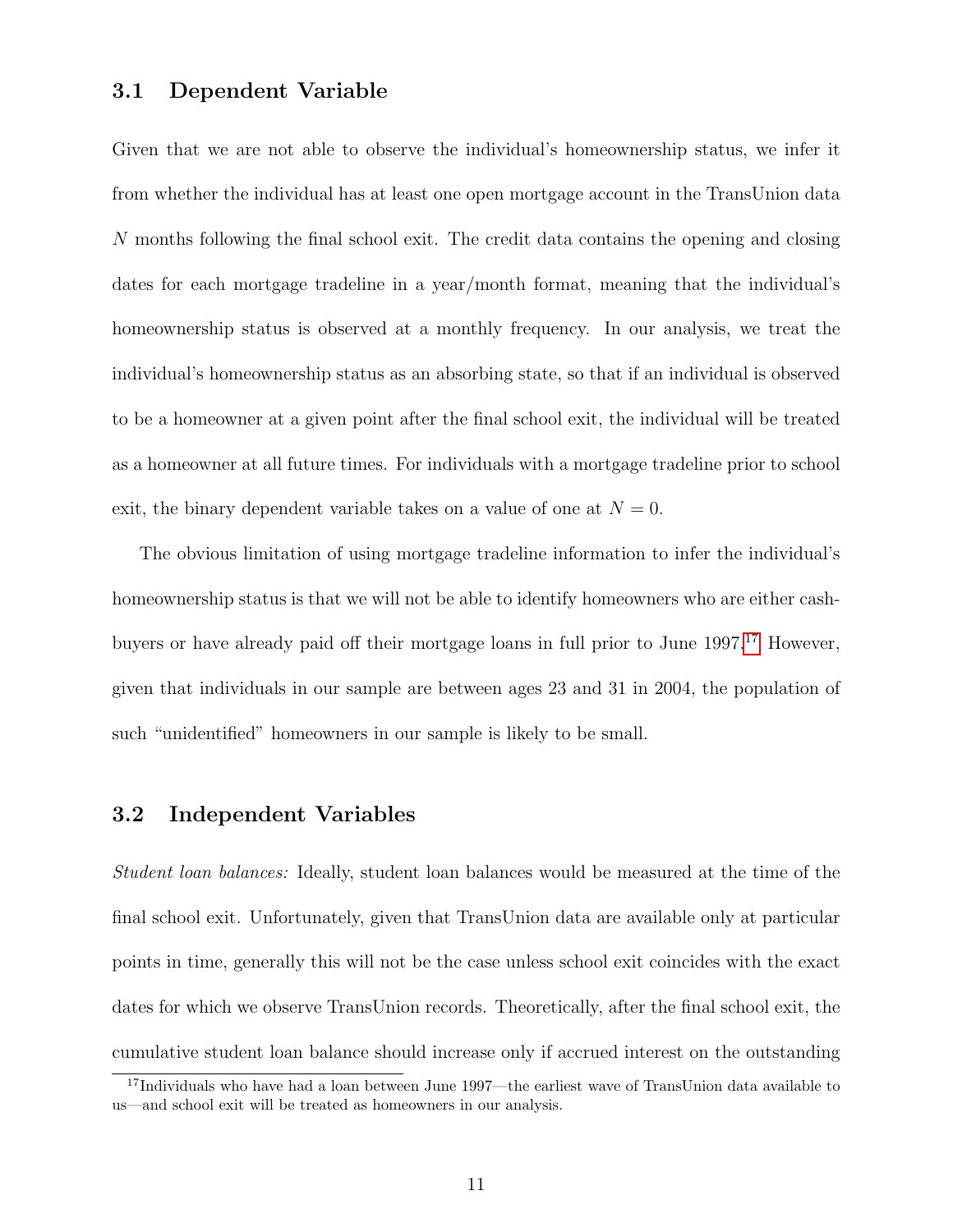balances or penalties (such as debt collection fees) exceed payments.[18](#page-11-0) Practically, in our data, the student loan balance observed in the TransUnion wave just after the final school exit could be higher than that measured in the wave just before school exit because a borrower might have accumulated more student loan debt between the wave preceding the school exit and the school exit itself. Thus, to measure the balance at school exit as closely as possible, we use the maximum level of student loan debt observed in TransUnion in the waves immediately adjacent to the final school exit.<sup>[19](#page-11-1)</sup>

Credit scores, credit card debt, and auto debt: Similarly to student loan balances, gener-ally these variables are not observed at the exact time of the final school exit.<sup>[20](#page-11-2)</sup> To avoid reverse causality, we use their most recent value observed in TransUnion before the final school exit.

*Missing credit score:* This indicator variable takes on a value of one if the individual does not have a credit score reported in TransUnion in the wave preceding the final school exit; zero otherwise.

Credit lag: This variable measures how many days before the final school exit the lagged credit variables—credit score, credit card, and auto debts—were measured in TransUnion.

Ever Pell and cumulative Pell Grants received: These variables indicate whether the individual ever received Pell grants to finance their post-secondary education and the total amount received, respectively.

<span id="page-11-0"></span>Highest degree attained: We construct a set of seven mutually exclusive binary indicators

<sup>18</sup>For example, student loan borrowers do not have to start repaying their student loans right away after school exit, in general. The waiting period after school exit and before repayment begins is known as the grace period, and typically lasts six months. Subsidized Stafford federal loans do not accrue interest over the grace period, whereas other types of federal student loans do.

<span id="page-11-1"></span><sup>19</sup>As such, student loan balances are expected to be measured with error. The instrumental variable approach should deal with this measurement problem. Results are robust to whether we use the maximum value or a lagged value of student loan balances.

<span id="page-11-2"></span><sup>&</sup>lt;sup>20</sup>The credit score used in this analysis is the TU TransRisk AM Score and it ranges from 270 to 900 points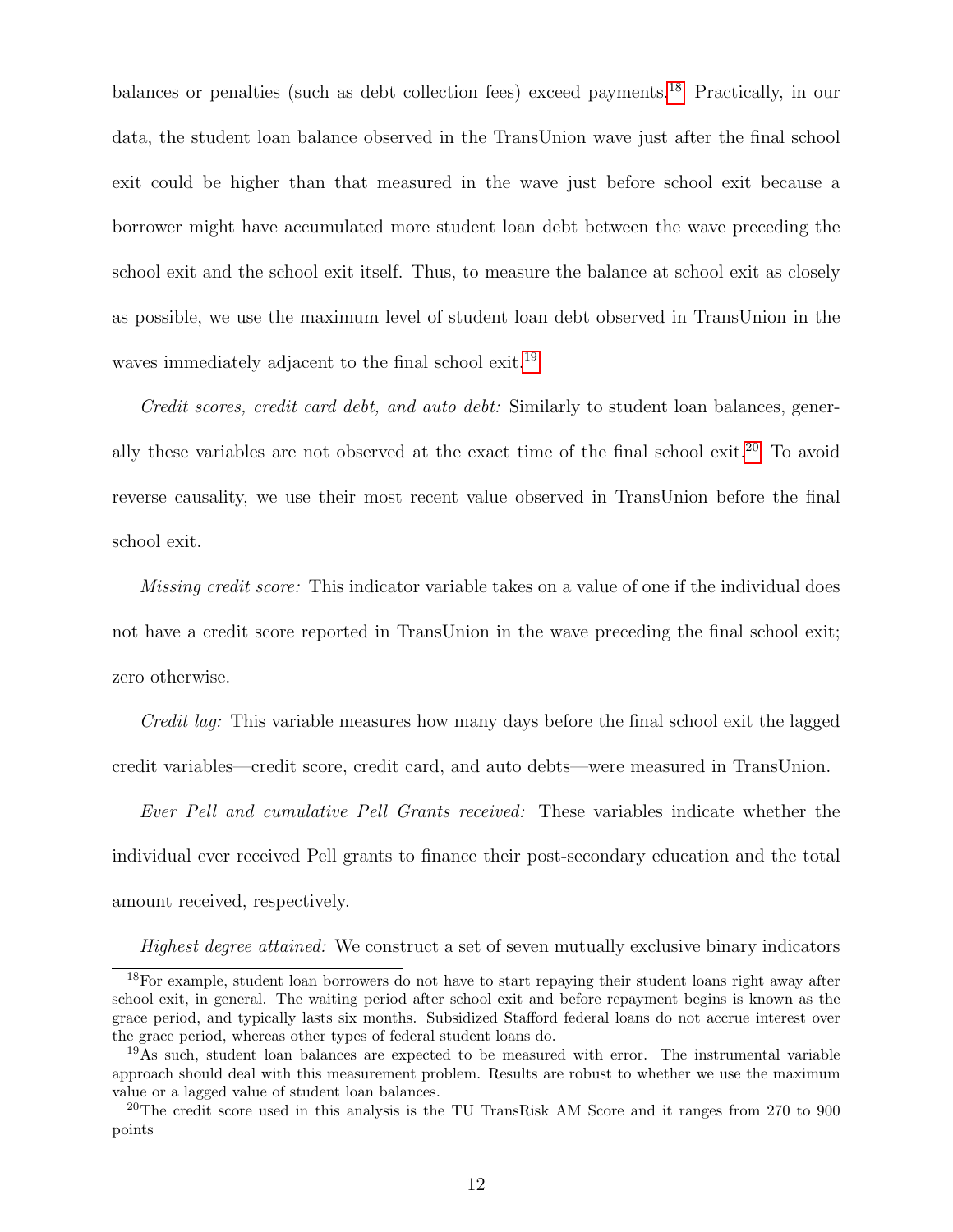for the highest degree ever attained. We group degrees into the following categories: (1) dropouts (i.e, those with at least some college but no attained degree), (2) associate's or certificate degree holders, (3) bachelor's degree holders, and (4) holders of a master's degree or more. Moreover, for some individuals, we observe a certain degree (such as a bachelor's degree) that is followed by another degree of unknown type. In such instances, when an associate's degree/Certificate or bachelor's degree are observed and are followed by a degree of unknown type, we assign individuals into the categories (5) at least an associate's degree or a certificate and (6) at least a bachelor's degree, respectively. Finally, those with just a degree of unknown type are grouped into a category  $(7)$  with a degree of unknown type.<sup>[21](#page-12-0)</sup>

Majors: College majors are available only for those with completed degrees. We aggregate them into 15 different categories, described in detail in [Mezza and Sommer](#page-32-2) [\(2015\)](#page-32-2). If a major is missing but a degree was received, a "missing major" indicator takes on a value of one; zero otherwise.

School sectors: We construct a set of five non-mutually exclusive binary indicators capturing all school sectors with which an individual was ever associated while in school: (1) public 4-year, (2) public 2-year, (3) private 4-year not-for-profit, (4) private 2-year not-forprofit, and (5) private for-profit. To determine the school sectors in our data set, we need unique school level identifiers associated with each enrollment spell observed for a given individual in the sample. In theory, the NSC enrollment records should be sufficient to identify all enrollment spells and, consequently, allow us to observe all sectors attended. In practice, the NSC coverage is not perfect, largely due to school non-participation in the NSC Student Tracker and DegreeVerify programs (for detailed discussion, see [Mezza and Sommer](#page-32-2) [\(2015\)](#page-32-2)

<span id="page-12-0"></span><sup>&</sup>lt;sup>21</sup>The NSC collects the graduation date and degree information from schools that report into the DegreeVerify program. Unfortunately, some graduation dates are reported without the type of degree associated with it. When a degree of unknown type is observed in the NSC, but borrowing from the federal government for a subsequent degree is observed in the NSLDS, we use this additional information to infer the degree.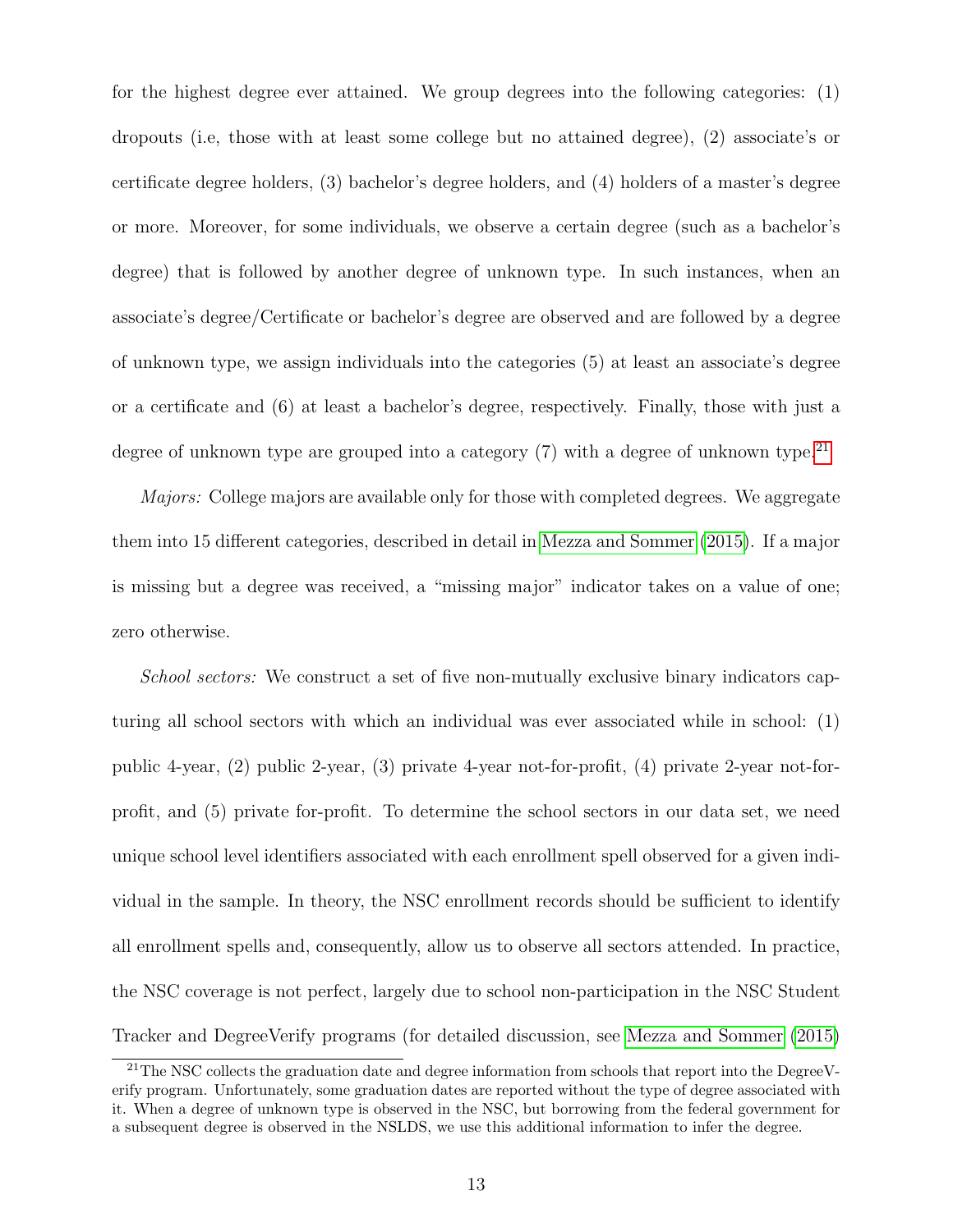or [Dynarski et al.](#page-31-8) [\(2013\)](#page-31-8)). Hence, in order to supplement the NSC enrollment data, we use enrollment information from the NSLDS for enrollment spells funded by federal student loans.

Age at final school exit: This variable captures the individual's age when the person exited school for the last time. To construct this variable, we use the maximum age at school exit based on the NSC and the NSLDS data.

Cumulative days in school: This variable counts the total days of enrollment in postsecondary education. The cumulative time spent in school is derived from enrollment histories that are constructed using the combined NSC and NSLDS enrollment records.

Pre-college state of residence (or home state): To construct the state of residence prior to the first postsecondary enrollment spell, we proceed in three steps. First, for individuals who took the standardized SAT test, we use these individuals' state of legal residence at the time when they took the test, reported in the College Board data. In our sample, 31 percent of students have their home state identified in this manner. Second, for individuals for whom this information is not available, we use the first state of residence observed in the TransUnion credit records as long as this information is available for the period that precedes the first college enrollment observed in the sample. An additional 12 percent have their home state identified this way. Finally, for the remainder of the sample, we impute the home state using data on the state in which the school associated with the first enrollment spell is located.

This last step can certainly appear problematic given that it could reflect an endogenous location choice associated with state-level college cost or college quality. However, a case can be made for why the state of the first college attended might be highly correlated with the individuals' pre-college state of residence. In particular, in the nationally representative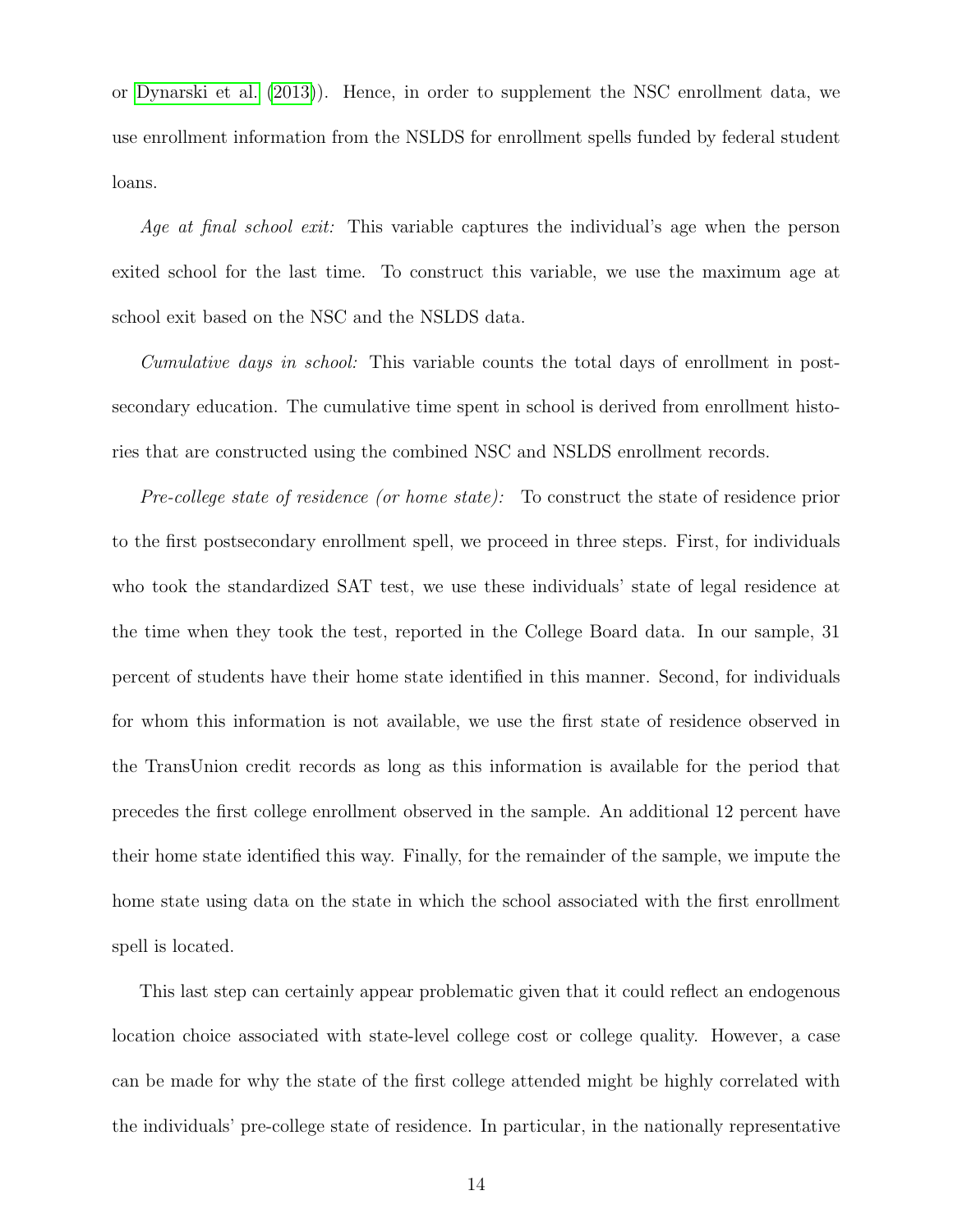2003-04 Beginning Postsecondary Students Longitudinal Study, only 11 percent of first-time, non-foreign college entrants attended a post-secondary institution not in their state of legal residence, with the state of legal residence defined as the student's true, fixed, and permanent home.<sup>[22](#page-14-0)</sup> Under this definition, if the student moved into a state for the sole purpose of attending a school, that state does not count as the student's legal residence. In our sample, 26 percent of students whose home state was identified by the SAT or their credit record attended an out of state school.<sup>[23](#page-14-1)</sup> These students represent 11 percent of our total sample, accounting for the entire expected population of out-of-state students, and suggesting that among the remaining students the state of first college attendance is extremely likely to be their home state. We therefore do not believe that misidentification of home state is a significant issue.

Home state and year fixed effects: The state controls are associated with the home state described above while the time controls are associated with the year in which the person left school for the last time.

Unemployment rate, average weekly wages and house prices at the state level: The unemployment rate is sourced from the yearly Local Area Unemployment Statistics series by the Bureau of Labor Statistics (BLS) and captures the unemployment rate in the individual's home state for the year when the person exited school for the last time. The average weekly wages are sourced from the Quarterly Census of Employment and Wages by the BLS and capture the average weekly wages in the home state for the quarter when the person exited school for the last time. Finally, the house value index is sourced from Zillow and captures the median house value (measured in dollars) in the home state for the month when the

<span id="page-14-1"></span><span id="page-14-0"></span> $^{22}\rm{Source}$  for the definition: https://fafsa.ed.gov/fotw1415/help/fahelp46.htm.

<sup>23</sup>While the College Board data for SAT-takers is available only for a subsample of our total population, its coverage is likely skewed toward higher academically achieving individuals who are more likely to attend out-of-state selective institutions.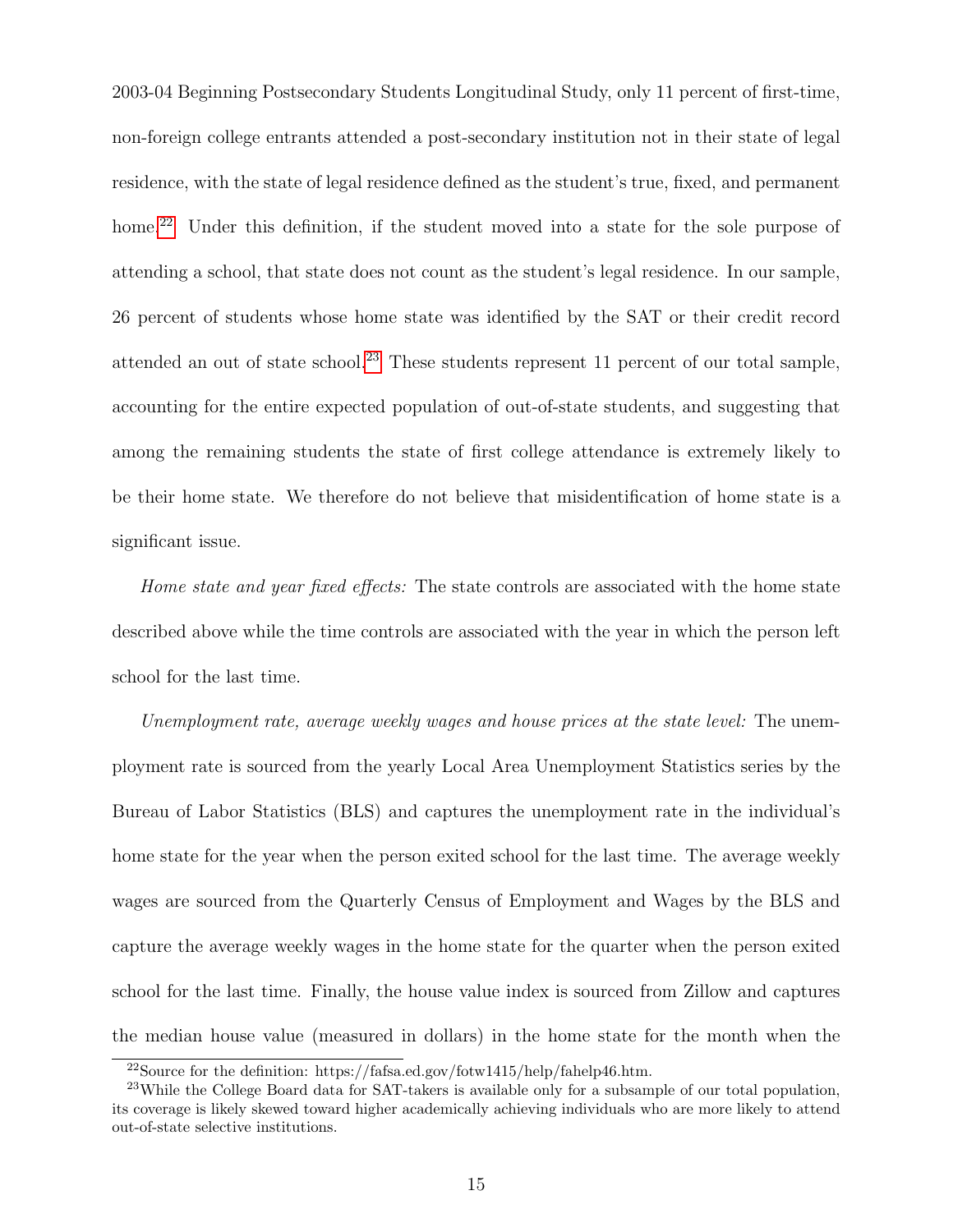person exited school for the last time.

### 3.3 Candidate Instrumental Variable

Our candidate instrument for cumulative student loan balances at the final school exit is based on the average in-state tuition at public 4-year schools in the state where an individual lived before enrolling in college for the first time.<sup>[24](#page-15-0)</sup> To construct the instrument, we proceed in three steps. First, we count the number of days that the individual spent enrolled in school per academic year.<sup>[25](#page-15-1)</sup> Second, we assume that individuals pay the average in-state tuition at public 4-year institutions associated with the state of their pre-college residence (defined in Section [3.2\)](#page-10-1), proportionally adjusted for the number of days spent in school in that academic year. Third, we add up these tuition costs across time—up until the final school exit in the sample—to capture the student loan balance accumulation over the course of post-secondary studies. Importantly, given that the time spent in school can also be correlated with omitted variables that might be associated with the homeownership decisions, we control for cumulative time spent in school separately.[26](#page-15-2)

### 3.4 Estimation Data Set

In this subsection, we describe the final subsample used in the analysis. First, we focus on the population of college-going individuals with existing NSC enrollment records: 18,748 individuals. Second, to estimate the effect of student loan debt on homeownership once

<span id="page-15-0"></span><sup>&</sup>lt;sup>24</sup>The data on the average in-state tuition at public 4-year school by state and academic year (starting with the academic year 1993-94) are available on the NCES's Digest of Education Statistics website: https://nces.ed.gov/programs/digest/. Average in-state tuition reflects the average undergraduate tuition and required fees.

<span id="page-15-2"></span><span id="page-15-1"></span> $25$ The academic year is assumed to start in July of a given year and end in June of the subsequent year.

<sup>&</sup>lt;sup>26</sup>To give a concrete example, consider an individual who enrolls in college in July 1995 and stays enrolled until June 1996, and re-enrolls in school in July 1998 until March 1999. For this individual, the value of the instrument will be given by the summation of the in-state tuition in the academic years 1995-96 and 1998-99, proportionally adjusted by the fraction of the academic year spent in school each year.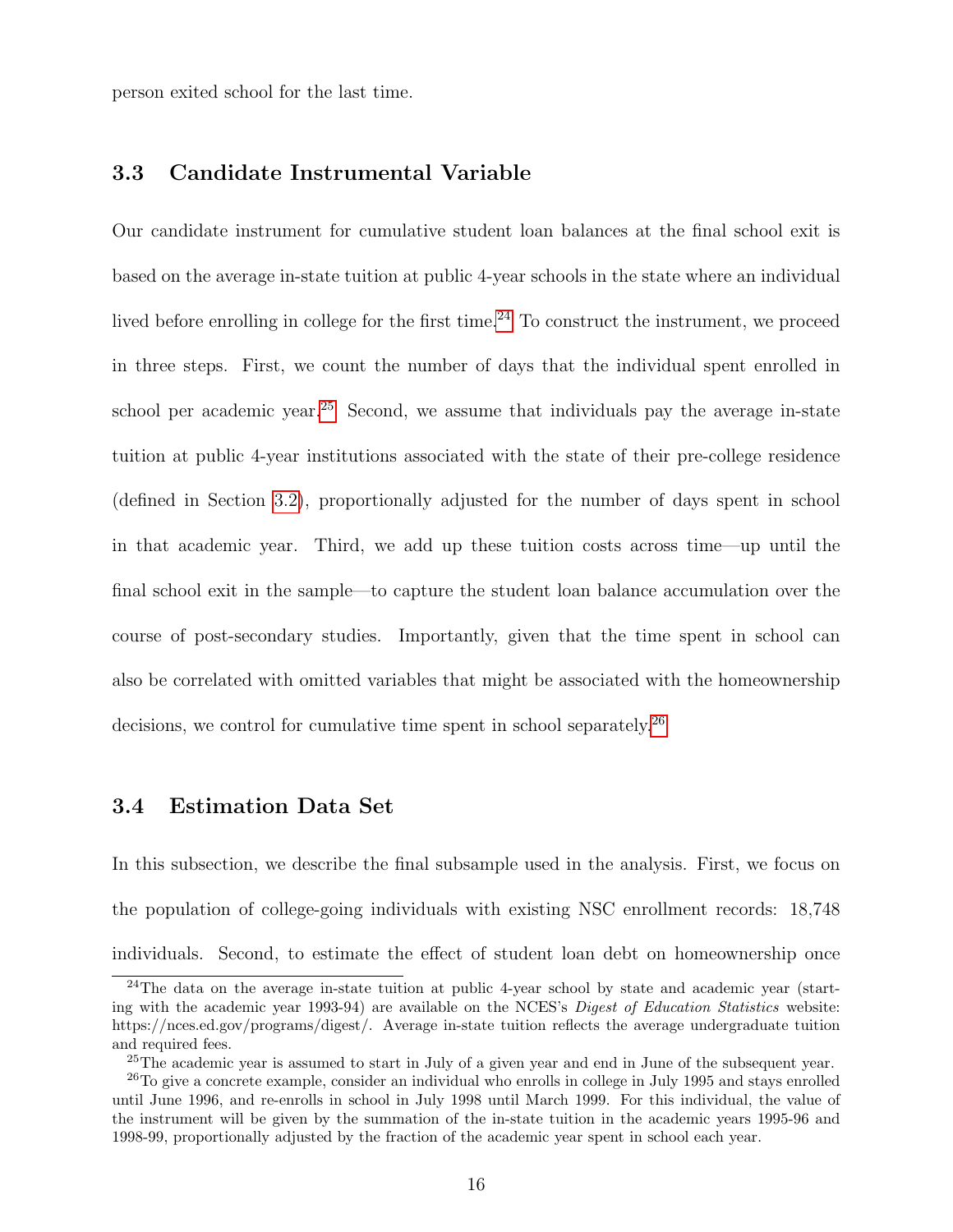education decisions have been made, we concentrate on individuals who have likely finished all of their post-secondary education. Given that enrollment spells sourced from the NSC and NSLDS are available to us only up to early 2008, we drop 5,383 individuals who were still in school after  $2005<sup>27</sup>$  $2005<sup>27</sup>$  $2005<sup>27</sup>$  Additionally, given that we only observe student loan balances (as well as other debt holdings and credit scores) starting in June 1997, we drop 1,008 individuals who left school prior to that date. Moreover, we drop 4 individuals who were not residing in any of the 50 U.S. states or the District of Columbia before starting college, as well as additional 150 individuals whose home states cannot be determined based on our methodology described in Section [3.2.](#page-10-1) Next, we drop 172 individuals whose earliest enrollment record corresponds to the date a degree was obtained, rather than an actual enrollment record.<sup>[28](#page-16-1)</sup> Furthermore, we drop 403 individuals who had open student loans at the moment they exited school for the last time but whose balances were missing in their credit records at that time. Finally, we drop 443 individuals who last exited school in 2005 but whose homeownership status cannot be determined with certainty 60 months after their final school exit because their credit files are not available to us in 2010. This leaves 11,185 individuals, of whom 5,610 had non-zero student loan balances and comprise our estimation sample. Summary statistics of this estimation sample are reported in Table [1.](#page-33-0)

<span id="page-16-0"></span><sup>&</sup>lt;sup>27</sup>While individuals who left school during or before 2005 could still go back to school after 2008, we ignore this possibility.

<span id="page-16-1"></span><sup>28</sup>Some schools participate in the NSC DegreeVerify program, but not in the Student Tracker program. Additionally, schools participating in both programs usually report graduation dates retroactively (frequently reporting back several years prior to their enrollment in the DegreeVerify), but report enrollment spells starting from the moment they enroll in the Student Tracker program (or just a few months prior).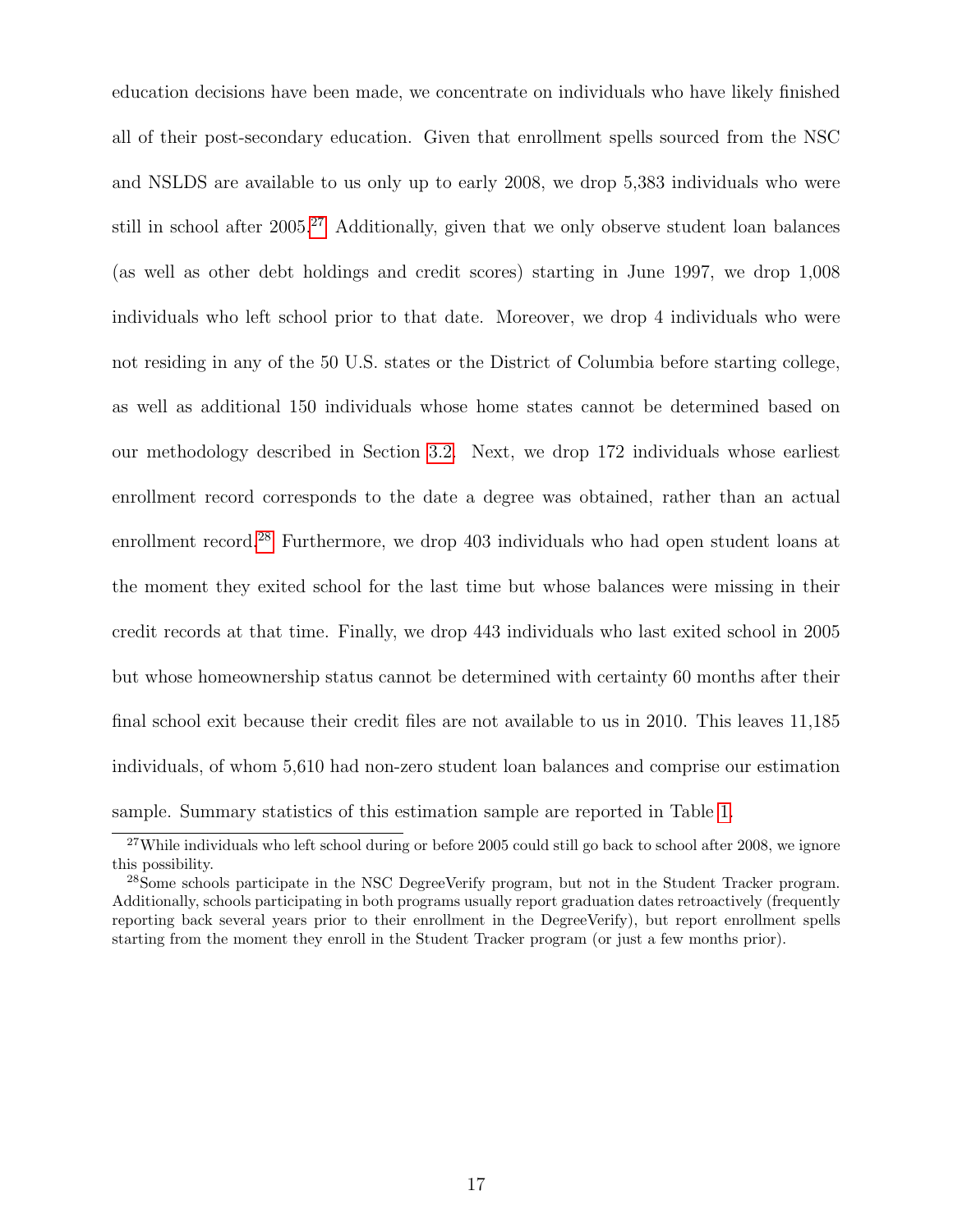### <span id="page-17-0"></span>4 Estimation

Student loan debt is correlated with homeownership, but this relationship is not stable over time following school exit. Figure [1](#page-45-0) plots the probability of ever having taken on a mortgage loan against the number of months since school exit for different debt levels. In the top left panel, we compare students who attended college without taking on debt to those who did borrow. Debt-free individuals have higher homeownership rates directly out of school, but are overtaken by students who borrowed within three years after school exit. In the bottom left panel of Figure [1,](#page-45-0) we refine student borrowers into three categories based on amount borrowed: less than \$15,000, between \$15,000 and \$30,000, and between \$30,000 and \$50,000. Comparing these groups, we can see that students who borrow the most are always most likely to be homeowners. Students who borrow moderate amounts start off less likely to own than non-borrowers, but eventually catch up. From these plots one might be tempted to conclude that, at least in the medium run, higher student loan debt leads to higher homeownership rates.

Determining how student loan debt affects homeownership is not so straight forward, however. Individuals with differing amounts of student loan debt may also differ in other important ways. Notably, they may have different levels of education, which is itself highly correlated with homeownership (possibly through an effect on income). The top right panel of Figure [1](#page-45-0) restricts the sample to individuals with a bachelor's degree. Within this group, those without student loan debt always have higher homeownership rates than borrowers, and this difference is increasing with time since exiting school. In the bottom right panel, we can see that splitting the sample of borrowers further into groups by amount borrowed presents a similar picture. Students who borrowed more than \$15,000 had the highest homeownership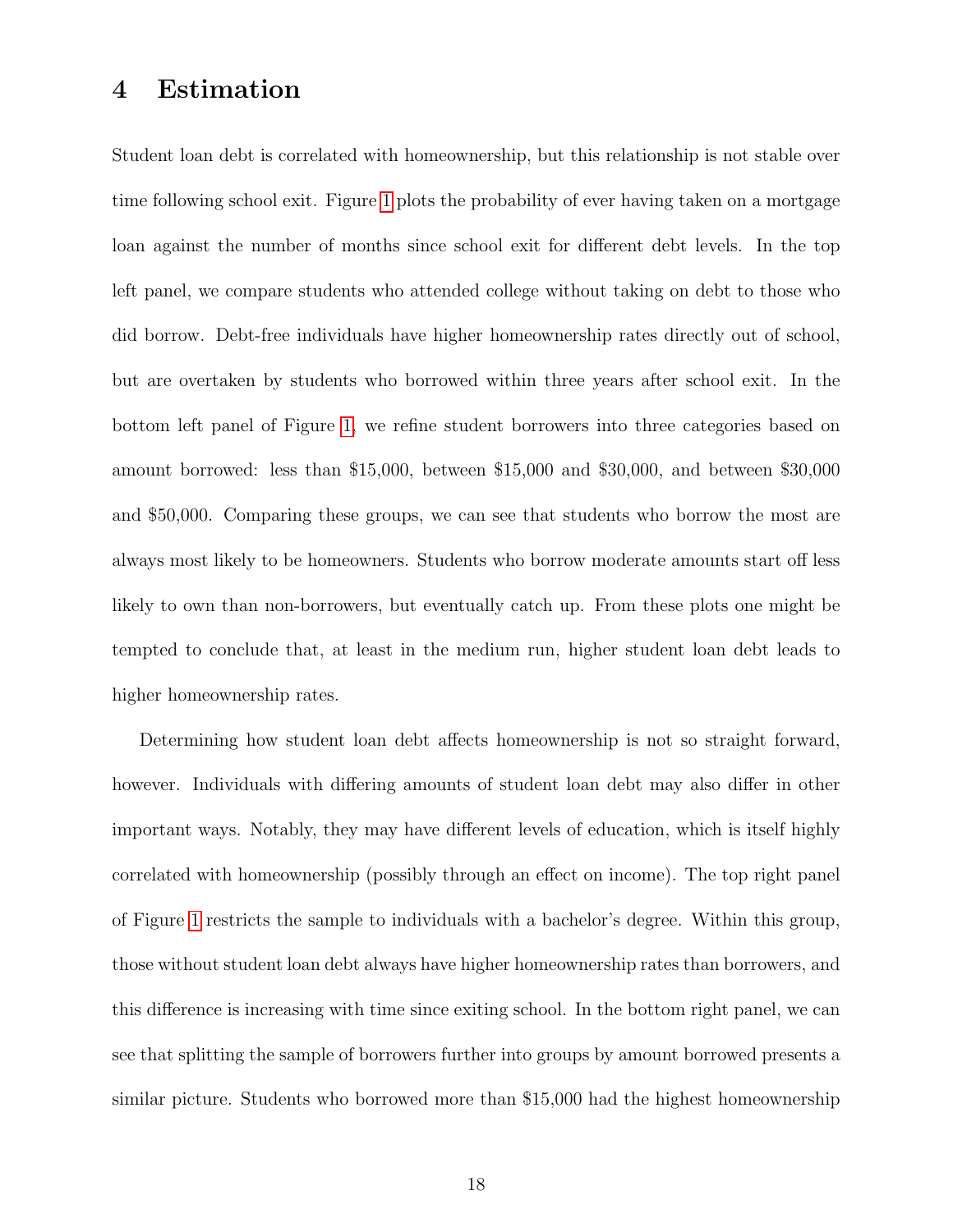rates among the general college going population five years out of school, but have the lowest rates among the subset with a bachelor's degree. As such, simple correlations clearly do not capture the whole picture.

#### 4.1 Selection on Observables

Further factors that are correlated with both student loan debt and homeownership (and may be driving the observed relationship between these two variables of primary interest) include the type of school attended, the use of Pell grants, and the individual's credit history, for example. We attempt to identify the causal effect by regressing an indicator for homeownership on log student loan debt, controlling for a rich set of credit bureau and education variables, including state and year fixed effects. Results for the OLS and probit estimators are presented in Tables [2](#page-34-0) and [3.](#page-35-0) Across both linear probability and probit models—and in line with results from [Cooper and Wang](#page-31-0) [\(2014\)](#page-31-0) and [Houle and Berger](#page-31-1) [\(2015\)](#page-31-1)—we find a very small but statistically significant effect, with a one percent increase in student loan debt leading to an approximately 0.02 percentage point decrease in the probability of homeownership 24 months out of school. Estimates are similar across the range of specifications in columns 1-5 in Tables [2](#page-34-0) and [3.](#page-35-0)

Figure [2](#page-46-0) plots estimates of the marginal effect of student loan debt against the number of months since the Final School Exit for the linear probability and probit models, respectively. These estimates are derived from the regressions using the vector of controls in columns 3 in Tables [2](#page-34-0) and [3](#page-35-0) for the OLS and probit specifications, respectively. Interestingly, nearly the full strength of the effect is apparent immediately. A one percent increase in student loan debt is associated with a reduction of approximately 0.01-0.015 percentage points in the probability of homeownership in the same month the individual is recorded as leaving school.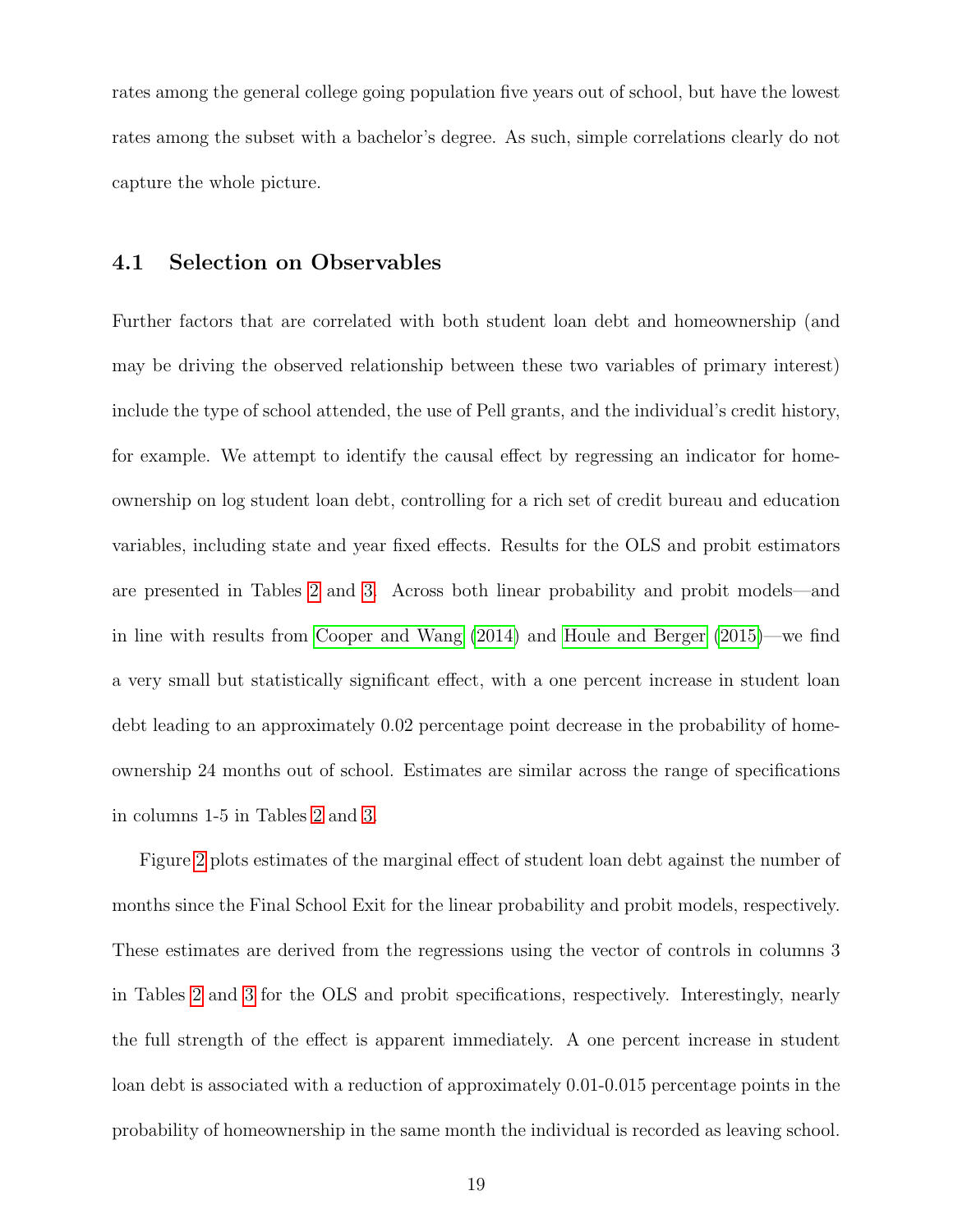Moreover, the estimated effect is relatively stable within the 60-month window, though the precision of the estimated effect decreases over time and becomes insignificantly different from zero 45 months out of school.

#### 4.2 Instrumental Variable Estimation

While the estimators used above control for some important covariates, there may still be unobservable variables biasing the results. The quality of school the student attended, the amount of parental contributions, and the individual's expected future income could all influence both student loan borrowing and the probability of future homeownership. The covariates we have may not adequately control for these or other omitted factors. To reliably identify the causal effect of student loan debt, we need a source of variation that is exogenous to all other determinants of homeownership.

We propose that the average tuition paid by in-state students at public, 4-year universities in the subject's home state provides quasi-experimental variation in eventual student loan balances. This variable cannot be affected by choices the individual subjects make. Rather, changes in the tuition rate depend in part on political battles over funding and expenditure decisions by the state universities. A large fraction of students attend public universities in their home state, so the loan amounts they require to cover costs vary directly with this price.[29](#page-19-0)

Changes in tuition are not truly randomly assigned, however. A potential concern with the validity of this variable as an instrument is correlation with changes in state level economic conditions. Demand for secondary education or the supply of government subsidies

<span id="page-19-0"></span><sup>29</sup>As discussion in Section [3,](#page-8-0) 89 percent of first-time, non-foreign college entrants attended a post-secondary institution in their home state. In our estimation sample, 65 percent of students attend a public 4-year university at some point during their education (see Table [1\)](#page-33-0).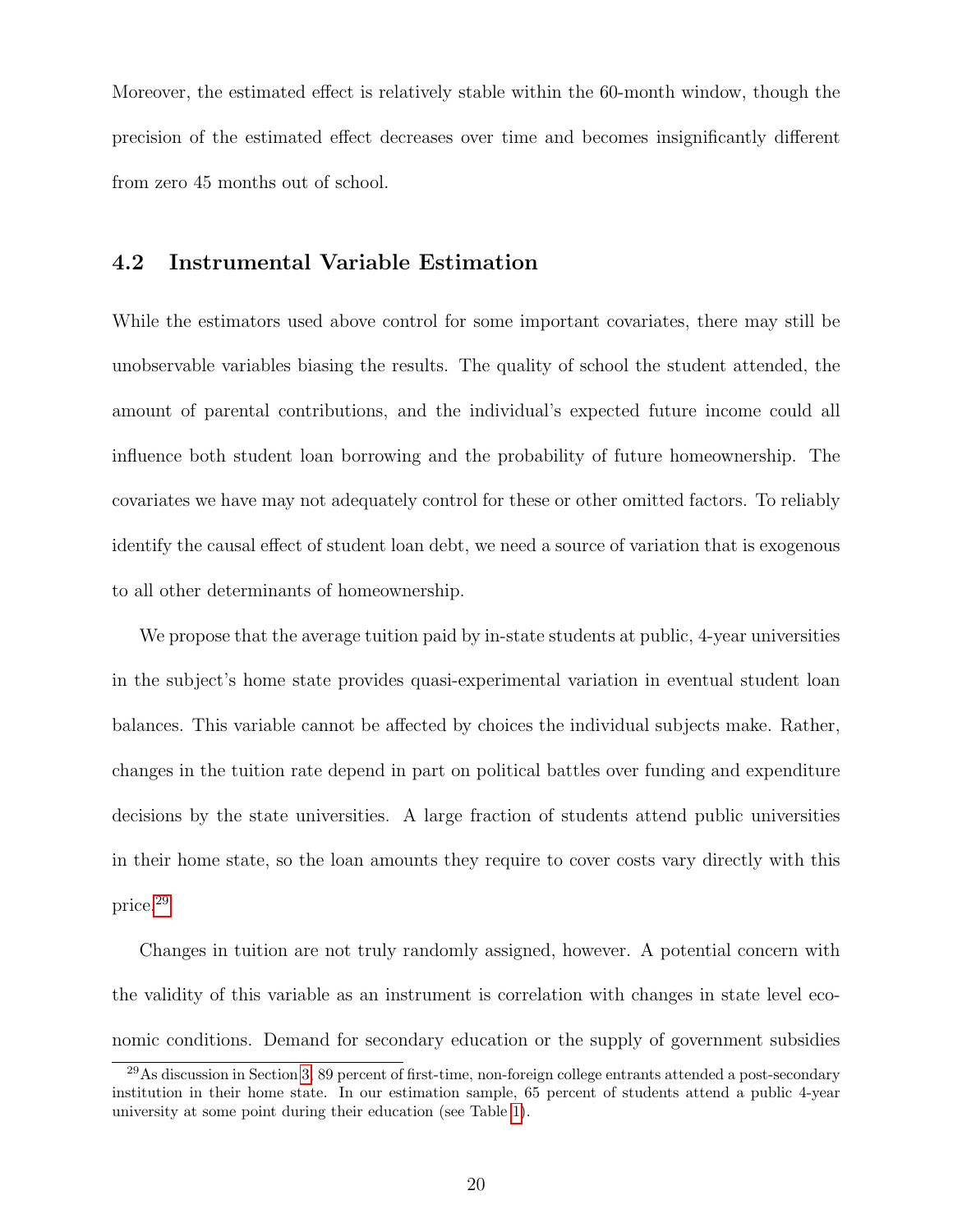may be related to local shocks that influence home purchase decisions. Later we will show that the results are robust to the inclusion of labor market and housing market controls. We also test whether the instrument is correlated with homeownership for individuals who did not attend college, as these individuals should therefore be unaffected by the instrument if it is valid. We find no evidence of any relationship for this group, suggesting that the main results are isolating a causal effect of tuition changes.

Another potential concern with the instrument is that it may affect homeownership through channels other than student loan debt. As the price of education changes, students may demand more or less of it. We will show, however, that effects of the instrument on the extensive margin of college attendance or borrowing are unlikely to be driving the main results.

#### 4.3 Instrumental Variable Estimation Results

As mentioned in Section [3,](#page-8-0) we construct the instrument as the log of yearly in-state tuition at public 4-year universities, weighted by the number of days each academic year the subject spent attending school. We additionally control for the log of the number of days spent attending school, so the identifying variation comes entirely from the change in price. First stage results from regressing log student debt on the instrument and other controls are presented in Table [4.](#page-36-0) Across specifications, a one percent increase in the tuition measure is associated with an approximately 1.3 percent increase in student loan debt. The estimates are strongly statistically significant.

Turning now to the second stage, we find a considerably stronger effect of student loan debt on homeownership than in the earlier specifications without the instrument. Results for the 2-Stage Least Squares (2SLS) and IV-Probit estimators are presented in Tables [5](#page-37-0)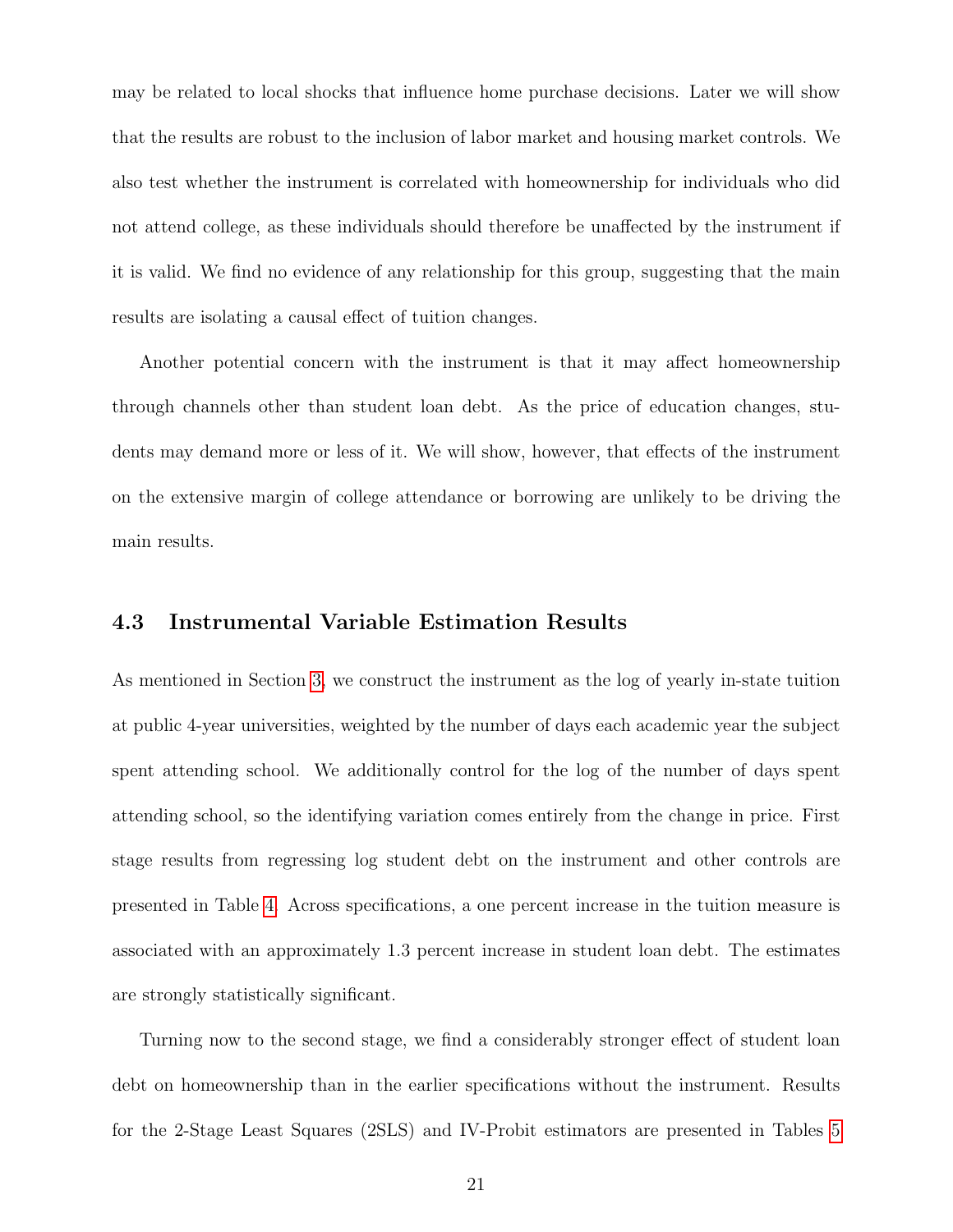and [6.](#page-38-0) Across both linear probability and probit models, we find a statistically significant effect, with a one percent increase in student loan debt leading to an approximately 0.1-0.2 percentage point decrease in the probability of homeownership 24 months out of school.

Figure [3](#page-47-0) plots estimates of the marginal effect of student loan debt against the number of months since the Final School Exit for the 2SLS and IV-probit models, respectively. These estimates are derived from the instrumental variable regressions using the vector of controls reported in columns 3 in Tables [5](#page-37-0) and [6.](#page-38-0) As in the previous estimates, the full effect is evident immediately upon school exit. A one percent increase in student loan debt is associated with a reduction of approximately 0.16-0.23 percentage points in the probability of homeownership in the same month the individual is recorded as leaving school.

#### <span id="page-21-0"></span>4.4 Validity Tests

Our identifying assumption that the instrument is exogenous to unobserved determinants of homeownership is not directly testable. We can, however, test for some plausible sources of endogeneity. For example, in-state tuition rates may be correlated with local housing and labor market conditions, which in turn affect homeownership rates. To see that such omitted variables are unlikely to bias our estimates, compare columns 4 and 5 in Table [6.](#page-38-0) Column 5 includes yearly home-state level economic controls: namely, the unemployment rate, log of average weekly wages and log median house price from the subject's home state measured at the time of the Final School Exit. Column 4 omits these local controls, but includes only observations for which these variables are available to facilitate comparison. The estimated coefficient on student loan debt is stable across the two specifications, suggesting that local economic conditions are not driving the results. However, there could be some other unobserved home state-level variation that is correlated with both homeowner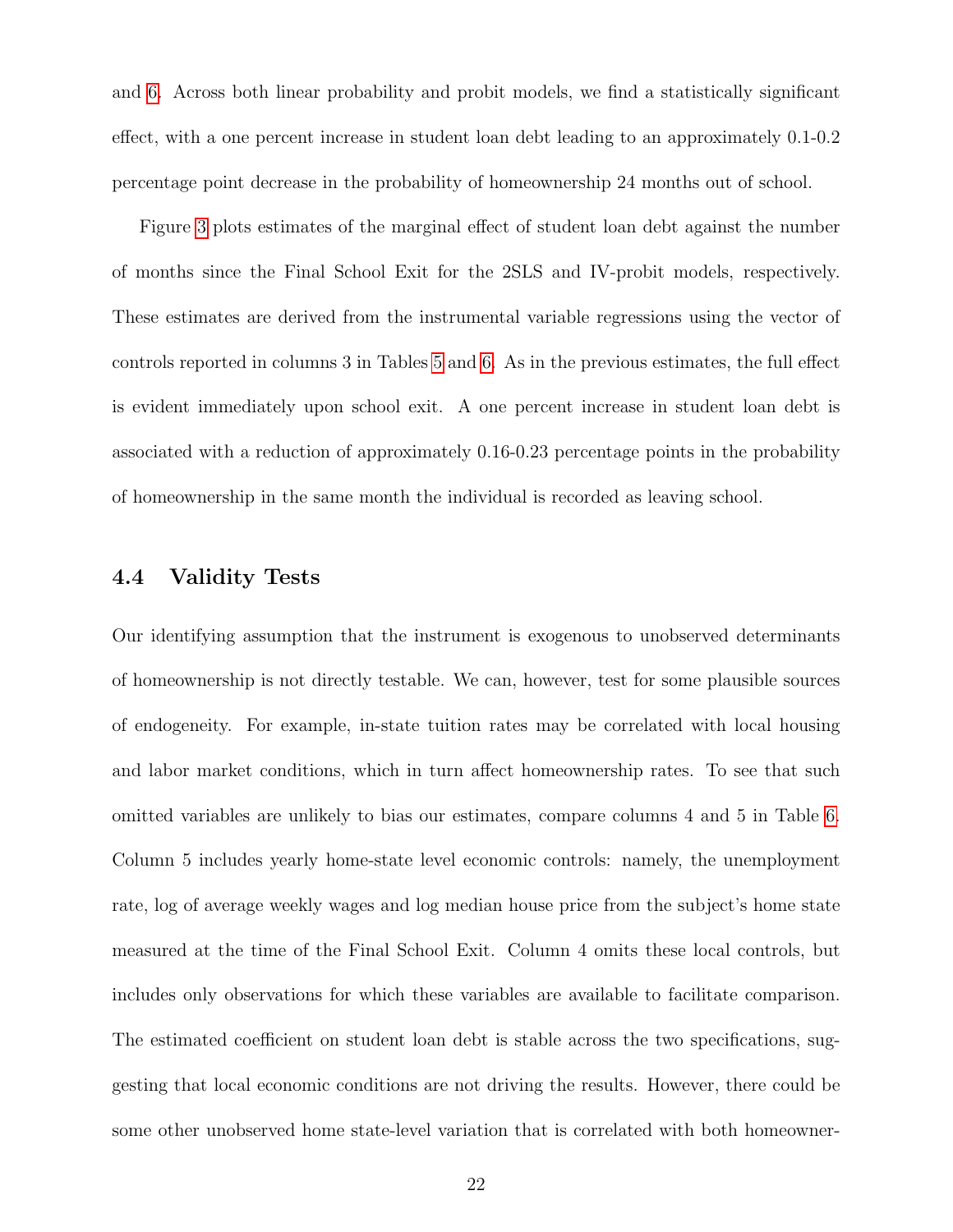ship rates and changes in tuition. In this case, homeownership rates should be correlated with tuition changes even among individuals who did not attend college. If the instrument is valid, in contrast, it should have no estimated effect on the homeownership rates of college non-attendees.

To test validity along these lines, we estimate the effect of the log of yearly in-state tuition on the probability of ever having owned a home each year from age 18 to 30 for individuals who never attended college. The relevant tuition figure is taken from the first academic year in which the individual had turned 18 by the preceding July. Results are presented in Table [7.](#page-39-0) We cannot reject the hypothesis that there is no partial correlation between the tuition measure and probability of homeownership for this group. Since the instrument only affects outcomes for college attendees, this rules out a certain class of arguments against validity.

Another potential challenge to validity comes from the use of a log specification in student loan debt—students without any debt are excluded from the regressions. If tuition increases affect the extensive margin of student loan debt and if these marginal borrowers have a notably different propensity to own than the inframarginal individuals, then the results may be contaminated by this non-random selection. Data on education variables, including the instrument itself, is more likely to be mismeasured for students without any loans, so we cannot estimate a consistent relationship between the instrument and a dummy for the presence of any student loans.[30](#page-22-0) However, Table [8](#page-40-0) shows that the reduced form effect of the instrument on homeownership is strongly negative and significant even with the full sample of college attendees, leading us to conclude that bias due to selection along the extensive

<span id="page-22-0"></span><sup>30</sup>As described in Section [3.2,](#page-10-1) records on degrees, school sectors, and enrollment spells are more accurately measured for student loan borrowers, as their NSC records are augmented with corresponding NSLDS data. By definition, for those who did not borrow, the NSLDS data do not exist.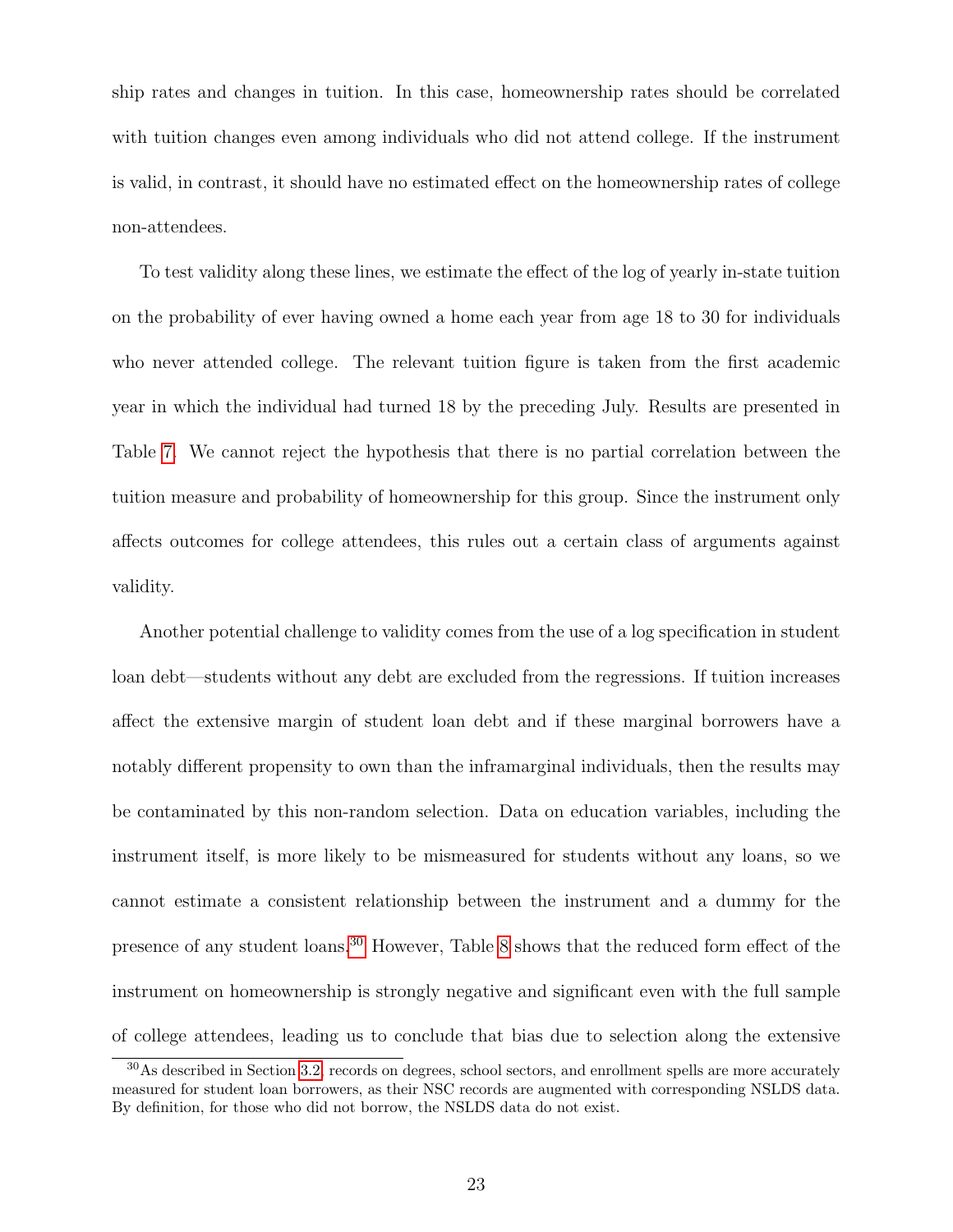margin of student loans is not driving our findings.

A further issue of sample selection is that tuition rates may affect the relationship between debt and homeownership through the composition of the student population. Table [9](#page-41-0) presents some evidence that college attendance rates fall with increases in tuition in our data. In particular, the table shows the results of regressing the probability of attending college against the log of yearly in-state tuition, taken from the fall semester after the individual turned 18. We find a statistically significant effect, with a one percent increase in tuition causing a 0.08 percentage point decrease in college attendance. This could be a concern if the instrument is inducing a compositional shift in the estimation sample—i.e., if individuals on the margin of college attendance have very different propensities to become homeowners than inframarginal individuals. However, the estimated effect of the instrument on attendance is not large enough to explain the main result, no matter the propensities of the marginal group. As seen in Table [8,](#page-40-0) a one percent increase in tuition (conservatively) reduces the homeowning population by approximately 28 individuals per 10,000 college goers two years after exiting school. About 40 percent of the sample population does not attend college, so this translates to a reduction of approximately 17 individual homeowners per 10,000 individuals in the general cohort. The same increase in tuition reduces college attendance by only 8 individuals per 10,000, so even in the most extreme possible scenario in which all marginal attendees have a 100 percent probability of homeownership (rather than the 12 percent seen directly out of school in our sample), endogenous sample selection cannot explain the findings. Rather, because marginal college attendees tend to have lower ability and socioeconomic status than the average student, we would expect their propensity to own to be slightly lower than the general population of students. If anything, this suggests compositional effects may be biasing our estimates toward zero.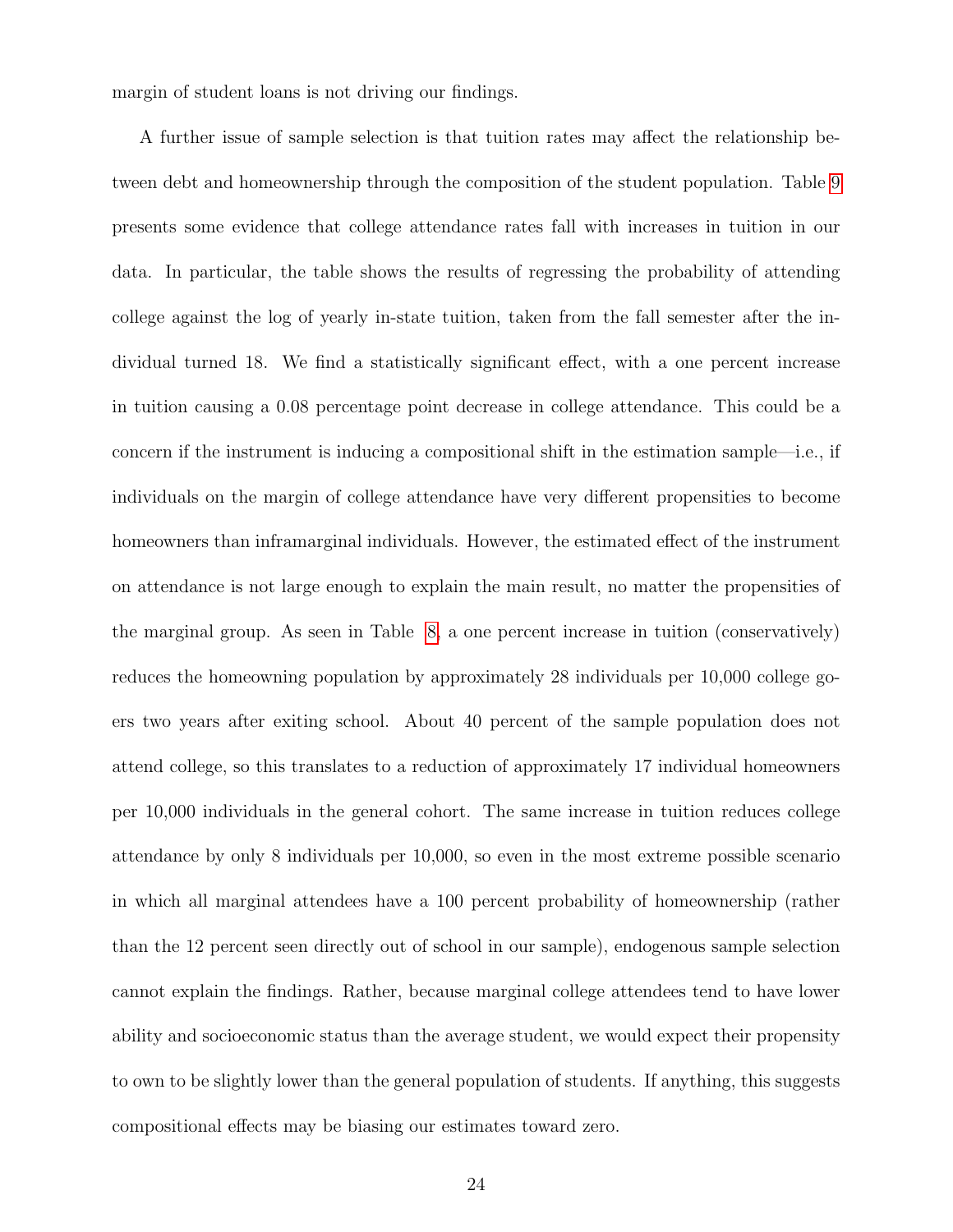We noted previously that the full effect of student loan debt on homeownership was apparent immediately upon exiting school. Approximately 10 percent of the sample bought a home before leaving school, so it is reasonable to expect an effect even while the student is still attending. If student loan debt poses a credit constraint, however, we would expect to observe a particular pattern. Whether the main channel is through DTI ratios, credit scores or down payments, the constraint should become more binding as the student progresses through her education and debt accumulates. Similarly, the influence of debt aversion should grow. Therefore, the earlier in a student's educational career we look, the weaker the estimated effect of her (eventual) student loan debt on homeownership should be.

To test if this expected pattern holds in the data, we plot the estimated marginal effect of student loan debt against the number of months prior to Final School Exit for the 2SLS and IV-probit models in Figure [4.](#page-48-0) For the period approximately two to three years prior to school exit, there is not a statistically distinguishable effect of student loan debt on homeownership. With about a year to go, depending on the model, a significant effect becomes apparent and continues to strengthen until the student finishes school. This fits the intuitive story that the effect should be small or zero when debt balances are.

### 4.5 Additional Outcomes

Student loan borrowers may experience the burden of their debt in other areas than the binary outcome of homeownership. If DTI ratios or down payment constraints are binding, borrowers may substitute toward smaller mortgages in response to higher student debt levels. Alternatively, if student debt delays the home purchase decision to a point in the life cycle at which the borrower has a greater demand for housing, mortgage balances could conceivably rise with student debt. In the first column of table [10,](#page-42-0) we present the results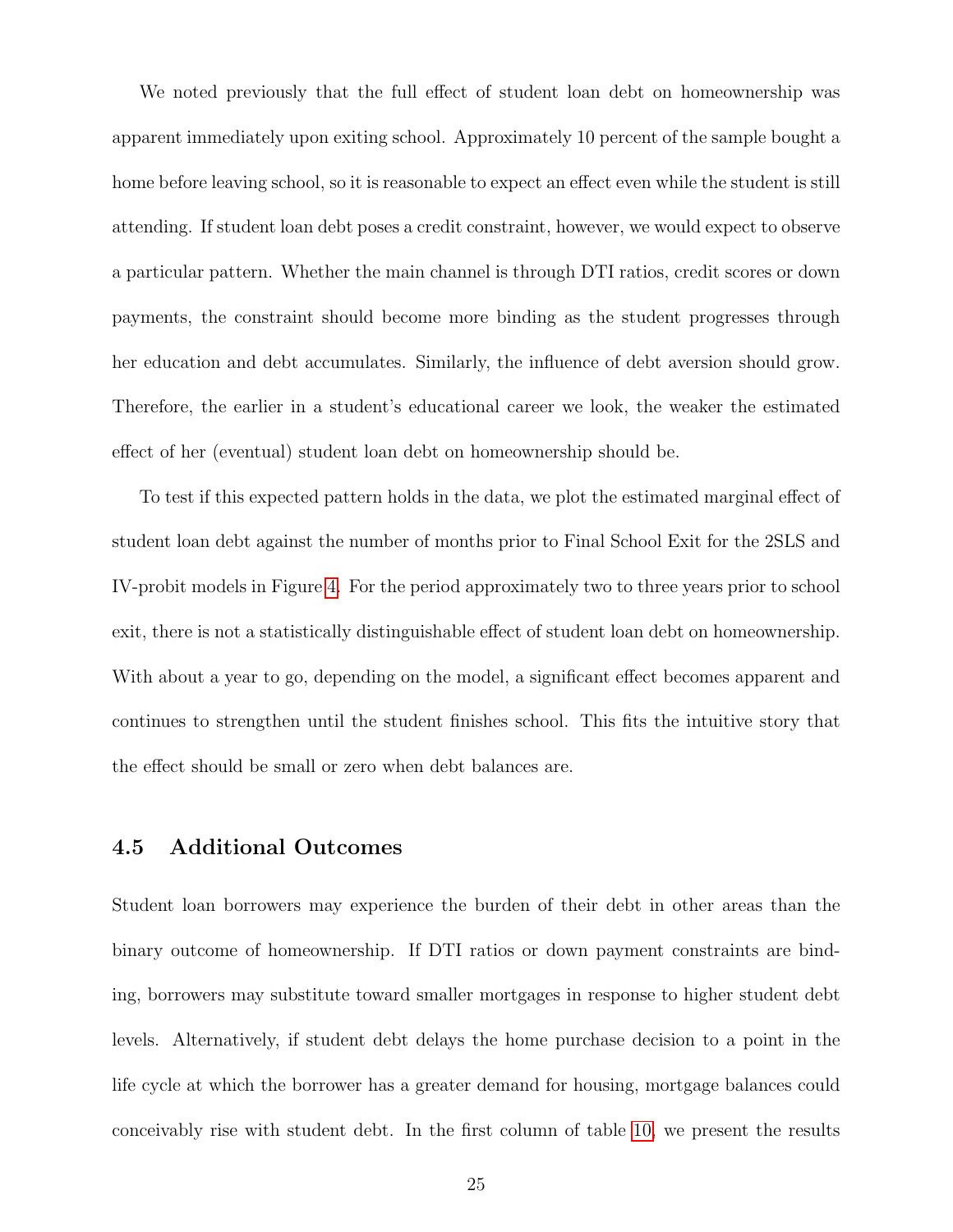from regressing the (logged) loan amount of the first mortgage we observe for each individual against their student loan debts and the usual vector of controls. Only borrowers who obtain a mortgage within 5 years of leaving school are included in this regression. The estimated partial correlation is positive and statistically significant, implying a 10 percent increase in student loan debt is associated with approximately 0.3 percent higher mortgage balances.

This naive estimate is likely to be biased by omitted variables similar to those that bias estimates of the effect of student loan debt on homeownership. We apply the same instrumental variable solution, and present results in the second column of Table [10.](#page-42-0) This point estimate suggests that student loan debt causes lower average mortgage balances among the population of homeowners. The standard errors are very large, however, and the result is not close to statistically significant. Because mortgages are substantially larger than student loan balances (approximately 8 times larger in our sample) we cannot rule out meaningful effect sizes in either the positive or negative direction.

One channel through which we hypothesize student loan debt could affect homeownership is through the borrower's credit score. Increased debt balances can worsen credit scores directly, as well as potentially lead to delinquencies which have a further derogatory effect. The sign of the effect is ambiguous, however, as taking out and subsequently repaying student loans may help some borrowers establish a good credit history and thus improve their scores.

Borrowers whose credit scores place them in the subprime category, traditionally defined as those with a credit score below 620, may be more likely to have their loan applications denied. However, some subprime borrowers may still be able to obtain credit with FHA or other mortgage insurance. Prior to 2008, the first percentile of FICO scores was approx-imately 500 on FHA insured loans.<sup>[31](#page-25-0)</sup> Borrowers with a score below this level would have

<span id="page-25-0"></span><sup>31</sup>SOURCE: Data provided by McDash Analytics, calculation by authors.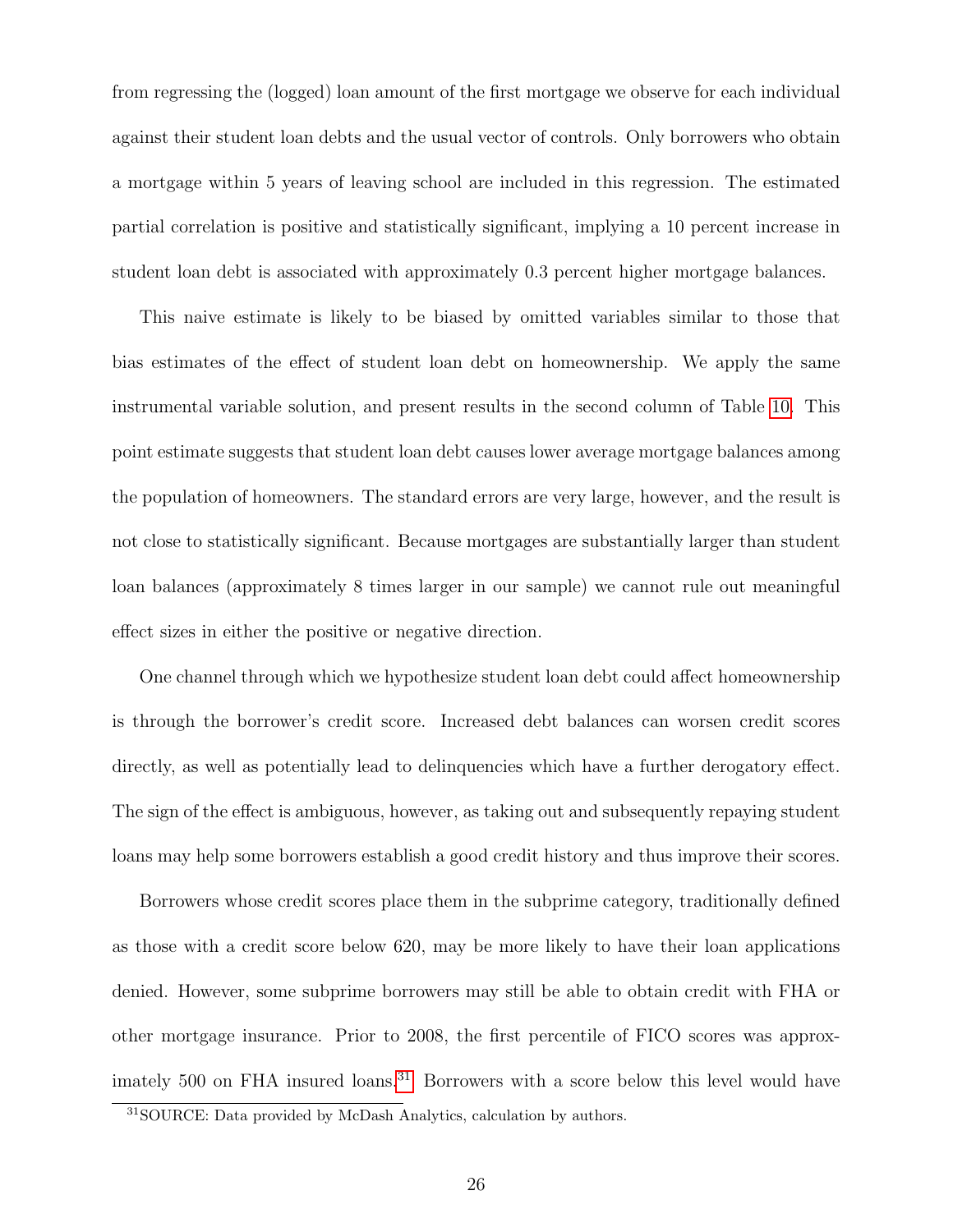tremendous difficulty getting approved for a loan (in 2010, the Department of Housing and Urban Development set the minimum credit score for FHA loans at 500 by rule). We therefore define a further "deep subprime" category of borrowers whose scores are low enough to effectively deny them access to FHA loans.

In the first and third columns of Table [11](#page-43-0) we present the results of a probit estimation, regressing borrowers' probability of falling into the subprime and deep subprime categories against their student debt and the usual vector of controls. We use cutoffs in the individual's TU TransRisk AM Score of 620 and 500 to define the categories. The sample is limited to observations between 0 and 60 months after school exit, with multiple observations per individual included. The second and fourth columns present the results from the IV regression. In both cases the instrumented estimates are larger than those from the simple regression, suggesting that a 10 percent increase in student loan debt causes over a 0.6 percentage point increase in the probability a borrower falls into the subprime category, and over an 0.8 percentage point increase in the probability of being deeply subprime. The estimated effect on becoming subprime is significant only at the 10 percent level, while the effect on becoming deeply subprime is significant at the traditional 5 percent level. While the effect of student loan debt on risk category is meaningful in magnitude, it is unlikely to be enough to fully explain the 1 to 2 percentage point decrease in homeownership the same increase in student loan debt implies.

The finding that increased student loan debt raises the probability of having very poor credit suggests that the burden of debt may be causing some borrowers to become delinquent on their loans. We estimate the effect of student loan debt on the probability the borrower is reported 90 days or more delinquent on a student loan payment. Results are presented in Table [12.](#page-44-0) The simple probit estimate in the first column suggests a 10 percent increase in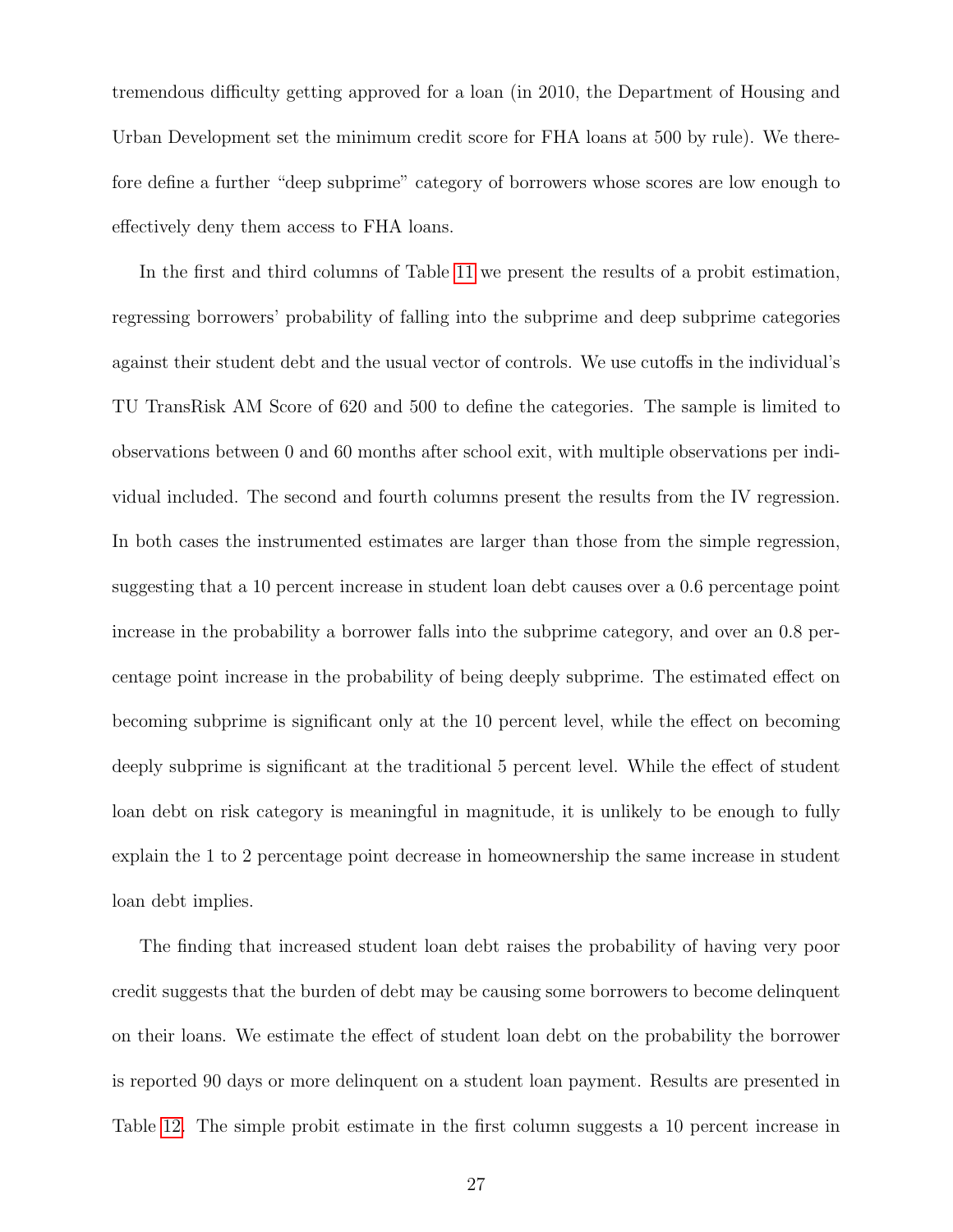debt is associated with a 0.1 percentage point increase in delinquencies, similar in magnitude to the probit estimates on credit categories. In the second column, we use the instrument to deal with endogeneity of student loan debt and find a larger effect—a 10 percent increase in debt is estimated to raise delinquency rates by over 0.7 percentage points.

A caveat with the findings on risk categories and mortgage amounts is that these outcomes are not independent of each other or of the homeownership decision. For example, some of the estimated effect on subprime status may occur through the channel of lowered homeownership rates. Relatedly, marginal homeowners may demand different sized mortgages than homeowners whose tenure choice is insensitive to student loan debt. A single instrument is not enough to separately identify the direct effect of student debt on multiple outcomes, all of which could be channels through which the others are influenced.

### <span id="page-27-0"></span>5 Discussion

The previously presented results indicate that increased student loan debt causes a substantial reduction in the probability of homeownership for any given time frame within a five year window after exiting school. This negative effect is dominated, however, by the rapid and steady increase in the probability of homeownership as the individual ages across this same period. Using the estimates from the IV-probit model, we can simulate the effect of an increase in debt on the rate of homeownership among our sample population across the five year post-college window. In Figure [5,](#page-49-0) we plot the observed homeownership rate profile over time alongside a counterfactual simulation in which each student loan borrower in our data is burdened with a 10 percent increase in student loan debt at the Final School Exit.

As previously shown in Figure [3,](#page-47-0) the marginal probability is nearly constant over the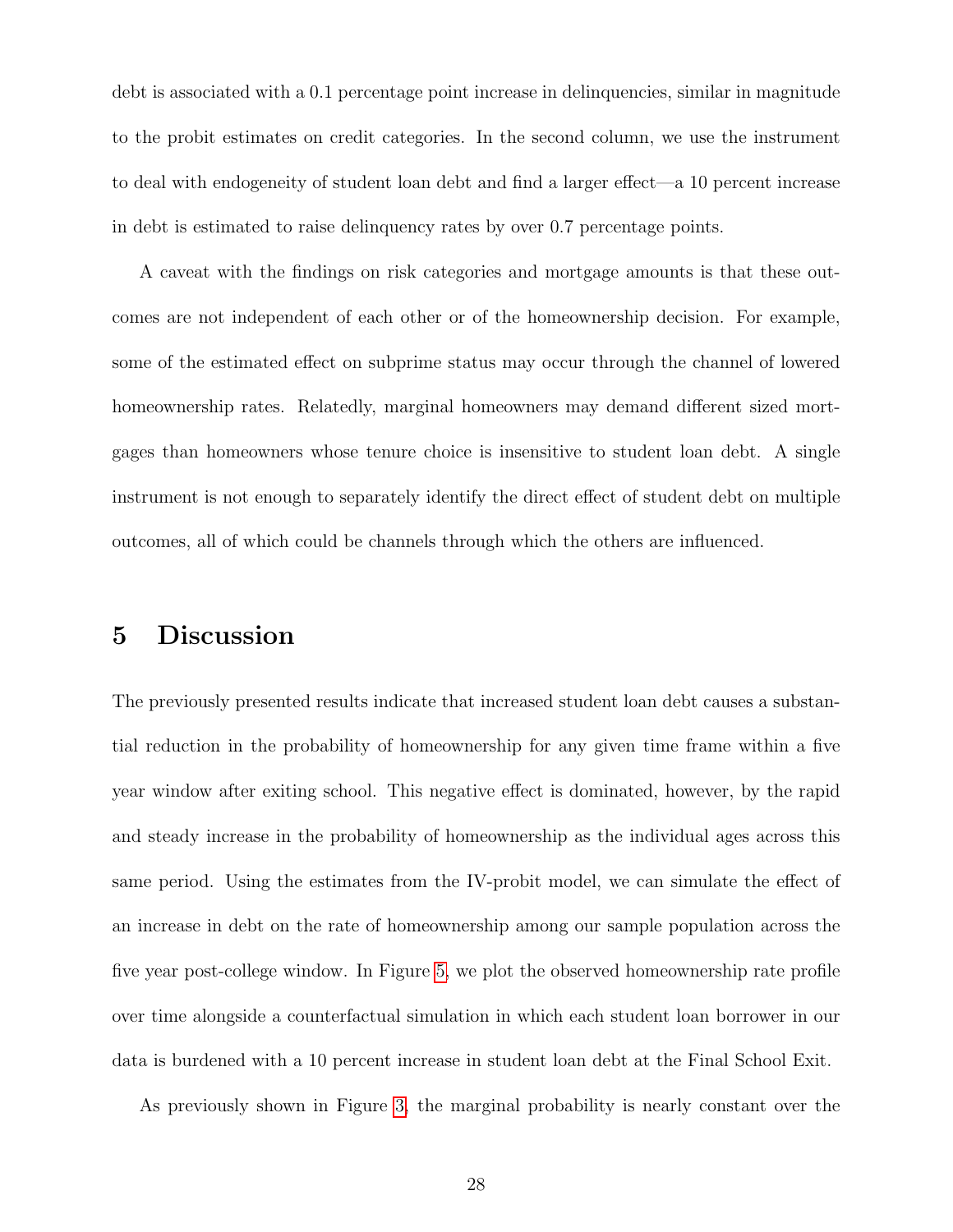estimation window, so the simulated counterfactual in Figure [5](#page-49-0) looks like a parallel downward shift of the plotted data, decreasing the homeownership rate by approximately one percentage point at every time period. Because homeownership is increasing almost linearly in time since school over the five year window, this is equivalent to a parallel shift to the right. A 10 percent increase in student loan debt delays the time it takes the cohort of borrowers to reach a given homeownership rate by approximately three months.

The data we currently have access to cannot answer the important question of how the relationship between debt and homeownership changes past the five year window. As borrowers age, their incomes generally increase and student loan balances fall, which may lead us to expect that the relationship between an individual's initial debt levels and homeownership should weaken over time. While our estimates lose precision as the time since school exit increases, we do not see any indication of an attenuating effect. If former students exhibit habit formation in their housing tenure decisions, marginal homeowners may be induced to rent for many years by the effect of student loan debt on their housing decisions immediately after college.

### <span id="page-28-0"></span>6 Conclusions

In summary, this paper estimates the effect of student loan debt on subsequent homeownership rates. We instrument for the amount of the individual's debt using changes to the in-state tuition rate at public 4-year colleges in the student's home state. We find that a 10 percent increase in student loan debt causes a 1 to 2 percentage point drop in the homeownership rate of student loan borrowers for the first five years after exiting school. Validity tests suggest that the results are not confounded by local economic conditions or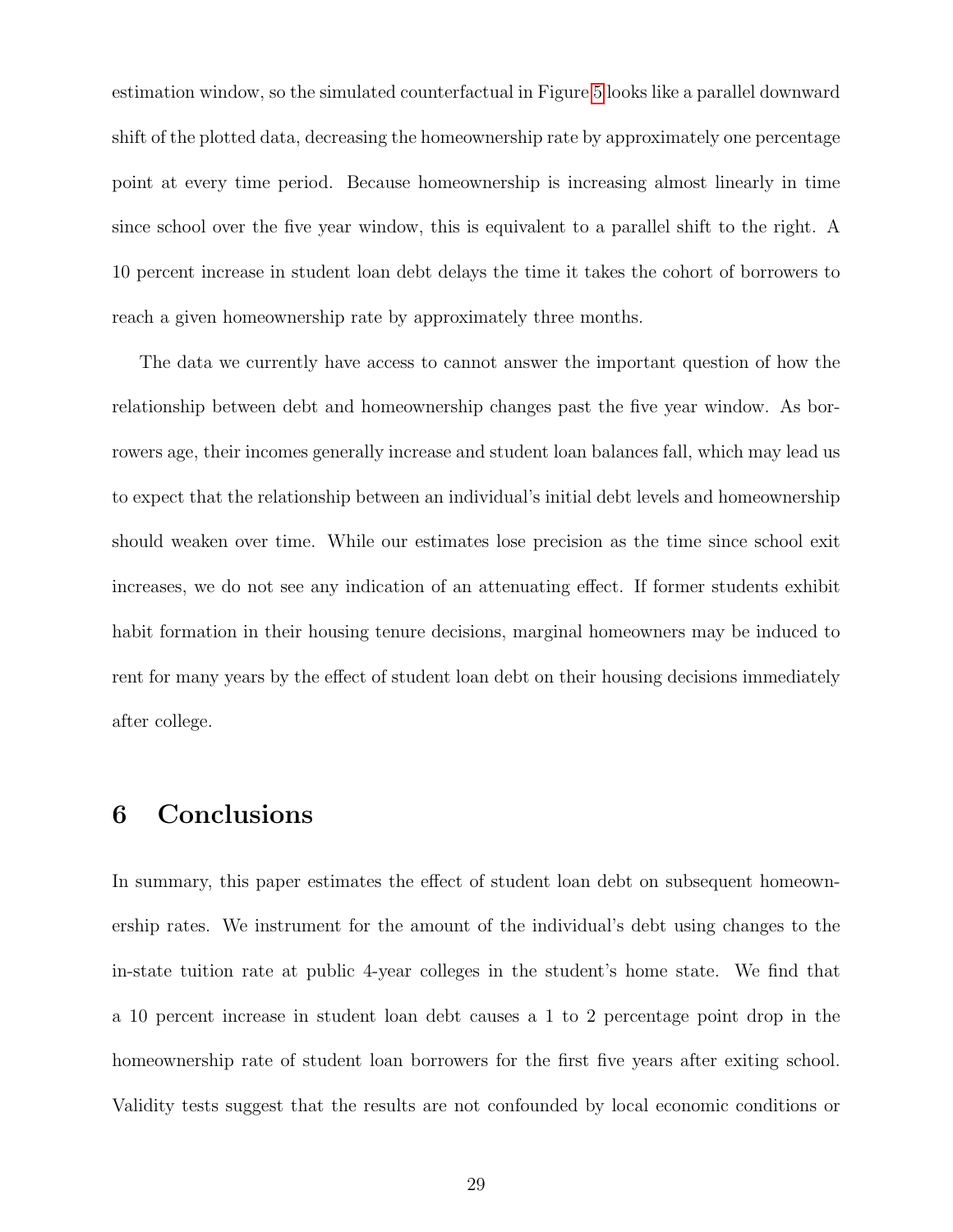non-random selection into the estimation sample.

Our findings have implications for several recent trends and policy proposals. Tuition rates continue to rise, so the amounts students will need to borrow may increase in the future. Increased debt levels could continue to depress homeownership rates for future cohorts of college students. Measures taken to reduce tuition—or to curb borrowing beyond what is necessary to fund attendance—could fight this trend. Similarly, our results provide a measure of how effective student loan forgiveness programs could be at increasing the homeownership rate of young adults. Limiting or expanding students' access to education loans in general, however, would have ramifications that are beyond the scope of this study. In particular, if student loans allow individuals to access college education—or, more broadly, acquire more of it—student loan debt could have a positive effect on homeownership, as long as the return to this additional education allows individuals to sufficiently increase their future incomes.

In extrapolating our results to the present day, we also have to consider some significant recent changes to mortgage market. Students in our sample left school between 1997 and 2005; their first few years post-college took place in a relatively easy environment for mortgage credit. Since the housing and financial crisis, underwriting standards have tightened substantially. It is possible that student loan debt acts as an even greater drag on homeownership now that lenders are more sensitive to DTI ratios and low down payments. The growing popularity of income-driven repayment plans further complicates the picture, as it is not immediately clear how these plans moderate the link between initial student loan debt and homeownership. On the one hand, enrollment in income-driven repayment plans reduces the ratio of student loan payments relative to income, thereby relaxing the DTI constraint. On the other hand, it can extend the repayment period significantly relative to a 10-year plan, thereby potentially increasing the total interest paid by the student loan borrower over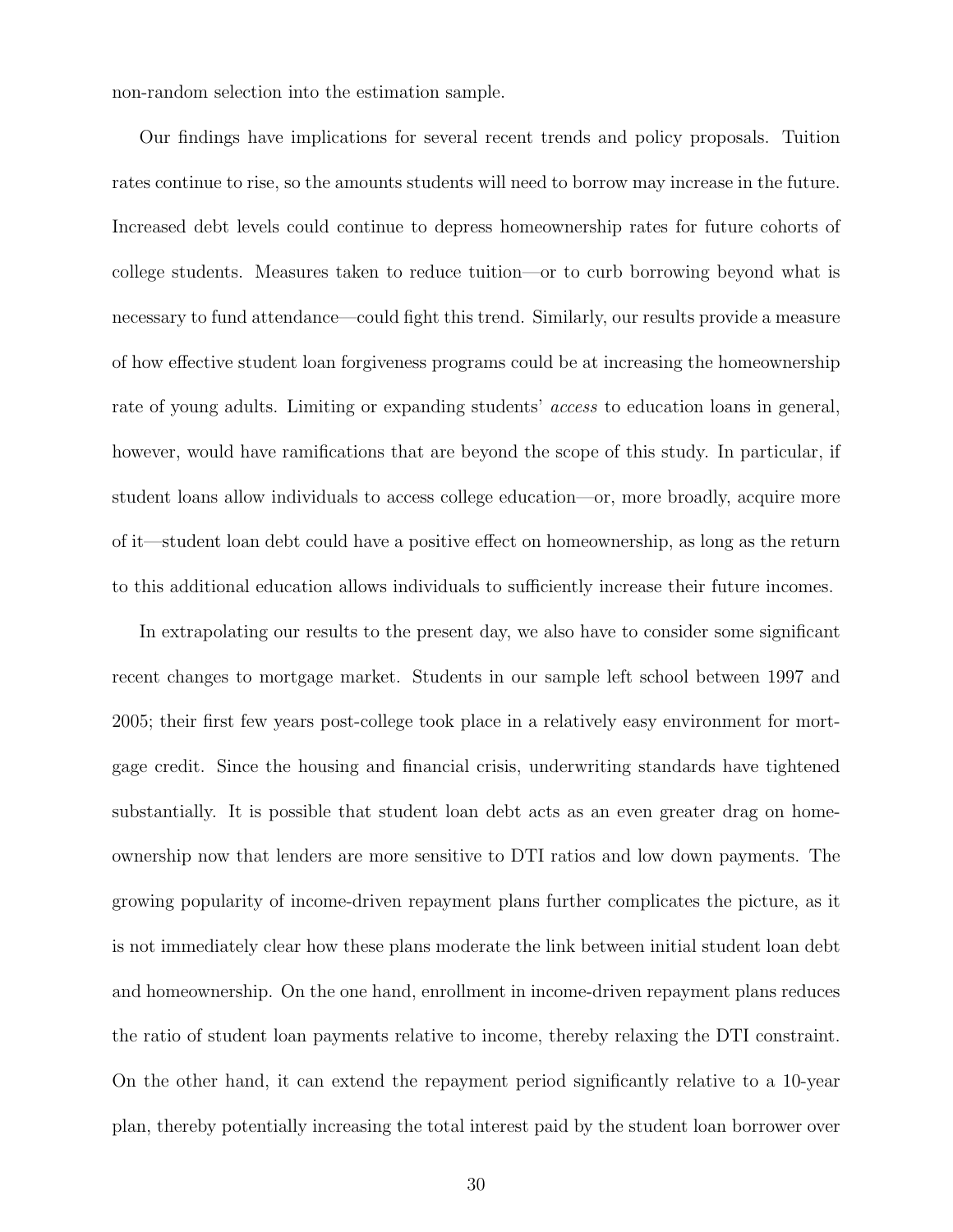the life of the loan. We hope that further studies using even more recent data will be able to shine additional light on the issue.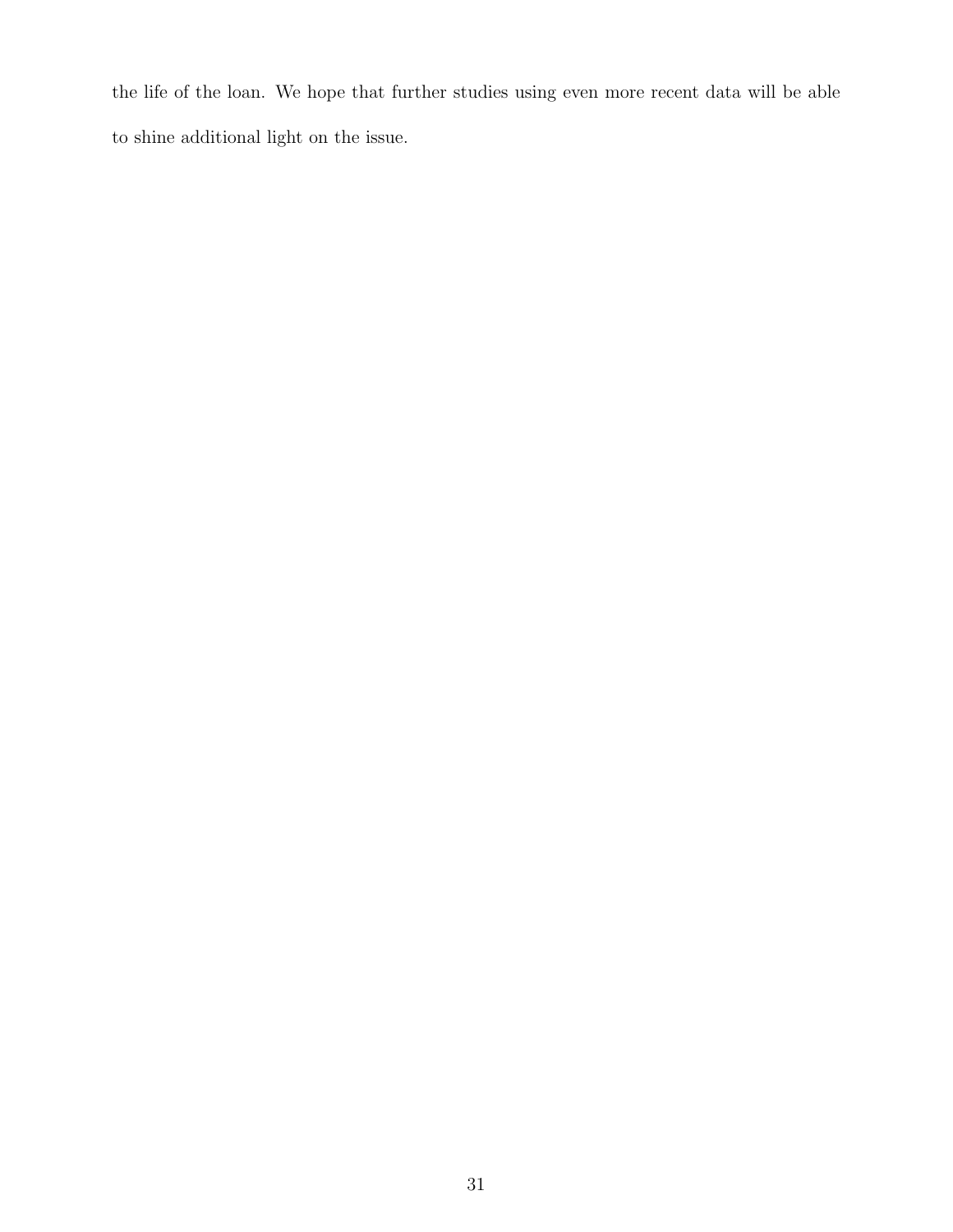### References

- <span id="page-31-4"></span>Akers, B., "Reconsidering the Conventional Wisdom on Student Loan Debt and Home Ownership," The Brookings Institution Brown Center Chalkboard. Available at [http: // www. brookings. edu/ blogs/ brown-center-chalkboard/ posts/ 2014/](http://www. brookings. edu/blogs/brown-center-chalkboard/posts/2014/05/08-student-loan-debt-and-home-ownership-akers)  $05$ / $08$ -student-loan-debt-and-home-ownership-akers, 2014.
- <span id="page-31-6"></span>Bleemer, Z., M. Brown, D. Lee and W. Van der Klaauw, "Debt, Jobs, or Housing: What's Keeping Millennials at Home?" FRB of New York Staff Report, (700), 2014.
- <span id="page-31-3"></span>Brown, M., S. Caldwell and S. Sutherland, "Young Student Loan Borrowers Remained on the Sidelines of the Housing Market in 2013," Federal Reserve Bank of New York, 2013.
- <span id="page-31-0"></span>Cooper, D. and C. Wang, "Student Loan Debt and Economic Outcomes," FRB Boston Current Policy Perspectives, (14-7), 2014.
- <span id="page-31-8"></span>Dynarski, S., S. Hemelt and J. Hyman, "The Missing Manual: Using National Student Clearninghouse Data to Track Postsecondary Outcomes," NBER Working Paper 19522, 2013.
- <span id="page-31-2"></span>Gicheva, D. and J. Thompson, "The Effects of Student Loans on Long-Term Household Financial Stability," 2014.
- <span id="page-31-1"></span>Houle, J. N. and L. Berger, "The End of the American Dream? Student Loan Debt and Homeownership Among Young Adults?" Third Way Discussion Paper, 2015.
- <span id="page-31-7"></span><span id="page-31-5"></span>Kuipers, P. and C. Wise, "Are Student Loans Hurting Millenials?" The RMA Journal, 2016.
- Looney, A. and C. Yannelis, "A Crisis in Student Loans? How Changes in the Characteristics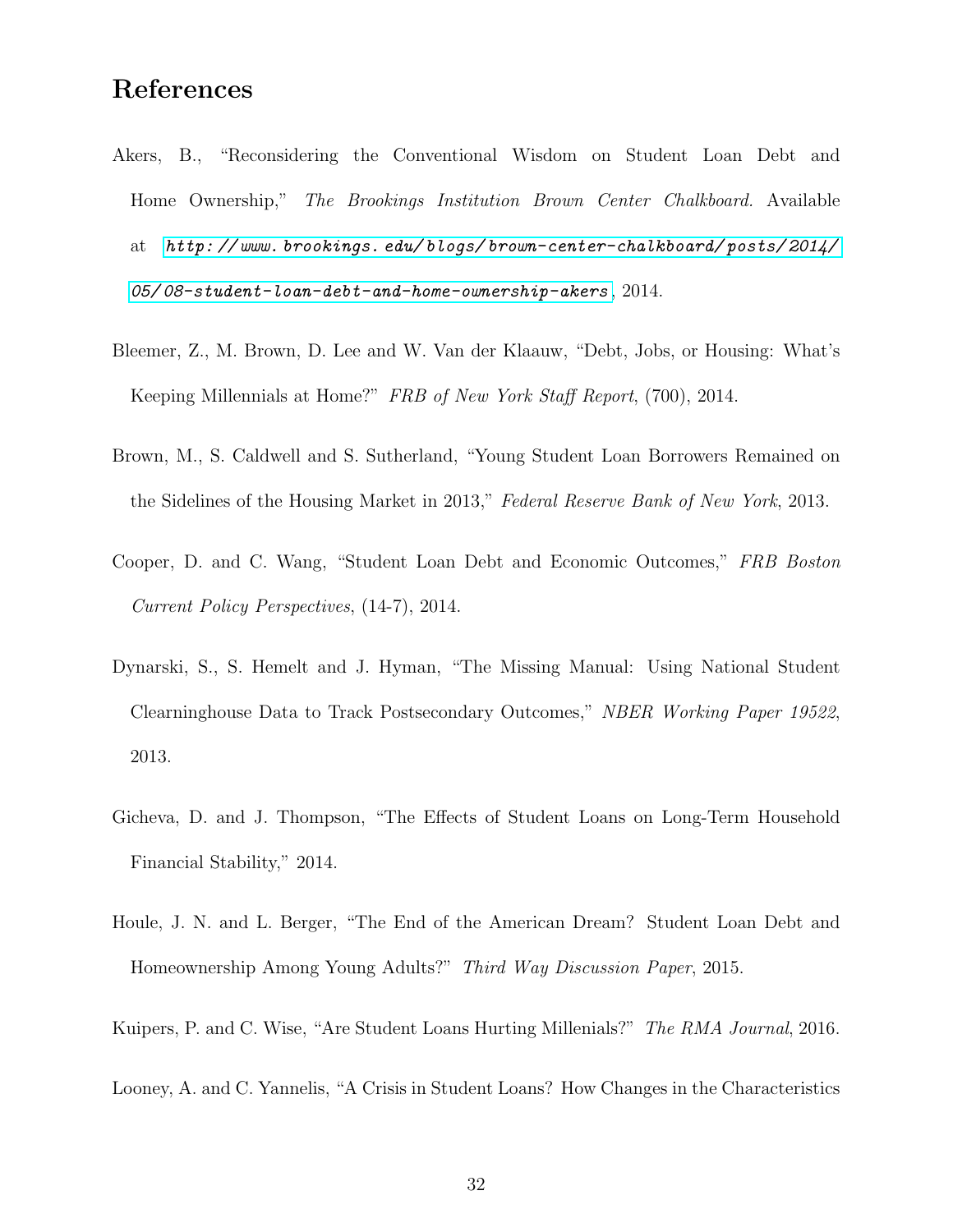of Borrowers and in the Institutions They Attended Contributed to Rising Loan Defaults," Brookings Papers on Economic Activity, 2015.

- <span id="page-32-2"></span>Mezza, A. and K. Sommer, "A Trillion Dollar Question: What Predicts Student Loan Delinquencies?" FEDS Working Paper Series, 2015.
- <span id="page-32-1"></span>Mezza, A., K. Sommer and S. Sherlund, "Student Loans and Homeownership Trends," FEDS Note, 2014.
- <span id="page-32-0"></span>Stone, C., C. Van Horn and C. Zukin, "Chasing the American Dream: Recent College Graduates and the Great Recession. Work Trends." John J. Heldrich Center for Workforce Development, 2012.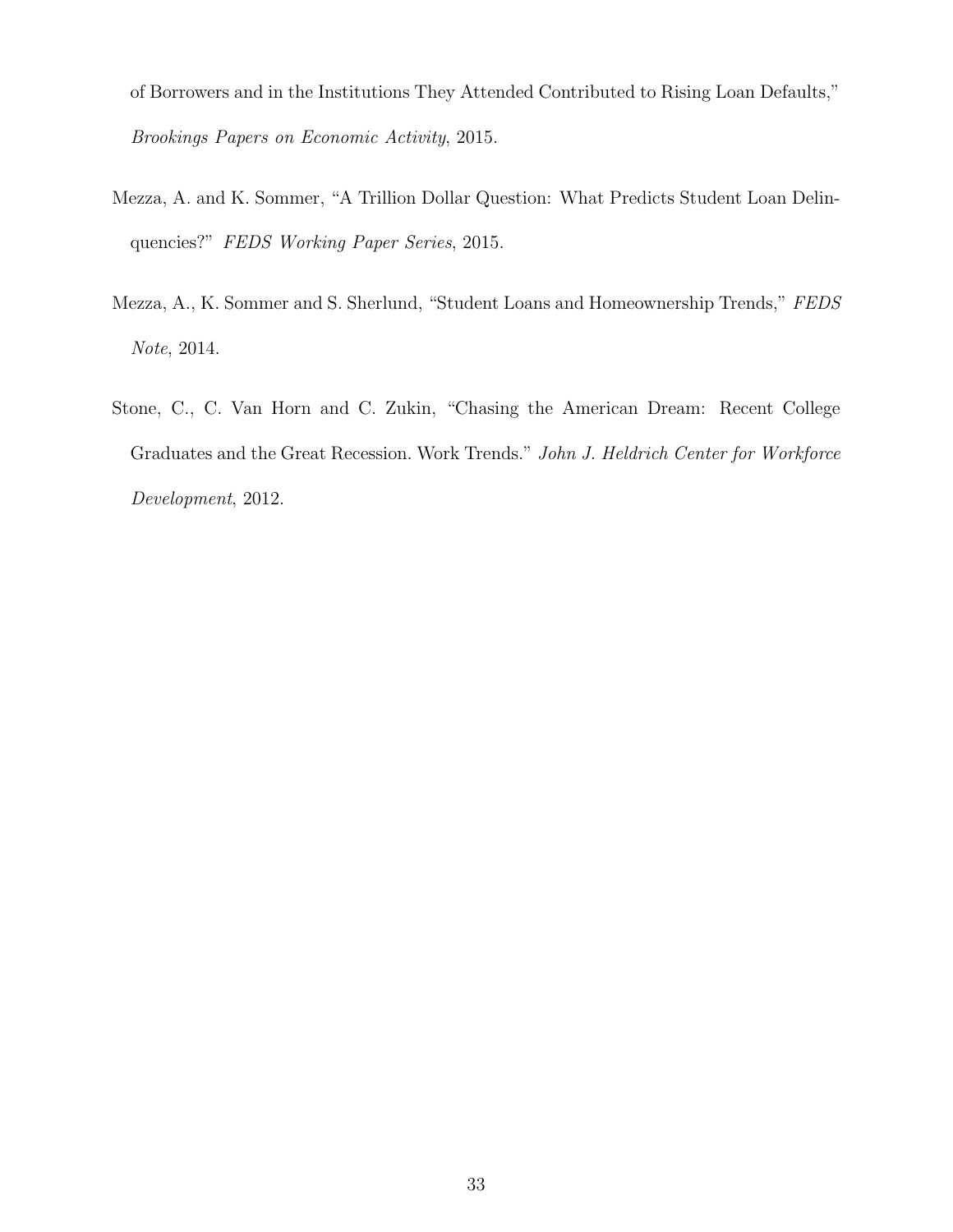| Table 1: Summary Statistics                      |       |            |           |                  |              |
|--------------------------------------------------|-------|------------|-----------|------------------|--------------|
| Variable                                         | Obs   | Mean       | Std. Dev. | Min              | Max          |
| Homeownership Rate                               |       |            |           |                  |              |
| 0 Months After School Exit                       | 5,610 | 0.1        |           |                  |              |
| 12 Months After School Exit                      | 5,610 | 0.16       |           |                  |              |
| 24 Months After School Exit                      | 5,610 | 0.23       |           |                  |              |
| 36 Months After School Exit                      | 5,610 | $\rm 0.31$ |           |                  |              |
| 48 Months After School Exit                      | 5,610 | 0.37       |           |                  |              |
| 60 Months After School Exit                      | 5,610 | 0.43       |           |                  |              |
| <b>Student Loan Debt and Enrollment Measures</b> |       |            |           |                  |              |
| Student Loan Debt (in \$1,000 dollars)           | 5,610 | 19.1       | 24.77     | 0.05             | 318.88       |
| Instrument: Tuition Measure (in \$1,000 dollars) | 5,610 | 14.21      | 8.27      | 0.55             | 87.23        |
| Cumulative Days In School                        | 5,610 | 1420.84    | 666.34    | 56               | 4,407        |
| Age At Final School Exit                         | 5,610 | 24.69      | 2.72      | 18.29            | 32.88        |
| Degree Controls                                  |       |            |           |                  |              |
| Associate's/Certificate                          | 5,610 | 0.06       |           |                  |              |
| Bachelor's                                       | 5,610 | 0.28       |           |                  |              |
| Master's or More                                 | 5,610 | 0.03       |           |                  |              |
| At Least Associate's/Certificate                 | 5,610 | 0.003      |           |                  |              |
| At Least Bachelor's                              | 5,610 | 0.15       |           |                  |              |
| Degree of Unknown Type                           | 5,610 | 0.05       |           |                  |              |
| <b>Pell Grant Controls</b>                       |       |            |           |                  |              |
| Ever Pell                                        | 5,610 | 0.56       |           |                  |              |
| Average Pell (in $$1,000$ )                      | 5,610 | 1.26       | 1.34      | $\overline{0}$   | 4.31         |
| <b>School Sector Controls</b>                    |       |            |           |                  |              |
| Ever Public 4-Year                               | 5,610 | 0.65       |           |                  |              |
| Ever Public 2-Year                               | 5,610 | 0.44       |           |                  |              |
| Ever Private 4-Year Not-for-profit               | 5,610 | $0.35\,$   |           |                  |              |
| Ever Private 2-Year Not-for-profit               | 5,610 | 0.01       |           |                  |              |
| Ever Private For-profit                          | 5,610 | $0.13\,$   |           |                  |              |
| <b>Credit Controls</b>                           |       |            |           |                  |              |
| Lagged Credit Score                              | 5,610 | 565.6      | 206.43    | $\overline{0}$   | 848          |
| Credit Lag                                       | 5,610 | 390.65     | 204.97    | 1                | 731          |
| Missing Credit Score                             | 5,610 | 0.06       | 0.24      | $\boldsymbol{0}$ | $\mathbf{1}$ |
|                                                  |       | $2.15\,$   | $5.82\,$  |                  | 58.46        |
| Lagged Auto Debt                                 | 5,610 |            |           | $\boldsymbol{0}$ | 63.41        |
| Lagged Credit Card Debt                          | 5,610 | 1.42       | 3.28      | $\boldsymbol{0}$ |              |
| Year of Exit from School                         |       |            |           |                  |              |
| 1997                                             | 5,610 | $0.06\,$   |           |                  |              |
| 1998                                             | 5,610 | $0.08\,$   |           |                  |              |
| 1999                                             | 5,610 | $0.1\,$    |           |                  |              |
| $2000\,$                                         | 5,610 | 0.11       |           |                  |              |
| 2001                                             | 5,610 | $0.13\,$   |           |                  |              |
| $\,2002\,$                                       | 5,610 | $0.16\,$   |           |                  |              |
| $\,2003\,$                                       | 5,610 | $0.16\,$   |           |                  |              |
| 2004                                             | 5,610 | 0.14       |           |                  |              |
| $\,2005\,$                                       | 5,610 | 0.05       |           |                  |              |
| Yearly State Controls*                           |       |            |           |                  |              |
| Unemployment Rate (Home State)                   | 5,610 | 5.1        | 1.11      | 2.3              | 8.42         |
| Log Avg. Weekly Wages (Home State)               | 5,610 | $6.54\,$   | 0.17      | 6.02             | 7.16         |
| Log Median House Price (HomeState)               | 4,794 | 11.89      | 0.43      | 11.03            | 13.18        |

<span id="page-33-0"></span>Table 1: Summary Statistic

Note\*: Yearly home-state controls measured at school exit.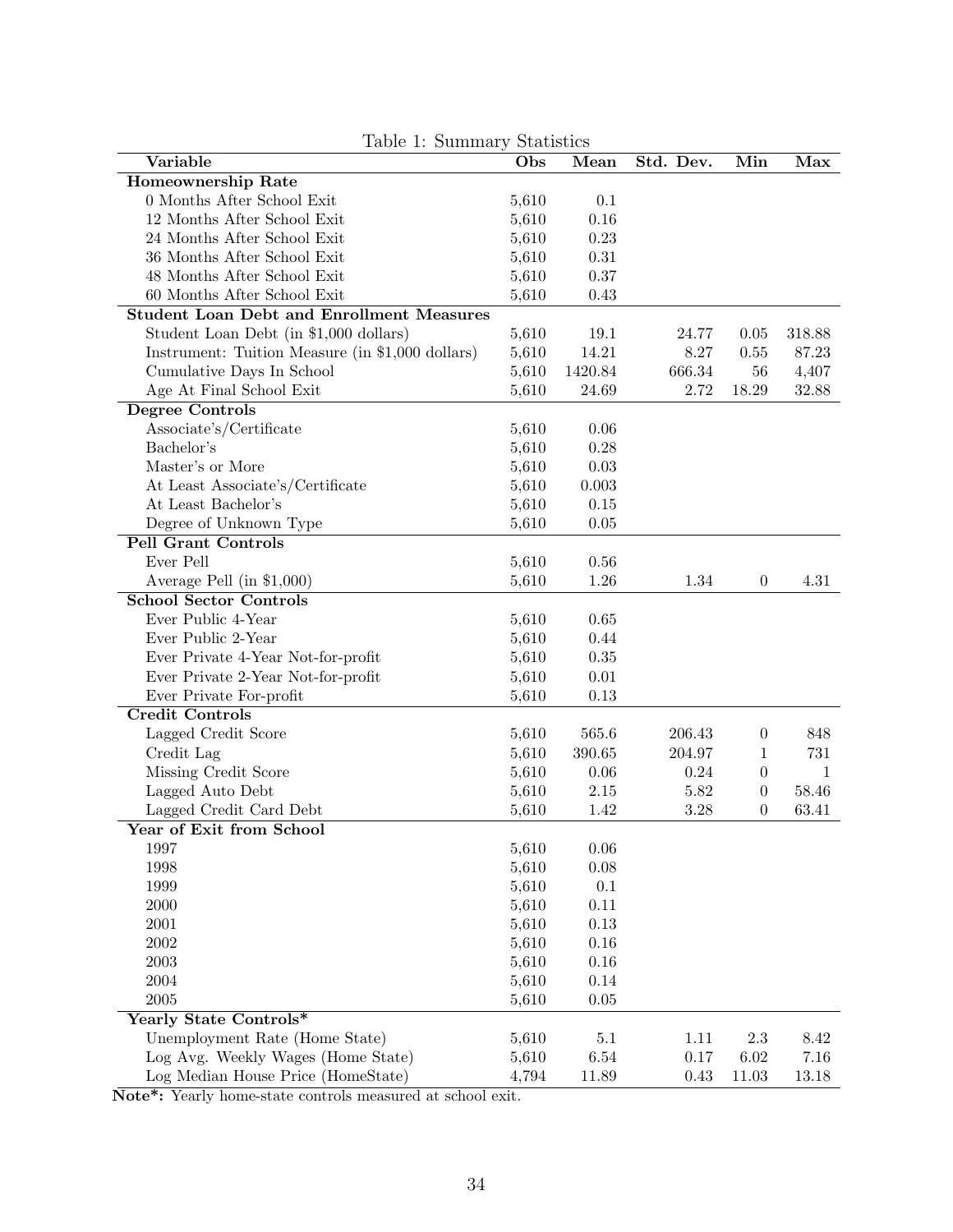|                                     |             | Table 2: Selection on Observables: OLS |                   |                   |                   |
|-------------------------------------|-------------|----------------------------------------|-------------------|-------------------|-------------------|
| Variable                            | (1)         | $\left( 2\right)$                      | $\left( 3\right)$ | (4)               | (5)               |
| Log Student Loan Debt               | $-0.0139**$ | $-0.0282***$                           | $-0.0200***$      | $-0.0209***$      | $-0.0212***$      |
|                                     | (0.00661)   | (0.00723)                              | (0.00654)         | (0.00724)         | (0.00718)         |
| Log Cumulative Days In School       | $0.0606***$ | 0.0106                                 | $-0.000647$       | 0.00665           | 0.00720           |
|                                     | (0.0102)    | (0.0123)                               | (0.0117)          | (0.0118)          | (0.0116)          |
| Age At Final School Exit            | $0.0439***$ | $0.0406***$                            | $0.0395***$       | $0.0394***$       | $0.0395***$       |
|                                     | (0.00327)   | (0.00329)                              | (0.00331)         | (0.00371)         | (0.00376)         |
| Associate's/Certificate             |             | $0.161***$                             | $0.131***$        | $0.132**$         | $0.132***$        |
|                                     |             | (0.0452)                               | (0.0437)          | (0.0491)          | (0.0491)          |
| Bachelor's                          |             | $0.150***$                             | $0.112**$         | $0.0997*$         | $0.0996*$         |
|                                     |             | (0.0496)                               | (0.0470)          | (0.0520)          | (0.0521)          |
| Master's or More                    |             | $0.204***$                             | $0.136**$         | $0.130*$          | $0.130*$          |
|                                     |             | (0.0647)                               | (0.0651)          | (0.0759)          | (0.0762)          |
| At Least Associate's/Certificate    |             | 0.224                                  | 0.191             | 0.173             | 0.172             |
|                                     |             | (0.139)                                | (0.138)           | (0.138)           | (0.136)           |
| At Least Bachelor's                 |             | $0.215***$                             | $0.157***$        | $0.138**$         | $0.138**$         |
|                                     |             |                                        |                   |                   |                   |
|                                     |             | (0.0532)                               | (0.0501)          | (0.0550)          | (0.0546)          |
| Degree of Unknown Type              |             | $0.156**$                              | $0.110*$          | 0.0884            | 0.0877            |
|                                     |             | (0.0610)                               | (0.0566)          | (0.0613)          | (0.0610)          |
| Ever Pell                           |             | $0.0383*$                              | 0.0317            | 0.0300            | 0.0299            |
|                                     |             | (0.0200)                               | (0.0190)          | (0.0213)          | (0.0212)          |
| Average Pell                        |             | $-0.0443***$                           | $-0.0270***$      | $-0.0257***$      | $-0.0258***$      |
|                                     |             | (0.00689)                              | (0.00675)         | (0.00738)         | (0.00735)         |
| Ever Public 4-Year                  |             | $0.0427***$                            | $0.0336**$        | 0.0258            | 0.0259            |
|                                     |             | (0.0157)                               | (0.0158)          | (0.0174)          | (0.0175)          |
| Ever Public 2-Year                  |             | 0.0227                                 | 0.0228            | 0.0211            | 0.0212            |
|                                     |             | (0.0138)                               | (0.0137)          | (0.0132)          | (0.0132)          |
| Ever Private 4-Year Not-for-profit  |             | $0.0498***$                            | $0.0423**$        | $0.0355*$         | $0.0354*$         |
|                                     |             | (0.0167)                               | (0.0159)          | (0.0179)          | (0.0179)          |
| Ever Private 2-Year Not-for-profit  |             | 0.0125                                 | $-0.00837$        | $-0.00398$        | $-0.00446$        |
|                                     |             | (0.0431)                               | (0.0416)          | (0.0434)          | (0.0432)          |
| Ever Private For-profit             |             | $-0.00222$                             | 0.0164            | $0.0296*$         | $0.0303*$         |
|                                     |             | (0.0176)                               | (0.0164)          | (0.0168)          | (0.0170)          |
| Lagged Credit Score                 |             |                                        | $0.000499$ ***    | $0.000524***$     | $0.000523***$     |
|                                     |             |                                        | $(4.70e-05)$      | $(5.08e-05)$      | $(5.04e-05)$      |
|                                     |             |                                        |                   |                   |                   |
| Credit Lag                          |             |                                        | $5.22e-06$        | 1.74e-05          | $2.13e-05$        |
|                                     |             |                                        | $(5.97e-05)$      | $(6.84e-05)$      | $(7.01e-05)$      |
| Missing Credit Score                |             |                                        | $0.323***$        | $0.342***$        | $0.341***$        |
|                                     |             |                                        | (0.0335)          | (0.0383)          | (0.0380)          |
| Lagged Auto Debt                    |             |                                        | $0.00934***$      | $0.00913^{***}\,$ | $0.00913^{***}\,$ |
|                                     |             |                                        | (0.00101)         | (0.00108)         | (0.00107)         |
| Lagged Credit Card Debt             |             |                                        | $0.00404**$       | $0.00448**$       | $0.00448**$       |
|                                     |             |                                        | (0.00194)         | (0.00222)         | (0.00222)         |
| Unemployment Rate (Home State)      |             |                                        |                   |                   | 0.00212           |
|                                     |             |                                        |                   |                   | (0.0136)          |
| Log Avg. Weekly Wages (Home State)  |             |                                        |                   |                   | $-0.132$          |
|                                     |             |                                        |                   |                   | (0.200)           |
| Log Median House Price (Home State) |             |                                        |                   |                   | $-0.0161$         |
|                                     |             |                                        |                   |                   | (0.0591)          |
| Constant                            | $-1.289***$ | $-0.929***$                            | $-1.162***$       | $-1.232***$       | $-0.182$          |
|                                     | (0.0930)    | (0.105)                                | (0.121)           | (0.123)           | (1.397)           |
| College Major Controls              | NO          | <b>YES</b>                             | <b>YES</b>        | <b>YES</b>        | YES               |
| Home State/Year FE                  | <b>YES</b>  | <b>YES</b>                             | <b>YES</b>        | <b>YES</b>        | <b>YES</b>        |
| Observations                        | 5,610       | 5,610                                  | 5,610             | 4,794             | 4,794             |
| R-squared                           | 0.110       | $0.146\,$                              | 0.187             | 0.181             | 0.182             |
|                                     |             |                                        |                   |                   |                   |

<span id="page-34-0"></span>Table 2: Selection on Observables: OLS

Note: Standard errors in parentheses (clustered at home-state level).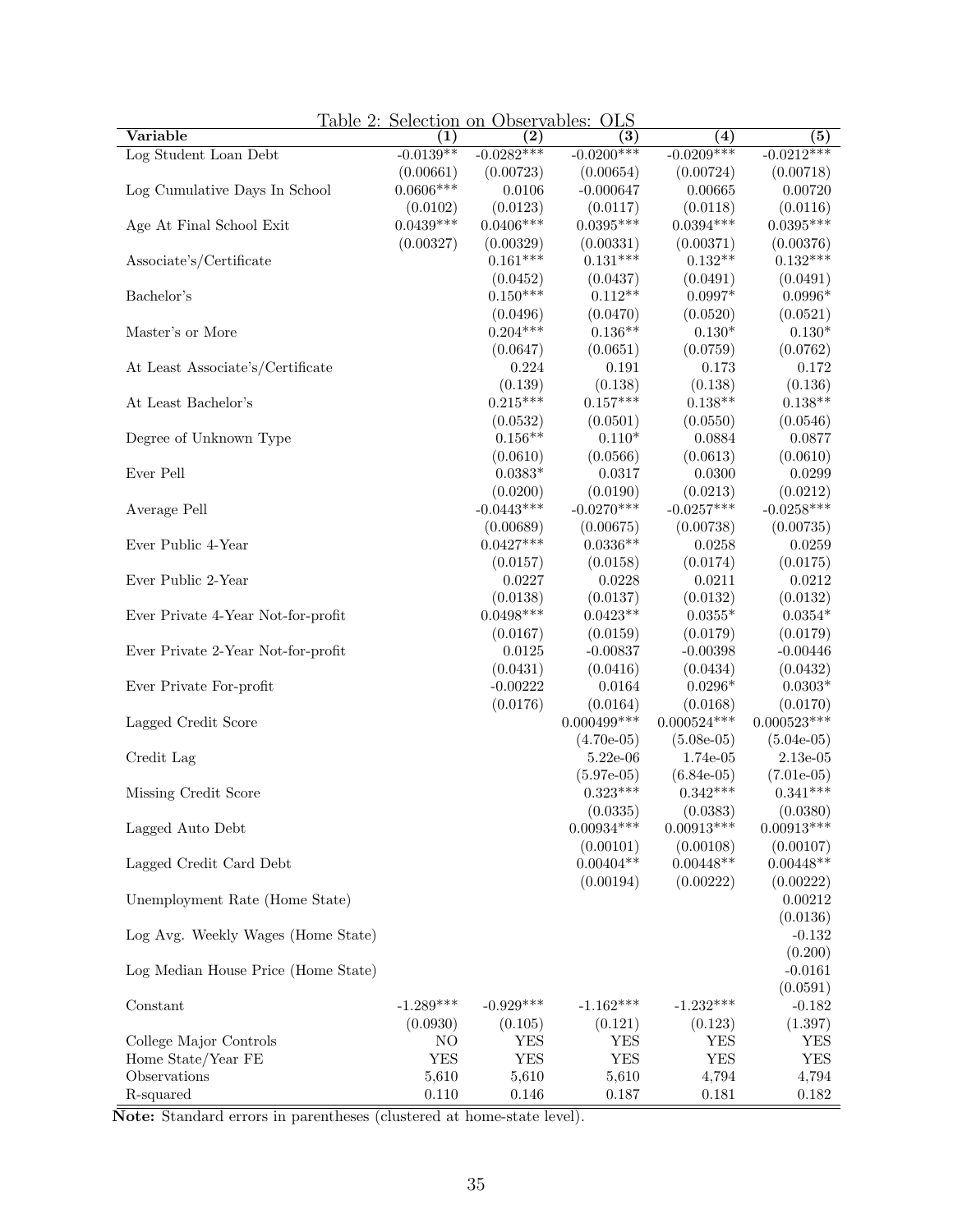<span id="page-35-0"></span>Table 3: Selection on Observables: Probit

| Variable                      | $\mathbf{1}$   | $\bf (2)$    | $\mathbf{3})$            | $\left( 4\right)$ | $\left( 5\right)$ |
|-------------------------------|----------------|--------------|--------------------------|-------------------|-------------------|
| Log Student Loan Debt         | $-0.0132**$    | $-0.0259***$ | $-0.01\overline{74}$ *** | $-0.0182**$       | $-0.0186**$       |
|                               | (0.00630)      | (0.00687)    | (0.00671)                | (0.00767)         | (0.00763)         |
| Log Cumulative Days In School | $0.0758***$    | $0.0225*$    | 0.00661                  | 0.0136            | 0.0141            |
|                               | (0.0101)       | (0.0122)     | (0.0117)                 | (0.0125)          | (0.0124)          |
| Age At Final School Exit      | $0.0431***$    | $0.0403***$  | $0.0392***$              | $0.0395***$       | $0.0396***$       |
|                               | (0.00300)      | (0.00288)    | (0.00287)                | (0.00323)         | (0.00325)         |
| Degree Controls               | N <sub>O</sub> | YES          | YES                      | YES               | <b>YES</b>        |
| College Major Controls        | NO.            | <b>YES</b>   | YES                      | YES               | YES               |
| School Sector Controls        | NO.            | YES          | YES                      | YES               | YES               |
| Pell Grant Controls           | N <sub>O</sub> | YES          | YES                      | YES               | YES               |
| Credit Controls               | N <sub>O</sub> | NO.          | YES                      | YES               | <b>YES</b>        |
| Home State Yearly Controls    | NO.            | NO.          | NO.                      | NO.               | YES               |
| Home State/Year FE            | YES            | YES          | <b>YES</b>               | YES               | <b>YES</b>        |
| Observations                  | 5,610          | 5,610        | 5,610                    | 4,794             | 4,794             |
| Pseudo R-squared              | 0.106          | 0.140        | 0.179                    | 0.170             | 0.170             |

Note: Standard errors in parentheses (clustered at home-state level).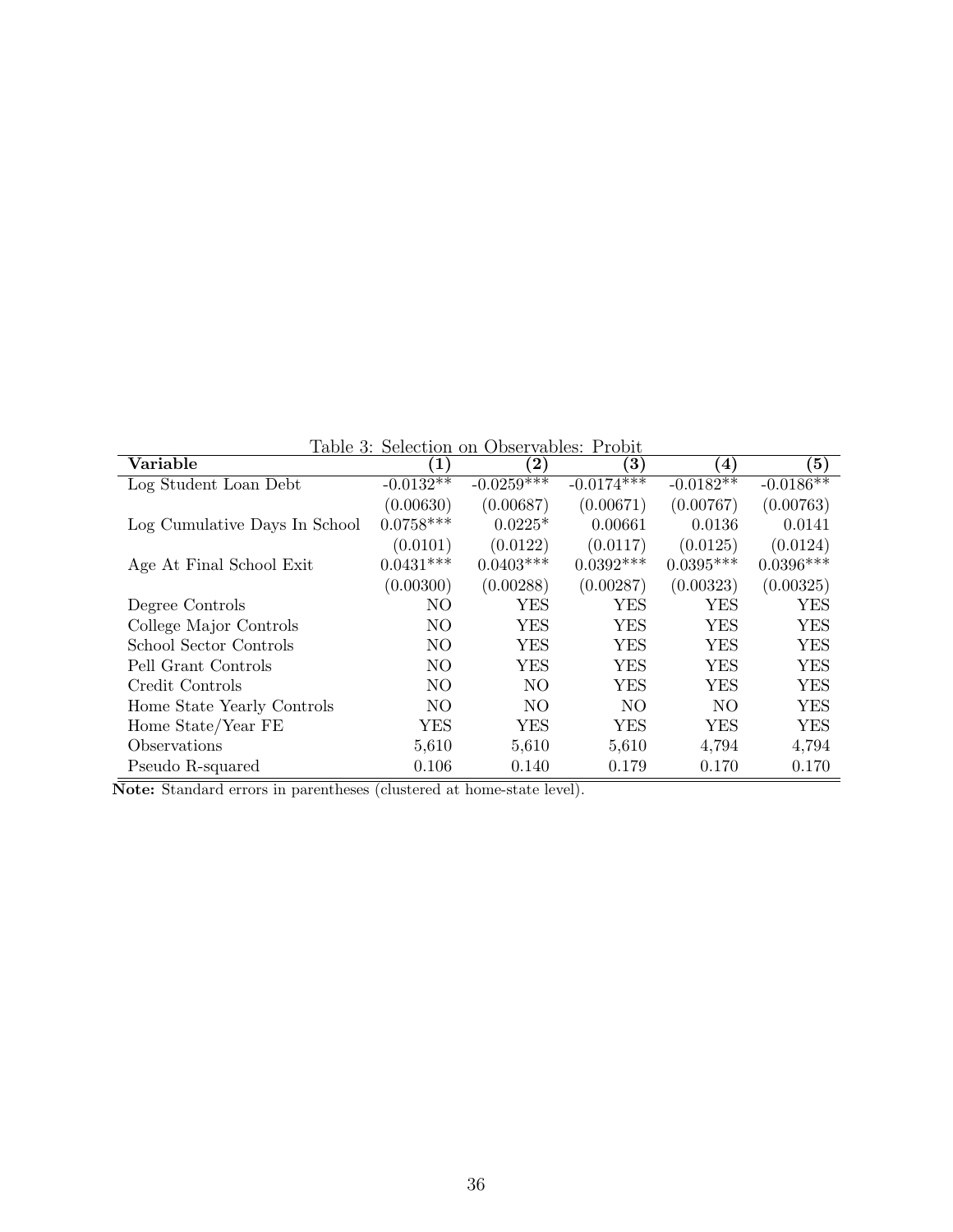| Variable                            | (1)         | $\rm(2)$    | (3)                         | (4)                         | (5)                         |
|-------------------------------------|-------------|-------------|-----------------------------|-----------------------------|-----------------------------|
| Instrument: Tuition Measure         | $1.227***$  | $1.273***$  | $1.279***$                  | $1.308***$                  | $1.337***$                  |
|                                     | (0.201)     | (0.167)     | (0.167)                     | (0.195)                     | (0.198)                     |
| Log Cumulative Days In School       | $-0.143$    | $-0.401**$  | $-0.418***$                 | $-0.435**$                  | $-0.459**$                  |
|                                     | (0.193)     | (0.153)     | (0.152)                     | (0.177)                     | (0.183)                     |
| Age At Final School Exit            | $0.0701***$ | $0.0387***$ | $0.0311***$                 | $0.0319***$                 | $0.0330***$                 |
|                                     | (0.00570)   | (0.00428)   | (0.00458)                   | (0.00521)                   | (0.00536)                   |
| Associate's/Certificate             |             | $-0.187*$   | $-0.168$                    | $-0.166$                    | $-0.169$                    |
|                                     |             | (0.104)     | (0.103)                     | (0.104)                     | (0.105)                     |
| Bachelor's                          |             | 0.169       | $0.188*$                    | 0.174                       | 0.169                       |
|                                     |             | (0.110)     | (0.105)                     | (0.111)                     | (0.111)                     |
| Master's or More                    |             | 0.0211      | 0.0785                      | 0.0642                      | 0.0521                      |
|                                     |             | (0.141)     | (0.141)                     | (0.152)                     | (0.154)                     |
| At Least Associate's/Certificate    |             | $-0.381**$  | $-0.331*$                   | $-0.312$                    | $-0.326$                    |
|                                     |             | (0.189)     | (0.193)                     | (0.204)                     | (0.205)                     |
| At Least Bachelor's                 |             | $0.758***$  | $0.798***$                  | $0.800***$                  | $0.787***$                  |
|                                     |             | (0.110)     | (0.104)                     | (0.105)                     | (0.107)                     |
| Degree of Unknown Type              |             | $-0.325***$ | $-0.296**$                  | $-0.274**$                  | $-0.283**$                  |
|                                     |             | (0.112)     | (0.111)                     | (0.113)                     | (0.115)                     |
| Ever Pell                           |             | $0.0811**$  | $0.0731**$                  | $0.0894***$                 | $0.0897***$                 |
|                                     |             | (0.0307)    | (0.0311)                    | (0.0325)                    | (0.0324)                    |
| Average Pell                        |             | $-0.00147$  | $-0.0122$                   | $-0.0117$                   | $-0.0130$                   |
|                                     |             | (0.0104)    | (0.0112)                    | (0.0129)                    | (0.0128)                    |
| Ever Public 4-Year                  |             | $-0.0205$   | $-0.0148$                   | $-0.0247$                   | $-0.0233$                   |
|                                     |             | (0.0288)    | (0.0287)                    | (0.0324)                    | (0.0319)                    |
| Ever Public 2-Year                  |             | $-0.206***$ | $-0.207***$                 | $-0.211***$                 | $-0.211***$                 |
|                                     |             | (0.0250)    | (0.0244)                    | (0.0282)                    | (0.0286)                    |
| Ever Private 4-Year Not-for-profit  |             | $0.257***$  | $0.263***$                  | $0.265***$                  | $0.265***$                  |
|                                     |             | (0.0325)    | (0.0315)                    | (0.0358)                    | (0.0365)                    |
| Ever Private 2-Year Not-for-profit  |             | $-0.0304$   | $-0.0186$                   | 0.0180                      | 0.0238                      |
|                                     |             | (0.0789)    | (0.0803)                    | (0.0756)                    | (0.0766)                    |
| Ever Private For-profit             |             | $0.195***$  | $0.168***$                  | $0.163***$                  | $0.170***$                  |
|                                     |             | (0.0458)    | (0.0431)                    | (0.0455)                    | (0.0448)                    |
| Lagged Credit Score                 |             |             | $-0.000565***$              | $-0.000584***$              | $-0.000587***$              |
|                                     |             |             | $(9.58e-05)$                | (0.000109)                  | (0.000109)                  |
| Credit Lag                          |             |             | $-4.10e-05$                 | $-6.42e-05$                 | $-9.94e-05$                 |
|                                     |             |             | $(8.29e-05)$<br>$-0.509***$ | $(9.49e-05)$<br>$-0.503***$ | $(9.76e-05)$<br>$-0.506***$ |
| Missing Credit Score                |             |             |                             |                             |                             |
| Lagged Auto Debt                    |             |             | (0.0641)<br>$-0.00370**$    | (0.0733)<br>$-0.00409*$     | (0.0743)<br>$-0.00407*$     |
|                                     |             |             | (0.00182)                   | (0.00205)                   | (0.00202)                   |
| Lagged Credit Card Debt             |             |             | $0.0129***$                 | $0.0138***$                 | $0.0138***$                 |
|                                     |             |             | (0.00275)                   | (0.00308)                   | (0.00315)                   |
| Unemployment Rate (Home State)      |             |             |                             |                             | $0.0493*$                   |
|                                     |             |             |                             |                             | (0.0254)                    |
| Log Avg. Weekly Wages (Home State)  |             |             |                             |                             | $-1.089**$                  |
|                                     |             |             |                             |                             | (0.535)                     |
| Log Median House Price (Home State) |             |             |                             |                             | $0.314**$                   |
|                                     |             |             |                             |                             | (0.145)                     |
| Constant                            | $-1.191$    | 0.882       | $1.518**$                   | $1.584*$                    | 4.852                       |
|                                     | (0.860)     | (0.723)     | (0.735)                     | (0.865)                     | (4.336)                     |
| College Major Controls              | NO          | YES         | <b>YES</b>                  | <b>YES</b>                  | YES                         |
| Home State/Year FE                  | <b>YES</b>  | <b>YES</b>  | <b>YES</b>                  | <b>YES</b>                  | YES                         |
| Observations                        | 5,610       | 5,610       | 5,610                       | 4,794                       | 4,794                       |
| R-squared                           | 0.370       | 0.477       | 0.484                       | 0.482                       | 0.484                       |

<span id="page-36-0"></span>Table 4: IV Estimation: 1st Stage

Note\*: Standard errors in parentheses (clustered at home-state level).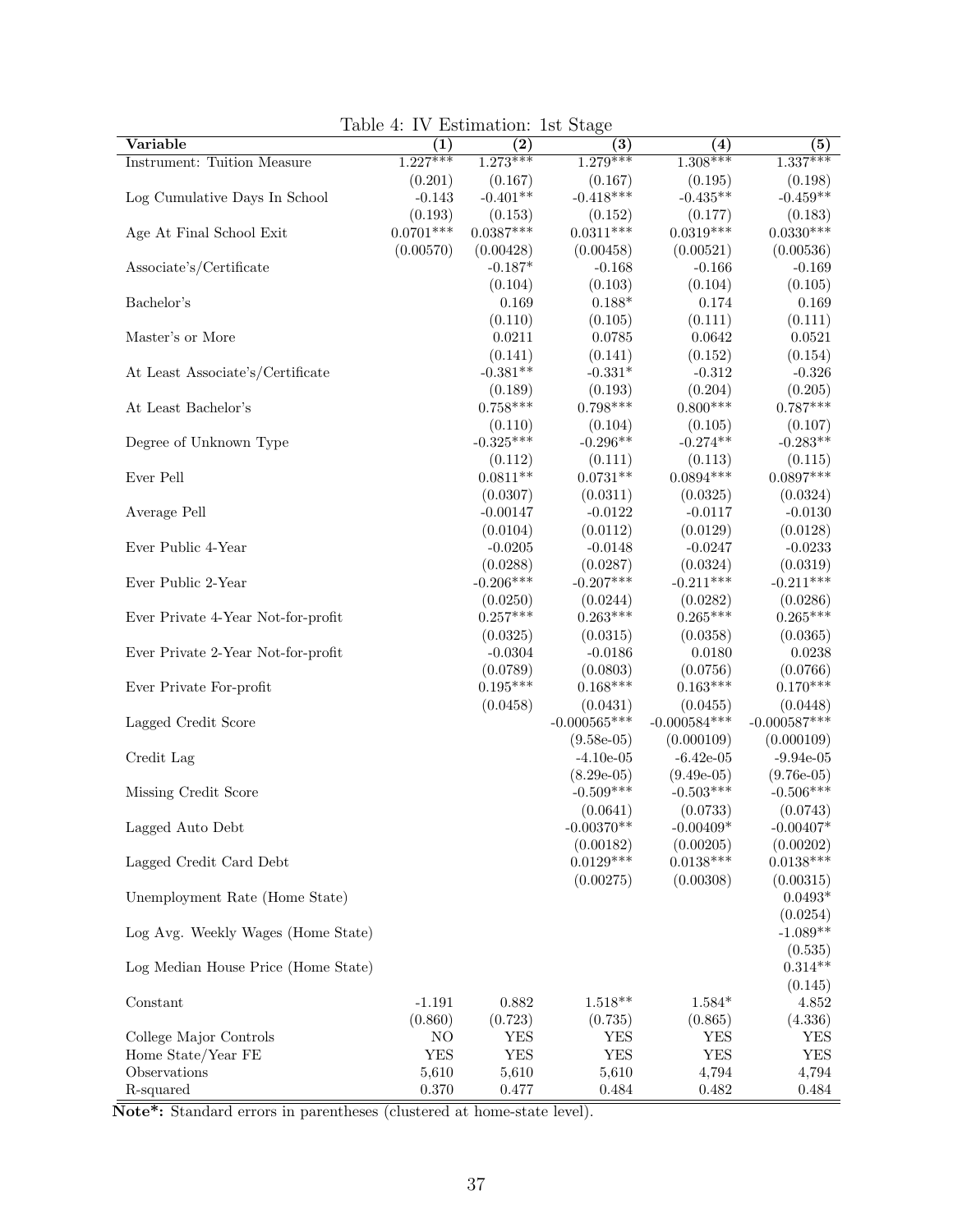<span id="page-37-0"></span>Table 5: IV Estimation: 2nd Stage 2SLS

| Variable                      | $\left( 1\right)$ | $\bf (2)$      | $\left( 3\right)$ | $\left( 4\right)$ | (5)          |
|-------------------------------|-------------------|----------------|-------------------|-------------------|--------------|
| Log Student Loan Debt         | $-0.269***$       | $-0.208***$    | $-0.183***$       | $-0.169***$       | $-0.181$ *** |
|                               | (0.0590)          | (0.0523)       | (0.0506)          | (0.0531)          | (0.0585)     |
| Log Cumulative Days In School | $0.320***$        | $0.155***$     | $0.128***$        | $0.125***$        | $0.135***$   |
|                               | (0.0621)          | (0.0441)       | (0.0438)          | (0.0463)          | (0.0508)     |
| Age At Final School Exit      | $0.0590***$       | $0.0456***$    | $0.0429***$       | $0.0425***$       | $0.0430***$  |
|                               | (0.00473)         | (0.00324)      | (0.00308)         | (0.00346)         | (0.00360)    |
| Degree Controls               | N <sub>O</sub>    | <b>YES</b>     | <b>YES</b>        | <b>YES</b>        | <b>YES</b>   |
| College Major Controls        | N <sub>O</sub>    | <b>YES</b>     | YES               | <b>YES</b>        | YES          |
| School Sector Controls        | N <sub>O</sub>    | <b>YES</b>     | YES               | <b>YES</b>        | <b>YES</b>   |
| Pell Grant Controls           | N <sub>O</sub>    | <b>YES</b>     | YES               | <b>YES</b>        | <b>YES</b>   |
| Credit Controls               | N <sub>O</sub>    | N <sub>O</sub> | YES               | <b>YES</b>        | <b>YES</b>   |
| Home State Yearly Controls    | N <sub>O</sub>    | N <sub>O</sub> | N <sub>O</sub>    | N <sub>O</sub>    | <b>YES</b>   |
| Home State/Year FE            | YES               | YES            | YES               | YES               | <b>YES</b>   |
| Observations                  | 5,610             | 5,610          | 5,610             | 4,794             | 4,794        |
| R-squared                     |                   | 0.029          | 0.092             | 0.104             | 0.092        |

Note\*: Standard errors in parentheses (clustered at home-state level).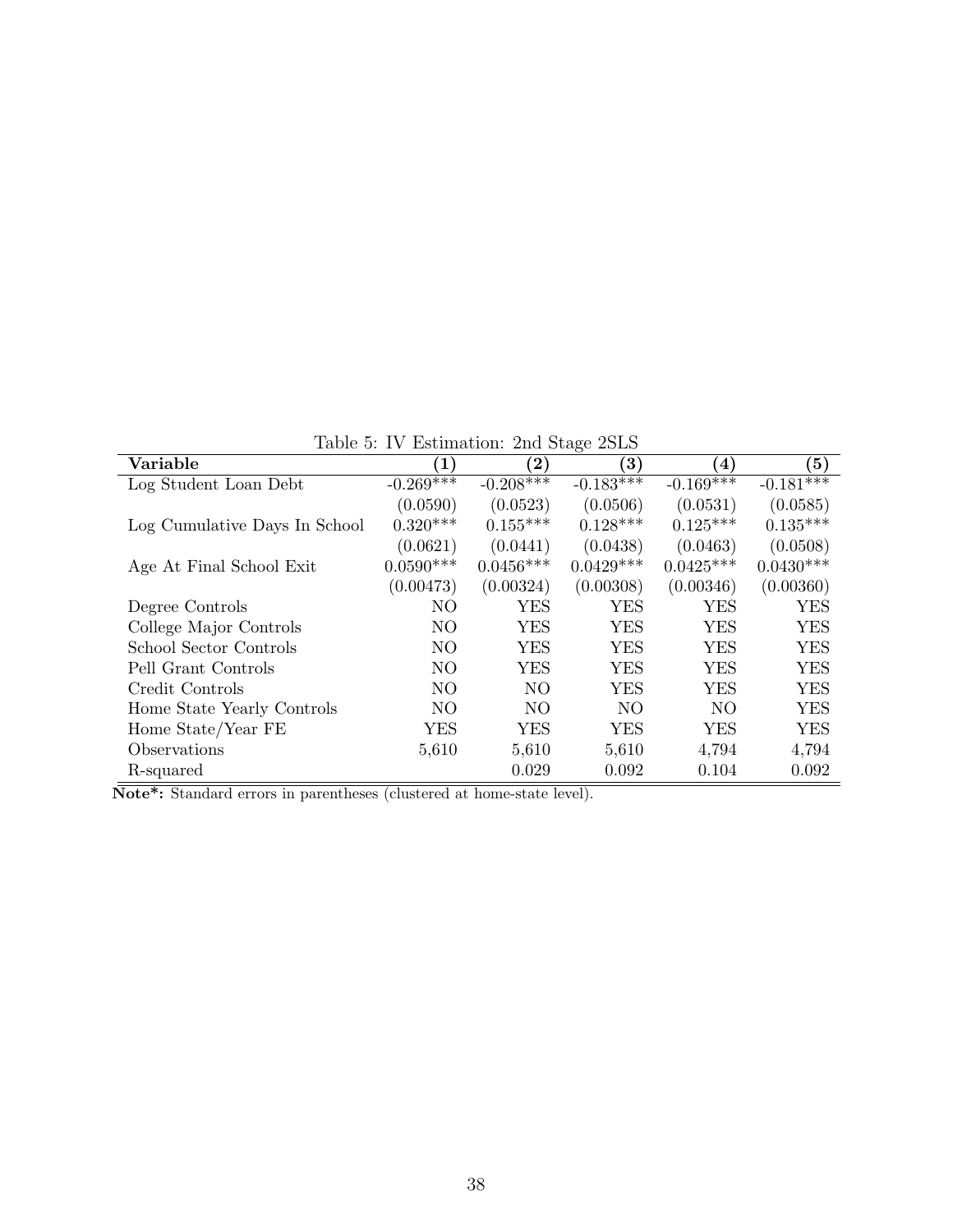<span id="page-38-0"></span>Table 6: IV Estimation: 2nd Stage IV-Probit

| Variable                      | $\left( 1\right)$ | $\bf (2)$      | $\smash{\smash{\cup}}$<br>$\bf (3)$ | $\left( 4\right)$ | $\left(5\right)$ |
|-------------------------------|-------------------|----------------|-------------------------------------|-------------------|------------------|
| Log Student Loan Debt         | $-0.187***$       | $-0.154***$    | $-0.130***$                         | $-0.113**$        | $-0.115**$       |
|                               | (0.0327)          | (0.0391)       | (0.0402)                            | (0.0444)          | (0.0473)         |
| Log Cumulative Days In School | $0.237***$        | $0.124***$     | $0.0957***$                         | $0.0884**$        | $0.0906**$       |
|                               | (0.0319)          | (0.0326)       | (0.0343)                            | (0.0382)          | (0.0408)         |
| Age At Final School Exit      | $0.0440***$       | $0.0379***$    | $0.0358***$                         | $0.0361***$       | $0.0363***$      |
|                               | (0.00230)         | (0.00247)      | (0.00246)                           | (0.00269)         | (0.00270)        |
| Degree Controls               | N <sub>O</sub>    | <b>YES</b>     | YES                                 | YES               | <b>YES</b>       |
| College Major Controls        | N <sub>O</sub>    | <b>YES</b>     | <b>YES</b>                          | <b>YES</b>        | <b>YES</b>       |
| School Sector Controls        | N <sub>O</sub>    | <b>YES</b>     | YES                                 | <b>YES</b>        | <b>YES</b>       |
| Pell Grant Controls           | N <sub>O</sub>    | <b>YES</b>     | <b>YES</b>                          | <b>YES</b>        | <b>YES</b>       |
| Credit Controls               | N <sub>O</sub>    | N <sub>O</sub> | <b>YES</b>                          | <b>YES</b>        | <b>YES</b>       |
| Home State Yearly Controls    | N <sub>O</sub>    | N <sub>O</sub> | NO.                                 | NO.               | <b>YES</b>       |
| Home State/Year FE            | YES               | YES            | YES                                 | YES               | <b>YES</b>       |
| Observations                  | 5,610             | 5,610          | 5,610                               | 4,794             | 4,794            |

 $\overline{\textbf{Note*}}\textbf{: Standard errors in parentheses (clustered at home-state level).}$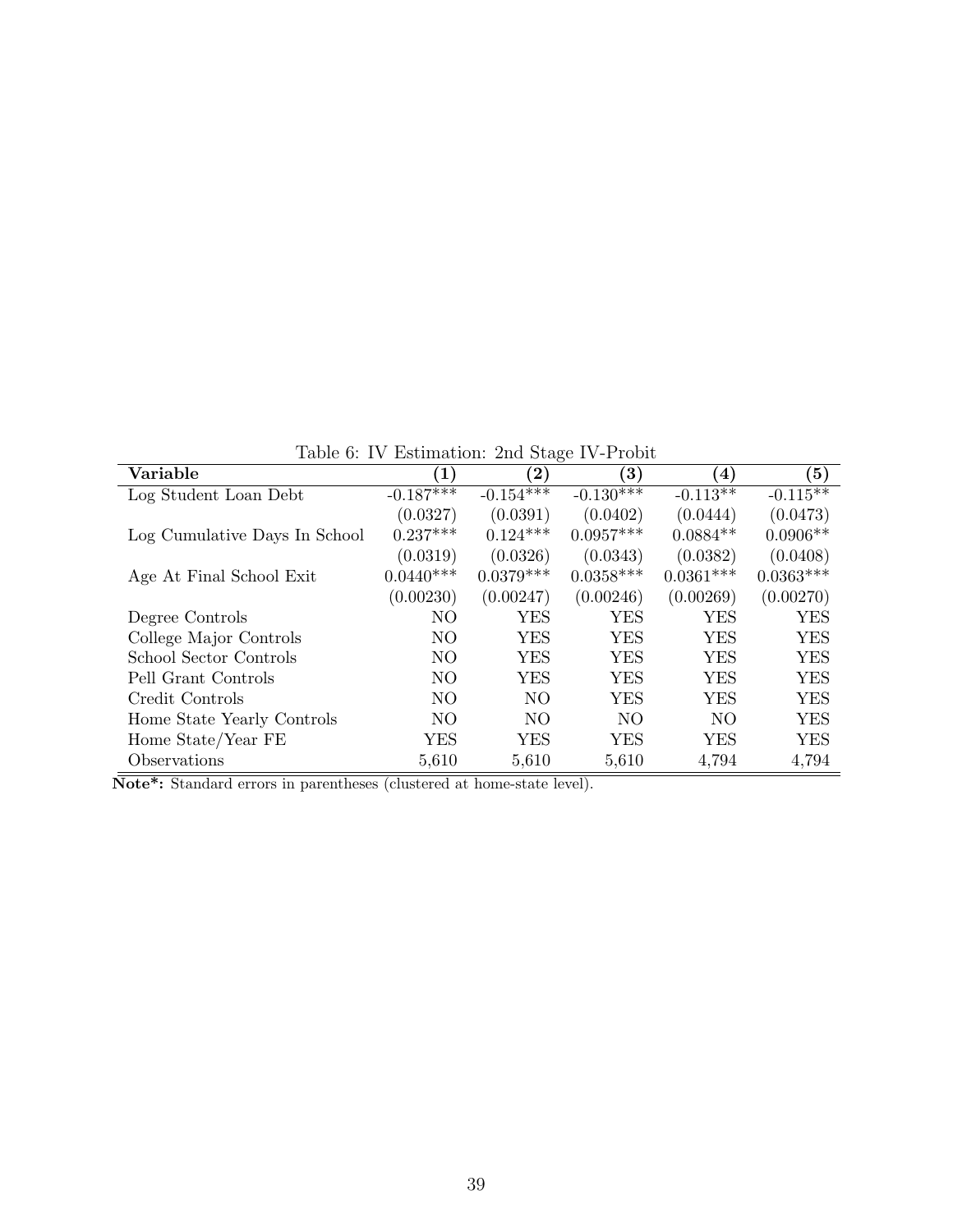<span id="page-39-0"></span>

| Variable                                              |                                                                                      |          |                                                                                                                                 | $(\pm)$                                                                                     | $\odot$                                                                                       |                                                                                               |                                                                                               | $\frac{\infty}{25}$                                                                 | $\circledcirc$                                                                                     | $\begin{pmatrix} 1 & 0 \\ 0 & 1 \end{pmatrix}$                                                    | $(11)$                                                                                                                      | $\frac{12}{29}$                                                                 | $(13)$                                                                         |
|-------------------------------------------------------|--------------------------------------------------------------------------------------|----------|---------------------------------------------------------------------------------------------------------------------------------|---------------------------------------------------------------------------------------------|-----------------------------------------------------------------------------------------------|-----------------------------------------------------------------------------------------------|-----------------------------------------------------------------------------------------------|-------------------------------------------------------------------------------------|----------------------------------------------------------------------------------------------------|---------------------------------------------------------------------------------------------------|-----------------------------------------------------------------------------------------------------------------------------|---------------------------------------------------------------------------------|--------------------------------------------------------------------------------|
| $\frac{1}{2}$                                         |                                                                                      |          |                                                                                                                                 |                                                                                             | $\overline{22}$                                                                               | $\overline{\mathbb{R}}$                                                                       |                                                                                               |                                                                                     | $\overline{\mathbb{S}}$                                                                            | $\frac{1}{27}$                                                                                    | 85                                                                                                                          |                                                                                 |                                                                                |
| nstrument: Tuition Measure                            | $-0.00597$                                                                           | 0.00523  |                                                                                                                                 |                                                                                             |                                                                                               |                                                                                               |                                                                                               |                                                                                     |                                                                                                    |                                                                                                   |                                                                                                                             |                                                                                 |                                                                                |
|                                                       | $\begin{array}{cc} \text{(0.0171)}\\ \text{(1710.0)}\\ \text{(17110.0)} \end{array}$ | (0.0242) |                                                                                                                                 |                                                                                             |                                                                                               |                                                                                               |                                                                                               |                                                                                     |                                                                                                    |                                                                                                   |                                                                                                                             |                                                                                 |                                                                                |
| Home State/Year FE                                    |                                                                                      | YES      | $\begin{array}{c} 0.0184 \\ (0.0306) \\ \begin{array}{c} \text{YES} \\ \text{8,927} \\ \text{8,927} \\ \end{array} \end{array}$ | $\begin{array}{c} 0.0529 \\ 0.0361) \\ \text{YES} \\ \text{S}, 927 \\ 0.010 \\ \end{array}$ | $\begin{array}{c} 0.0237 \\ 0.0449 \\ \text{YES} \\ \text{NES} \\ 8.927 \\ 0.013 \end{array}$ | $\begin{array}{c} 0.0483 \\ 0.0505 \\ \text{YES} \\ \text{NES} \\ 8.927 \\ 0.016 \end{array}$ | $\begin{array}{c} 0.0387 \\ 0.0503 \\ \text{YES} \\ \text{NES} \\ 8.927 \\ 0.020 \end{array}$ | $\begin{array}{c} 0.0243 \\ 0.0607) \\ \text{YES} \\ 8.927 \\ 8.927 \\ \end{array}$ | $\begin{array}{c} 0.0171 \\ 0.0650) \\ \text{YES} \\ \text{S}, 927 \\ 8, 927 \\ 0.020 \end{array}$ | $\begin{array}{c} 0.0420 \\ 0.0680) \\ \text{YES} \\ \text{YES} \\ 8,927 \\ 8,927 \\ \end{array}$ | $\begin{array}{c} 0.0497 \\ 0.0598) \\ \begin{array}{c} \text{YES} \\ \text{YES} \\ 8.835 \\ 0.019 \end{array} \end{array}$ | $\begin{array}{c} 0.0399 \\ 0.0703 \\ \text{YES} \\ 8.723 \\ 0.020 \end{array}$ | $\begin{array}{c} 0.115 \\ 0.108) \\ \text{YES} \\ 7,940 \\ 0.023 \end{array}$ |
| <b>Jbservations</b>                                   | 8,927                                                                                | 8,927    |                                                                                                                                 |                                                                                             |                                                                                               |                                                                                               |                                                                                               |                                                                                     |                                                                                                    |                                                                                                   |                                                                                                                             |                                                                                 |                                                                                |
| R-squared                                             | 1.007                                                                                | 0.006    |                                                                                                                                 |                                                                                             |                                                                                               |                                                                                               |                                                                                               |                                                                                     |                                                                                                    |                                                                                                   |                                                                                                                             |                                                                                 |                                                                                |
| Note*: Standard errors in parentheses (clustered at h |                                                                                      |          |                                                                                                                                 | ome-state level                                                                             |                                                                                               |                                                                                               |                                                                                               |                                                                                     |                                                                                                    |                                                                                                   |                                                                                                                             |                                                                                 |                                                                                |

| ້.                                                                            |
|-------------------------------------------------------------------------------|
| $\vdots$<br>ı                                                                 |
| toughter and the store in the contract<br>$\ddot{\phantom{a}}$<br>ו<br>ו<br>I |
|                                                                               |
|                                                                               |
| ジャー・シャン・リー・シー・シー                                                              |
| ŀ                                                                             |

Table 7: Probability of Homeownership for Non-College Goers Table 7: Probability of Homeownership for Non-College Goers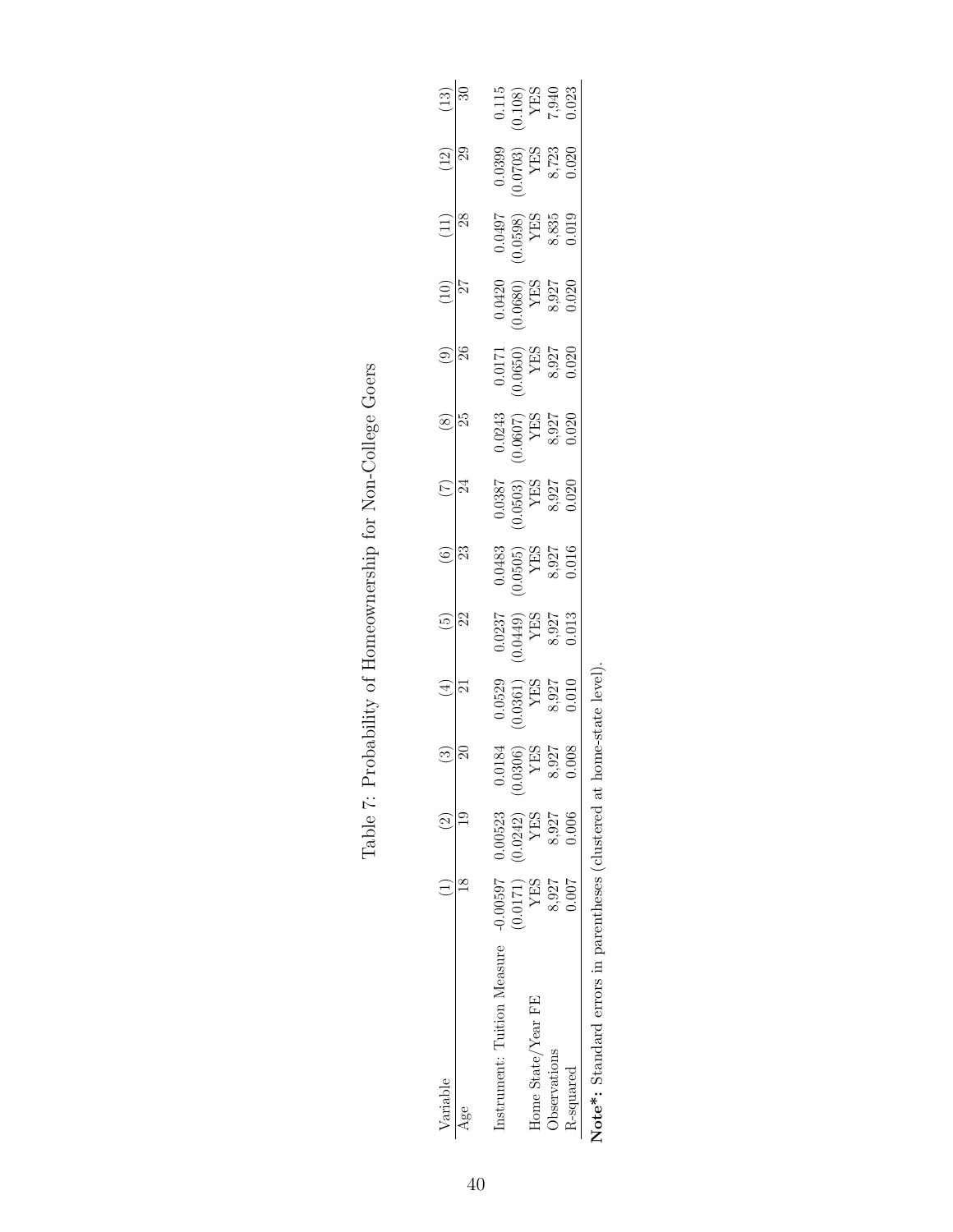<span id="page-40-0"></span>Table 8: Reduced Form—All College Goers

| Variable                           | $\left( 1\right)$ | $\bf (2)$      | $\checkmark$<br>$\bf (3)$ | $\left( 4\right)$ | $\left( 5\right)$ |
|------------------------------------|-------------------|----------------|---------------------------|-------------------|-------------------|
| <b>Instrument: Tuition Measure</b> | $-0.361***$       | $-0.315***$    | $-0.274***$               | $-0.282***$       | $-0.288***$       |
|                                    | (0.0463)          | (0.0420)       | (0.0406)                  | (0.0439)          | (0.0450)          |
| Log Cumulative Days In School      | $0.376***$        | $0.314***$     | $0.266***$                | $0.274***$        | $0.280***$        |
|                                    | (0.0456)          | (0.0419)       | (0.0412)                  | (0.0444)          | (0.0453)          |
| Age At Final School Exit           | $0.0361***$       | $0.0343***$    | $0.0326***$               | $0.0325***$       | $0.0325***$       |
|                                    | (0.00206)         | (0.00229)      | (0.00248)                 | (0.00261)         | (0.00261)         |
| Degree Controls                    | N <sub>O</sub>    | <b>YES</b>     | YES                       | YES               | YES               |
| College Major Controls             | N <sub>O</sub>    | <b>YES</b>     | YES                       | YES               | <b>YES</b>        |
| School Sector Controls             | N <sub>O</sub>    | <b>YES</b>     | YES                       | <b>YES</b>        | <b>YES</b>        |
| Pell Grant Controls                | NO.               | YES            | YES                       | YES               | <b>YES</b>        |
| Credit Controls                    | N <sub>O</sub>    | N <sub>O</sub> | YES                       | <b>YES</b>        | <b>YES</b>        |
| Home State Yearly Controls         | NO.               | N <sub>O</sub> | NO.                       | NO.               | <b>YES</b>        |
| Home State/Year FE                 | YES               | <b>YES</b>     | YES                       | YES               | YES               |
| Observations                       | 11,628            | 11,628         | 11,628                    | 10,262            | 10,262            |

 $\overline{\textbf{Note*}}\textbf{: Standard errors in parentheses (clustered at home-state level).}$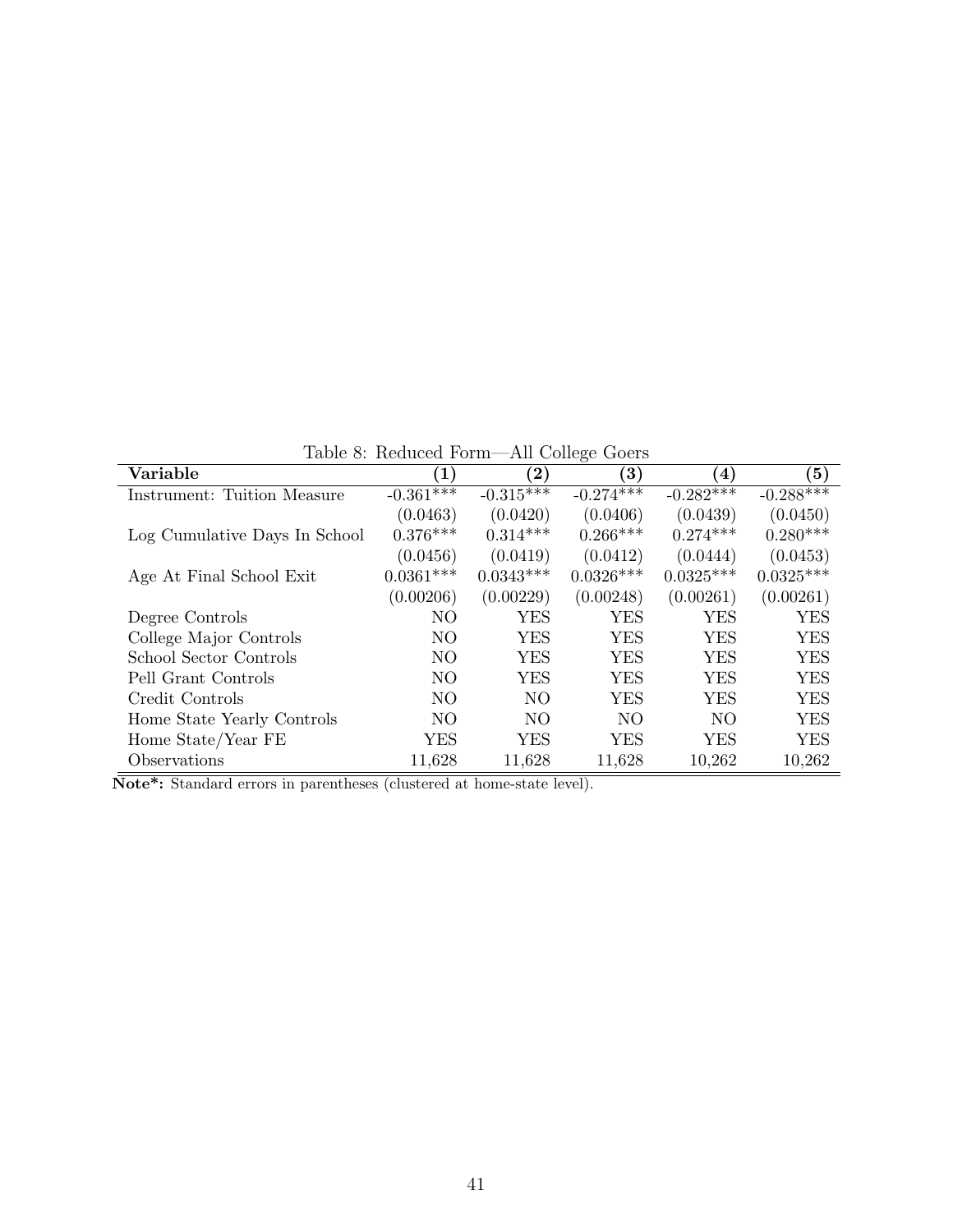<span id="page-41-0"></span>

| Table 9: Probability of College Attendance |             |
|--------------------------------------------|-------------|
| Variable                                   | Coefficient |
| Instrument: Tuition Measure                | $-0.0839**$ |
|                                            | (0.0407)    |
| Home State/Year FE                         | <b>YES</b>  |
| Observations                               | 25,790      |
| R-squared                                  | 0.035       |

Note<sup>\*</sup>: Standard errors in parentheses (clustered at home-state level).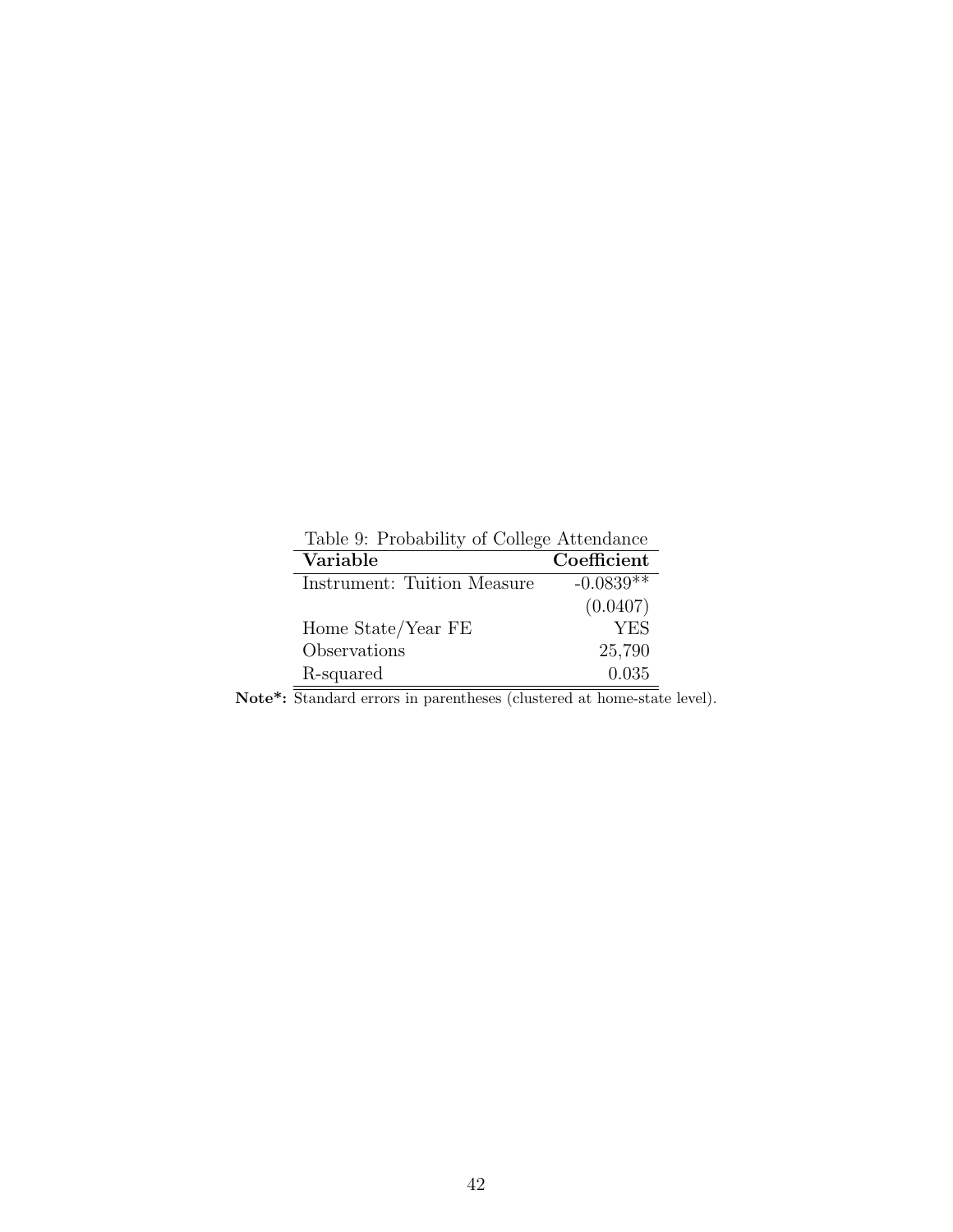| Variable                      | (OLS)       | (IV)        |
|-------------------------------|-------------|-------------|
| Log Student Loan Debt         | $0.029**$   | $-0.037$    |
|                               | (0.013)     | (0.106)     |
| Log Cumulative Days In School | $0.110***$  | 0.163       |
|                               | (0.040)     | (0.0419)    |
| Age At Final School Exit      | $-0.020***$ | $-0.020***$ |
|                               | (0.006)     | (0.007)     |
| Degree Controls               | YES         | YES         |
| College Major Controls        | YES         | YES         |
| School Sector Controls        | YES         | YES         |
| Pell Grant Controls           | YES         | YES         |
| Credit Controls               | <b>YES</b>  | <b>YES</b>  |
| Home State/Year FE            | YES         | YES         |
| Observations                  | 2,410       | 2,410       |

<span id="page-42-0"></span>Table 10: Log of First Observed Mortgage Balance

Note<sup>\*</sup>: Standard errors in parentheses (clustered at home-state level).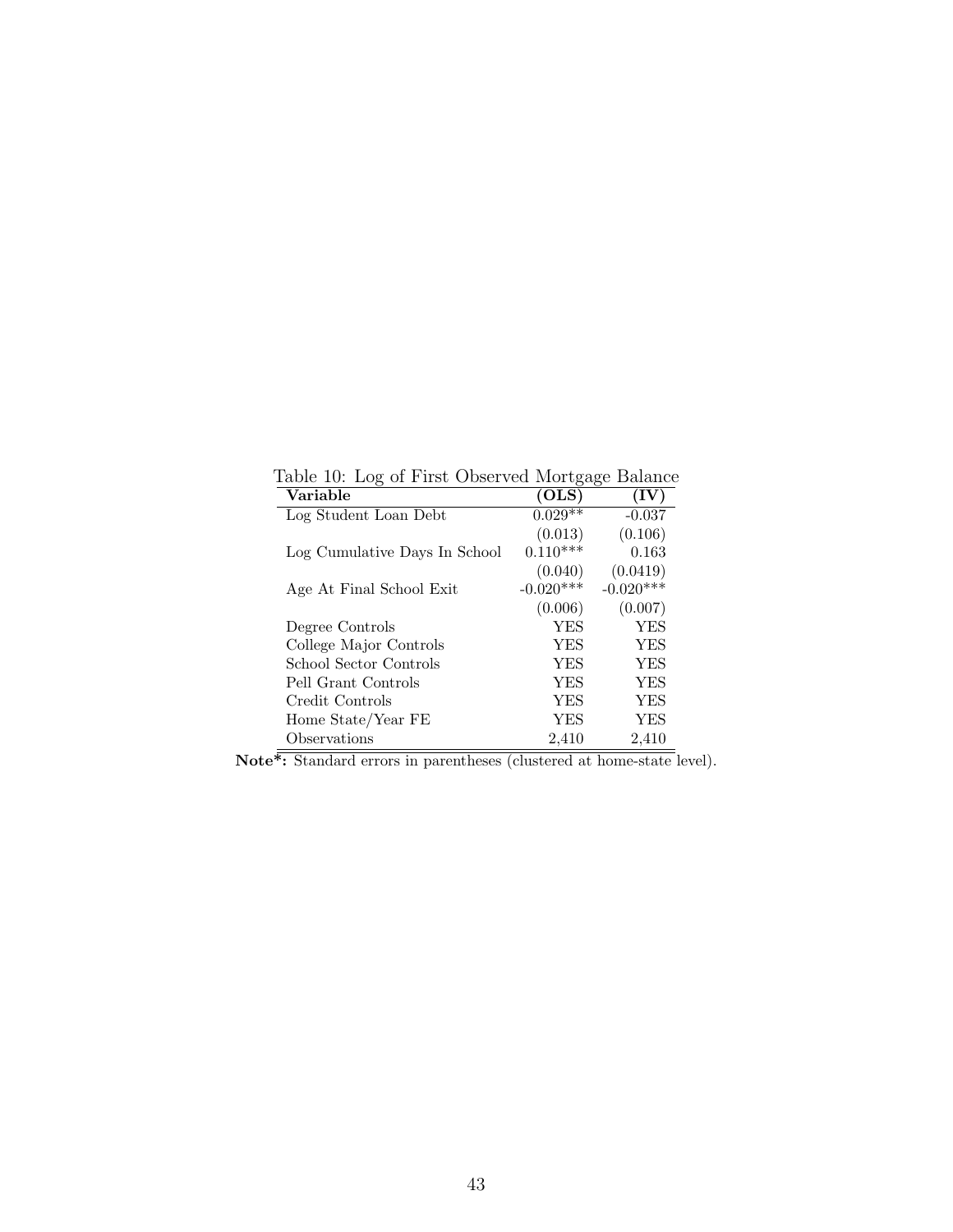|                               | $10010$ $11.$ $1001$ $0000$ $0100$ |             |             |             |  |  |  |  |
|-------------------------------|------------------------------------|-------------|-------------|-------------|--|--|--|--|
|                               | Deep Subprime<br>Subprime          |             |             |             |  |  |  |  |
| Variable                      | $(\mathrm{Probability})$           | (IV Probit) | (Probit)    | (IV Probit) |  |  |  |  |
| Log Student Loan Debt         | $0.01\overline{2***}$              | $0.066*$    | $0.007*$    | $0.085**$   |  |  |  |  |
|                               | (0.004)                            | (0.040)     | (0.004)     | (0.035)     |  |  |  |  |
| Log Cumulative Days In School | $-0.047***$                        | $-0.089***$ | $-0.038***$ | $-0.098***$ |  |  |  |  |
|                               | (0.010)                            | (0.030)     | (0.009)     | (0.027)     |  |  |  |  |
| Age At Final School Exit      | $-0.007***$                        | $-0.008***$ | $-0.005***$ | $-0.006***$ |  |  |  |  |
|                               | (0.002)                            | (0.002)     | (0.002)     | (0.002)     |  |  |  |  |
| Degree Controls               |                                    | YES         |             |             |  |  |  |  |
| College Major Controls        | <b>YES</b>                         |             |             |             |  |  |  |  |
| School Sector Controls        | YES                                |             |             |             |  |  |  |  |
| Pell Grant Controls           | <b>YES</b>                         |             |             |             |  |  |  |  |
| Credit Controls               |                                    | <b>YES</b>  |             |             |  |  |  |  |
| Home State/Year FE            |                                    | YES         |             |             |  |  |  |  |
| Observations                  |                                    | 15,135      |             |             |  |  |  |  |

<span id="page-43-0"></span>Table 11: Risk Categories

Note\*: Standard errors in parentheses (clustered at home-state level).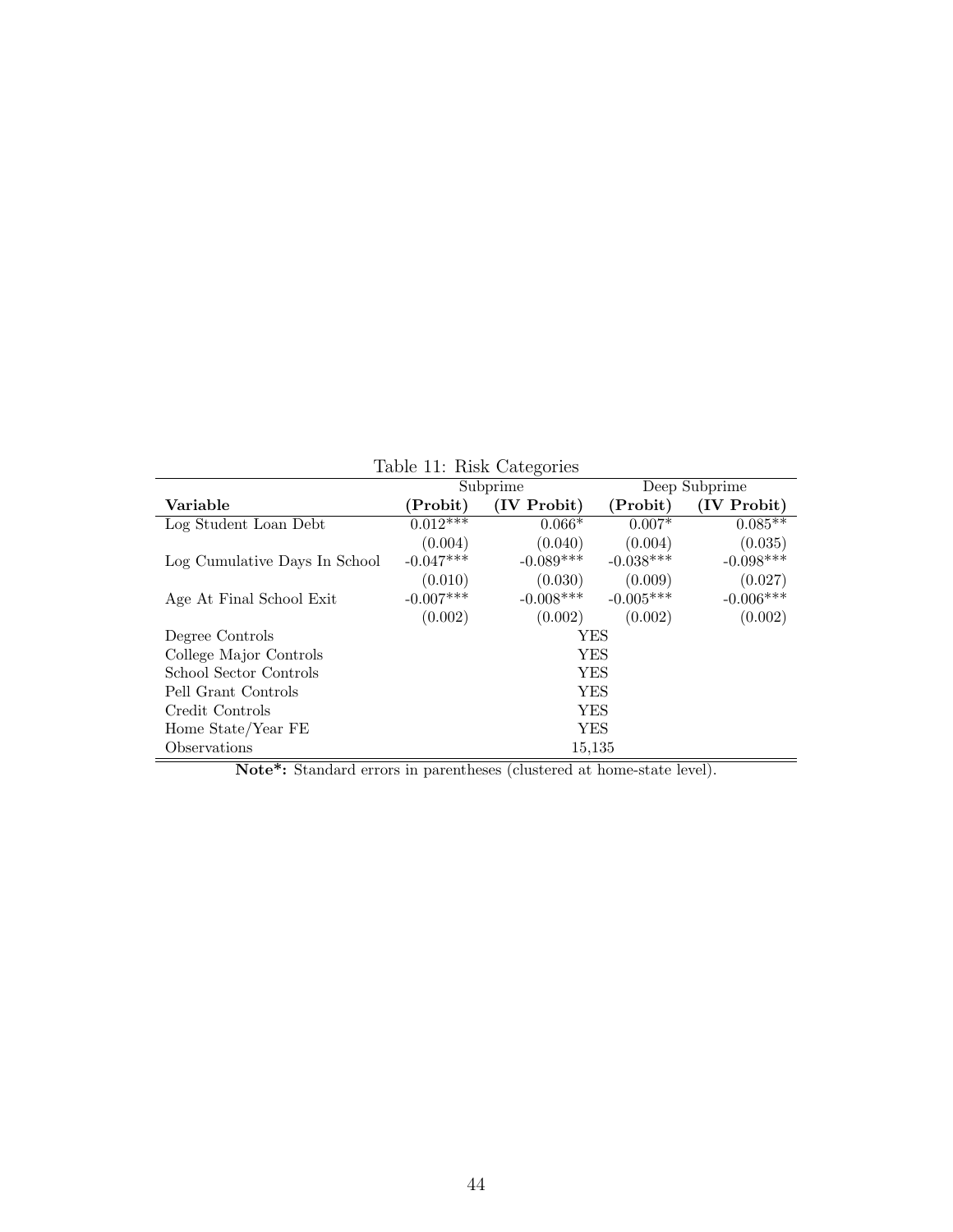| rable 12. Student Loan Dennquencies |            |             |
|-------------------------------------|------------|-------------|
| Variable                            | (Probit)   | (IV Probit) |
| Log Student Loan Debt               | $0.011***$ | $0.074***$  |
|                                     | (0.003)    | (0.024)     |
| Log Cumulative Days In School       | $-0.007$   | $-0.055***$ |
|                                     | (0.006)    | (0.030)     |
| Age At Final School Exit            | $-0.003**$ | $-0.005***$ |
|                                     | (0.001)    | (0.001)     |
| Degree Controls                     | YES        |             |
| College Major Controls              | YES        |             |
| School Sector Controls              | YES        |             |
| Pell Grant Controls                 | YES        |             |
| Credit Controls                     | YES        |             |
| Home State/Year FE                  | YES        |             |
| Observations                        | 15,095     |             |

<span id="page-44-0"></span>Table 12: Student Loan Delinquencies

Note<sup>\*</sup>: Standard errors in parentheses (clustered at home-state level).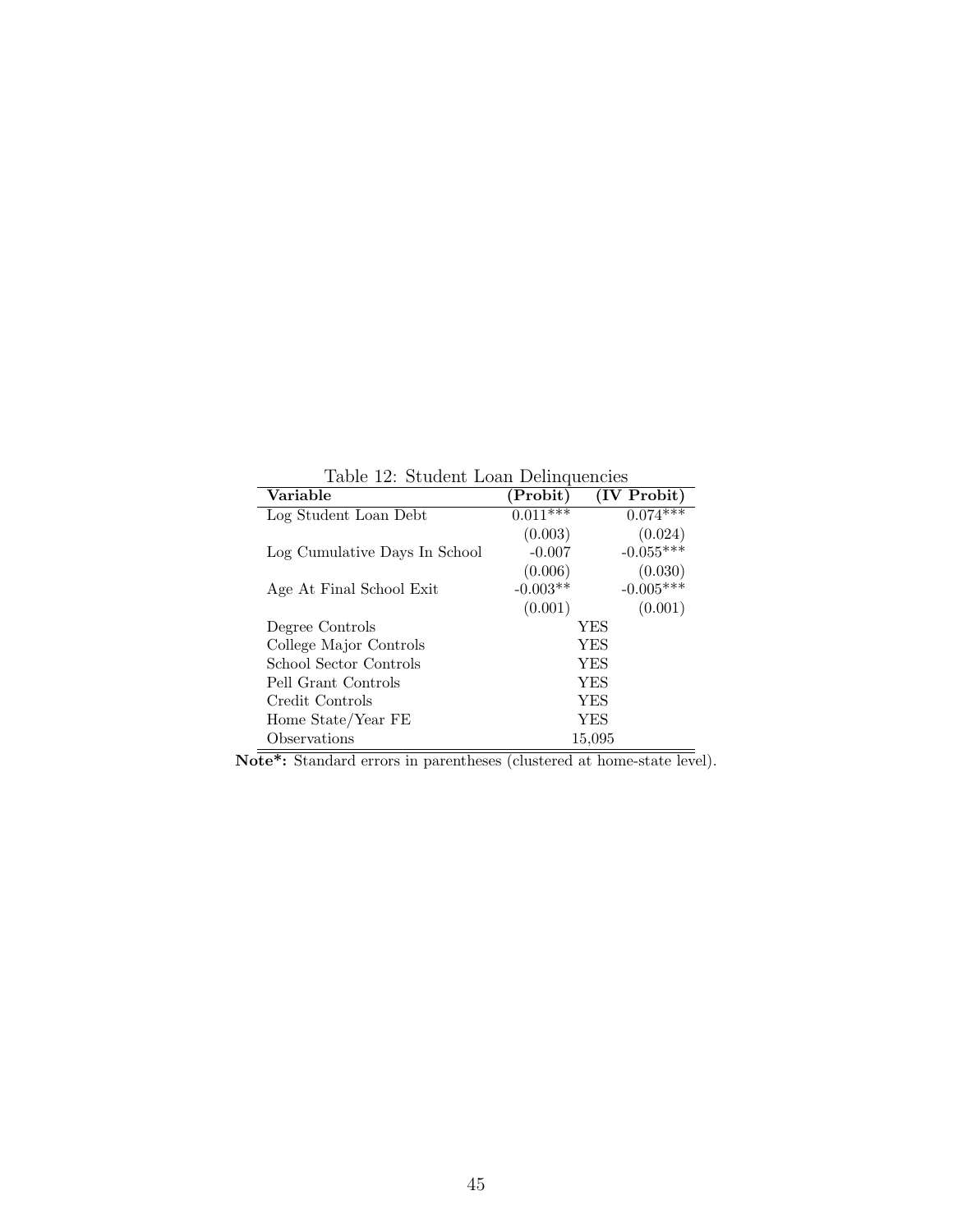

College Goers

<span id="page-45-0"></span>Figure 1: Homeownership Rates by Months Since Leaving School, Debt Level and Education

## With Bachelor's Degree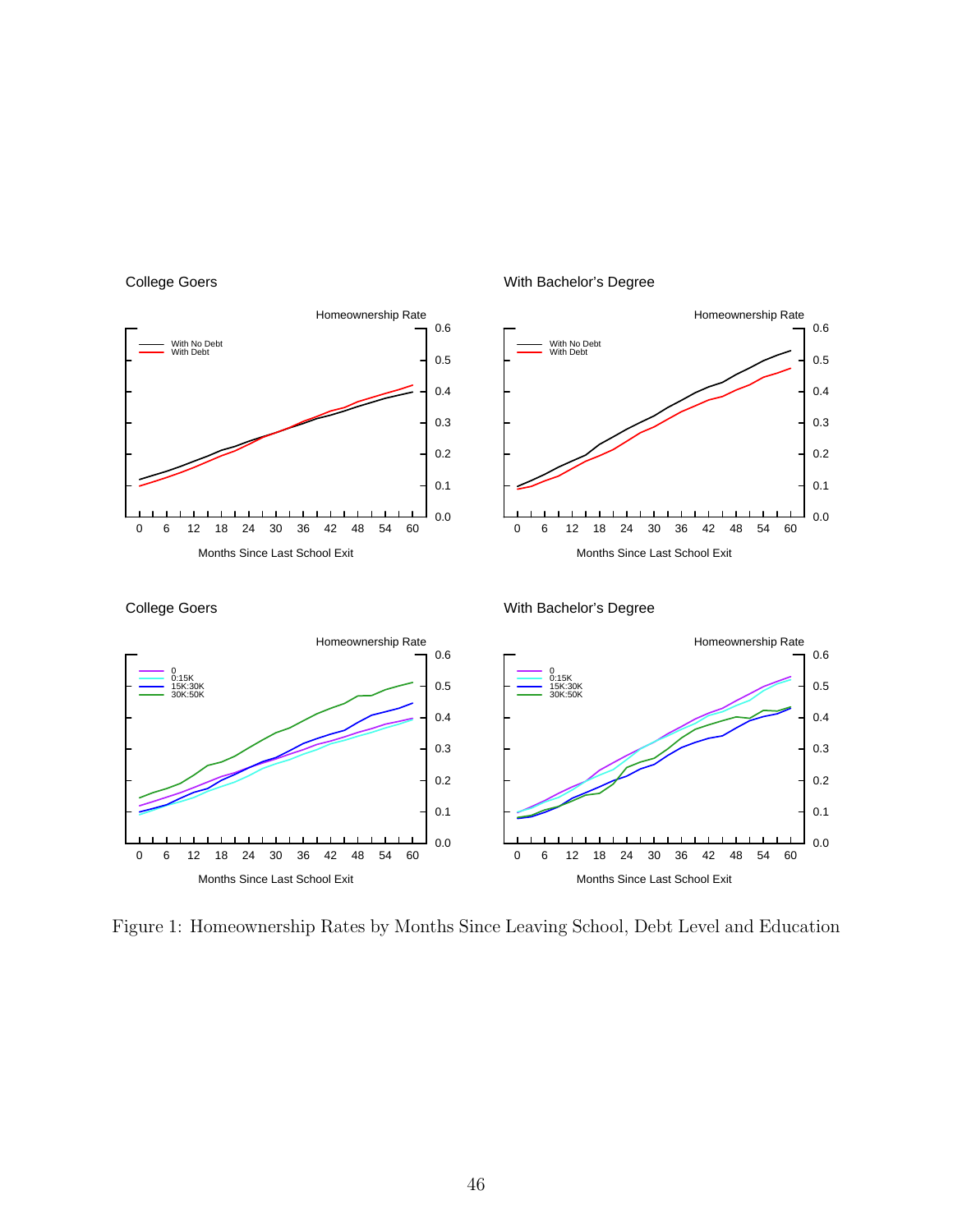

<span id="page-46-0"></span>Figure 2: Estimation Coefficients: OLS vs Probit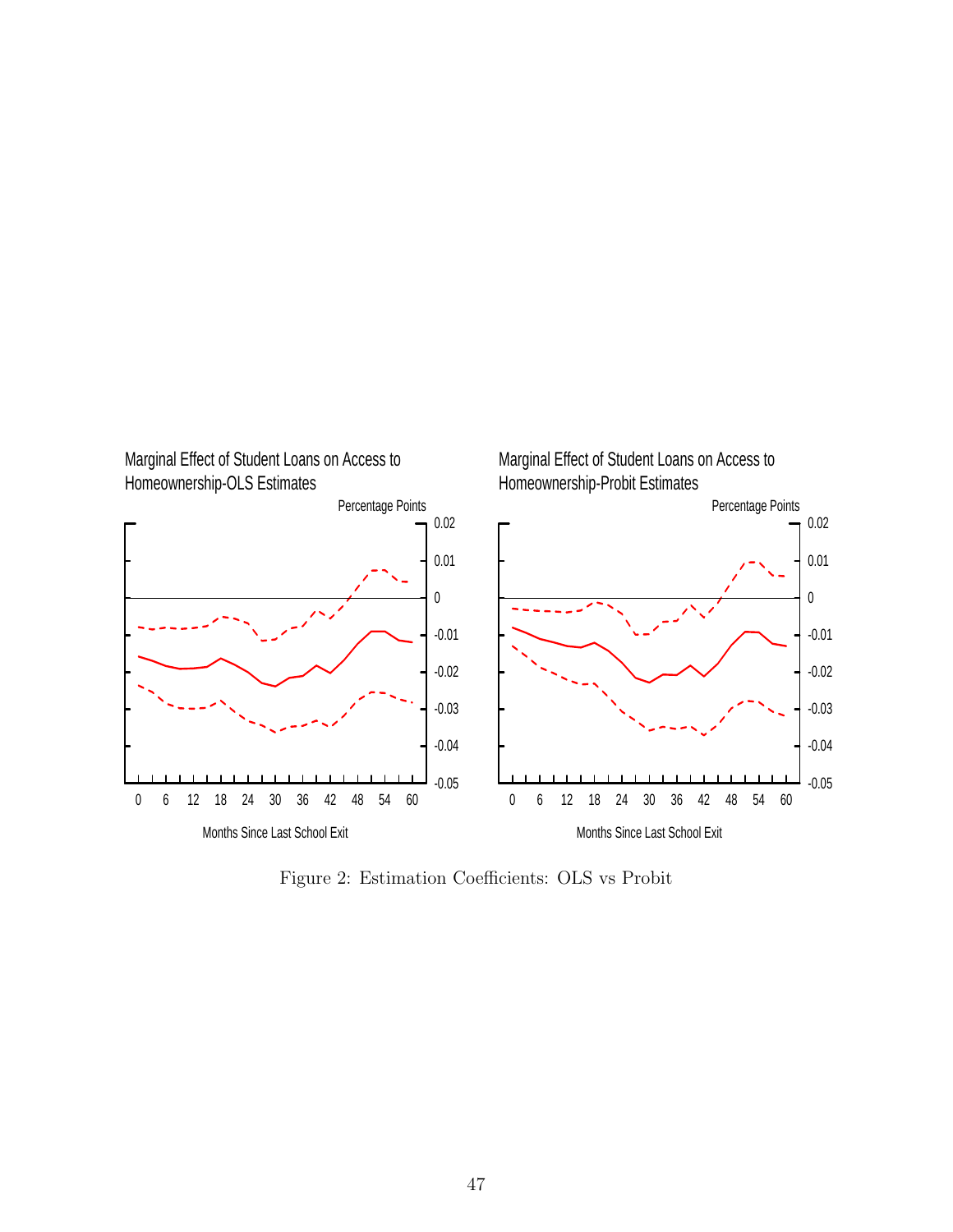

<span id="page-47-0"></span>Figure 3: Estimation Coefficients: 2SLS vs IV Probit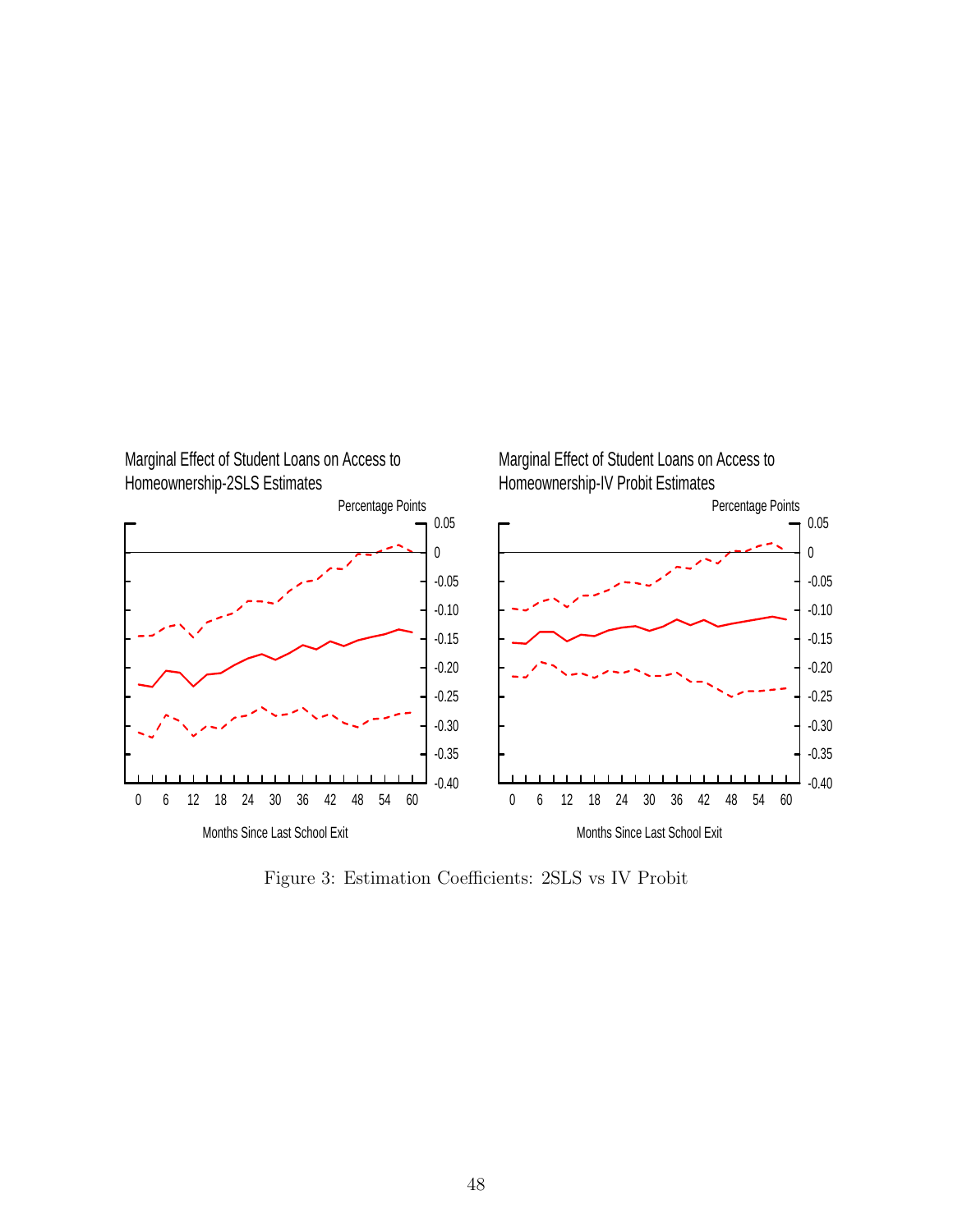

<span id="page-48-0"></span>Figure 4: Estimation Coefficients Prior to Exiting College: 2SLS vs IV Probit